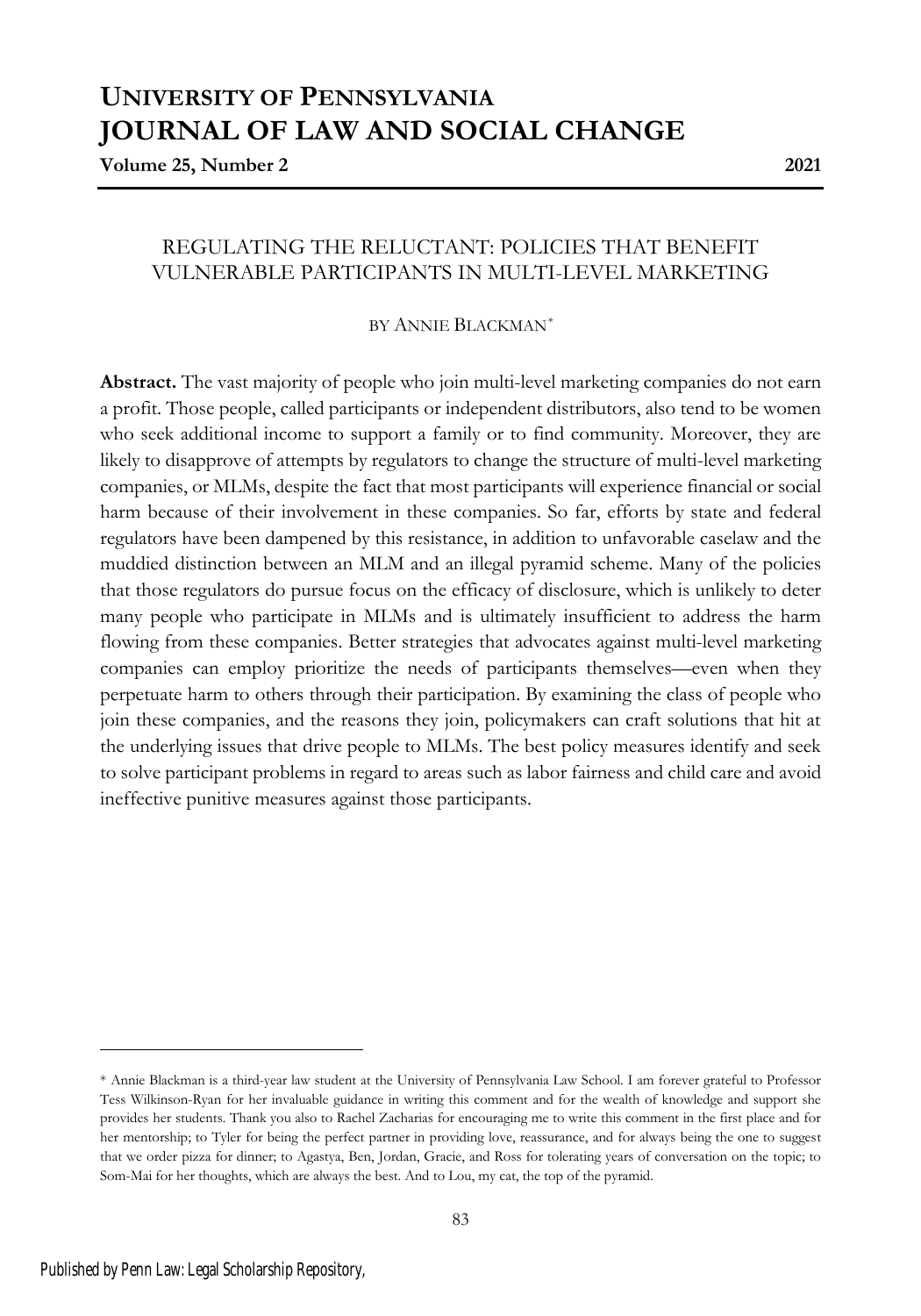| B. The Difference Between Multi-Level Marketing and Illegal Pyramid Schemes  89 |  |
|---------------------------------------------------------------------------------|--|
|                                                                                 |  |
| II. MULTI-LEVEL MARKETING COMPANIES TARGET VULNERABLE                           |  |
|                                                                                 |  |
|                                                                                 |  |
|                                                                                 |  |
|                                                                                 |  |
|                                                                                 |  |
|                                                                                 |  |
| 1. The Federal Trade Commission Consumer-Directed Approaches  102               |  |
| IV. EFFORTS TO STRENGTHEN DISCLOSURE REQUIREMENTS ARE NOT                       |  |
|                                                                                 |  |
|                                                                                 |  |
|                                                                                 |  |
|                                                                                 |  |
| D. The Complex Problem Of Developing Solutions That Benefit Participants  111   |  |
|                                                                                 |  |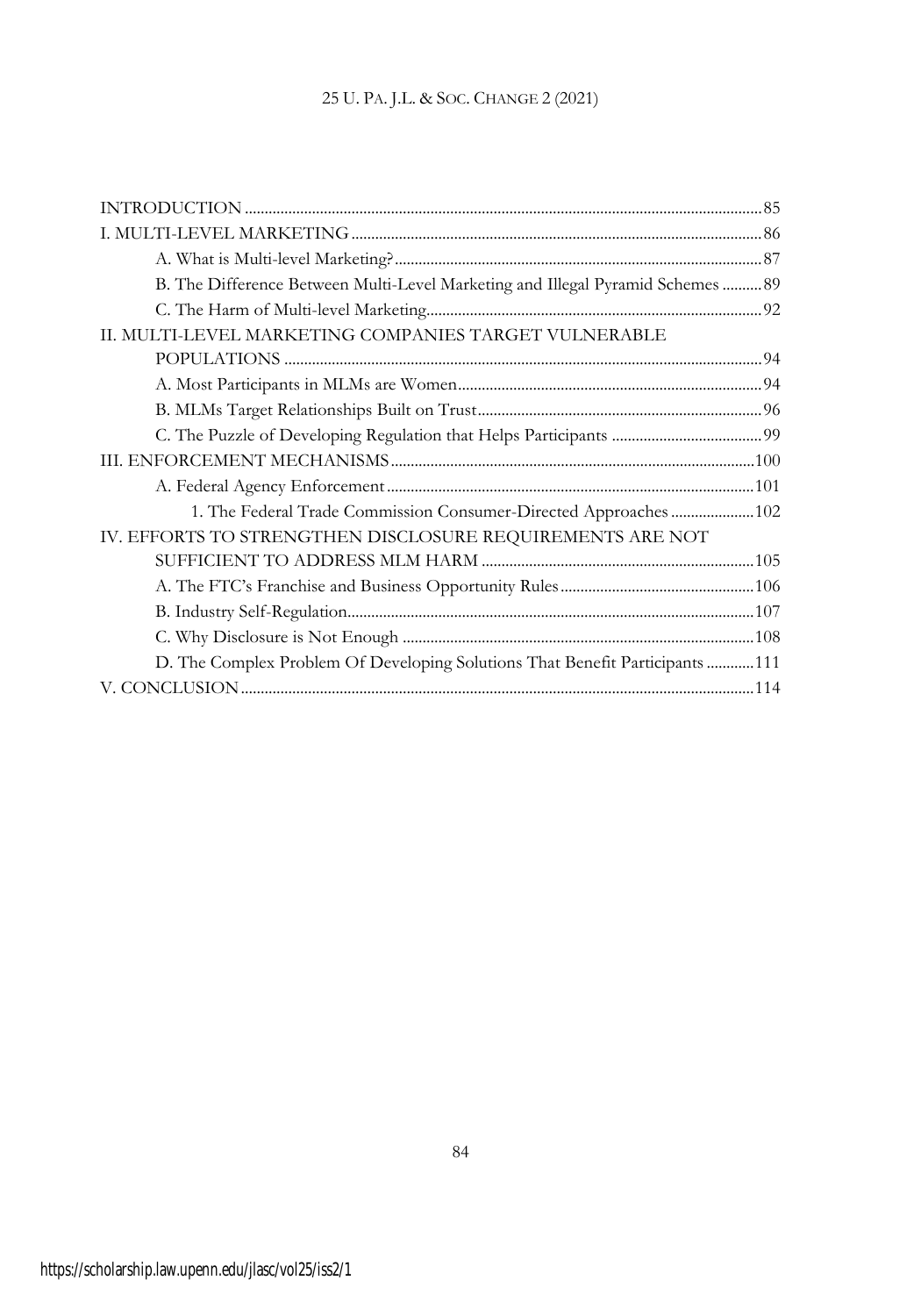## INTRODUCTION

It is difficult to support a family with one income in the United States. Although average household income for Americans has increased for the past 50 years, the aggregate income for middle and lower-income households has stagnated or declined—exacerbating the wealth gap where only a small share of wealthy Americans experience income growth.<sup>1</sup> In fact, 60 percent of households now have dual income earners, as opposed to 25 percent in 1960.<sup>2</sup> But many people cannot or find it difficult to earn income through jobs that impose rigid requirements outside of the home. Those people include caretakers, individuals who experience community social expectations that preclude them from some jobs outside of the home, disabled individuals, and those who desire more autonomy in their career. In those cases, people need opportunities for income that come without the rigid demands that are typical of many traditional workplaces.

Ostensibly, multi-level marketing fills this gap. Companies that use the multi-level, direct sales structure enlist many individuals, called independent distributors or participants, who sell products to personal connections, such as friends, family, and social media connections. The benefit of working for a multi-level marketing company is that those opportunities theoretically give participants the option to work from home, set their own hours, and use work to build on existing social networks. During the COVID-19 pandemic, enrollment in multi-level marketing companies skyrocketed as companies appealed to individuals who had compelling reasons to work from home because of safety concerns or job loss. <sup>3</sup>

But balancing home life with income demands through multi-level marketing is, unfortunately, often too good to be true. The vast majority of participants in a multi-level marketing company will not make a profit. Many participants even lose money through sign up fees and bulk product acquisitions that they cannot sell to third parties. Despite the statistical implausibility of success, many people in multi-level marketing companies continue to buy products to hopefully sell even when they do not actively make a profit. Research suggests that this persistence can be attributed to complex social and psychological motives: namely that companies target women and vulnerable groups that are more likely to stay because of the community ties that they have to the business—even when they seemingly derive no benefit from sales.

This paper will focus on explaining the social intricacies behind multi-level marketing recruitment, why those factors make it difficult to leave even if a participant has been told that they are unlikely to profit from their efforts, and how reform efforts could focus on solutions that value the needs and voices of participants. Many participants currently involved in a multi-level marketing

<sup>1</sup> *See* Juliana Menasce Horowitz, Ruth Igielnik & Rakesh Kochnar, *Most Americans Say There Is Too Much Economic Inequality in the U.S., But Fewer Than Half Call it a Top Priority*, PEW RESEARCH CENTER, 5 (Jan. 9, 2020), https://www.pewresearch.org/social-trends/2020/01/09/trends-in-income-and-wealth-inequality/ [https://perma.cc/VNH8-9NKG].

<sup>2</sup> *The Rise in Dual Income Households*, PEW RESEARCH CENTER (June 18, 2015), https://www.pewresearch.org/ft\_dualincome-households-1960-2012-2/ [https://perma.cc/AGQ6-PJSN]**.** *See generally Parenting in America*, PEW RESEARCH CENTER (Dec. 17, 2015), https://www.pewresearch.org/social-trends/2015/12/17/1-the-american-family-today/ [https://perma.cc/3AFQ-T4ZM] (contextualizing how these statistics relate to the changing dynamics of American families).

<sup>3</sup> *See* Bridget Read, *Hey, Hun! In Women's Joblessness, Multi-Level Marketers Saw Opportunity*, THE CUT (Feb. 3, 2021), https://www.thecut.com/2021/02/pandemic-unemployment-multi-level-marketing.html [https://perma.cc/9YF6-NN4C] (explaining that some distributors saw a 400% increase in participation in the summer of 2020).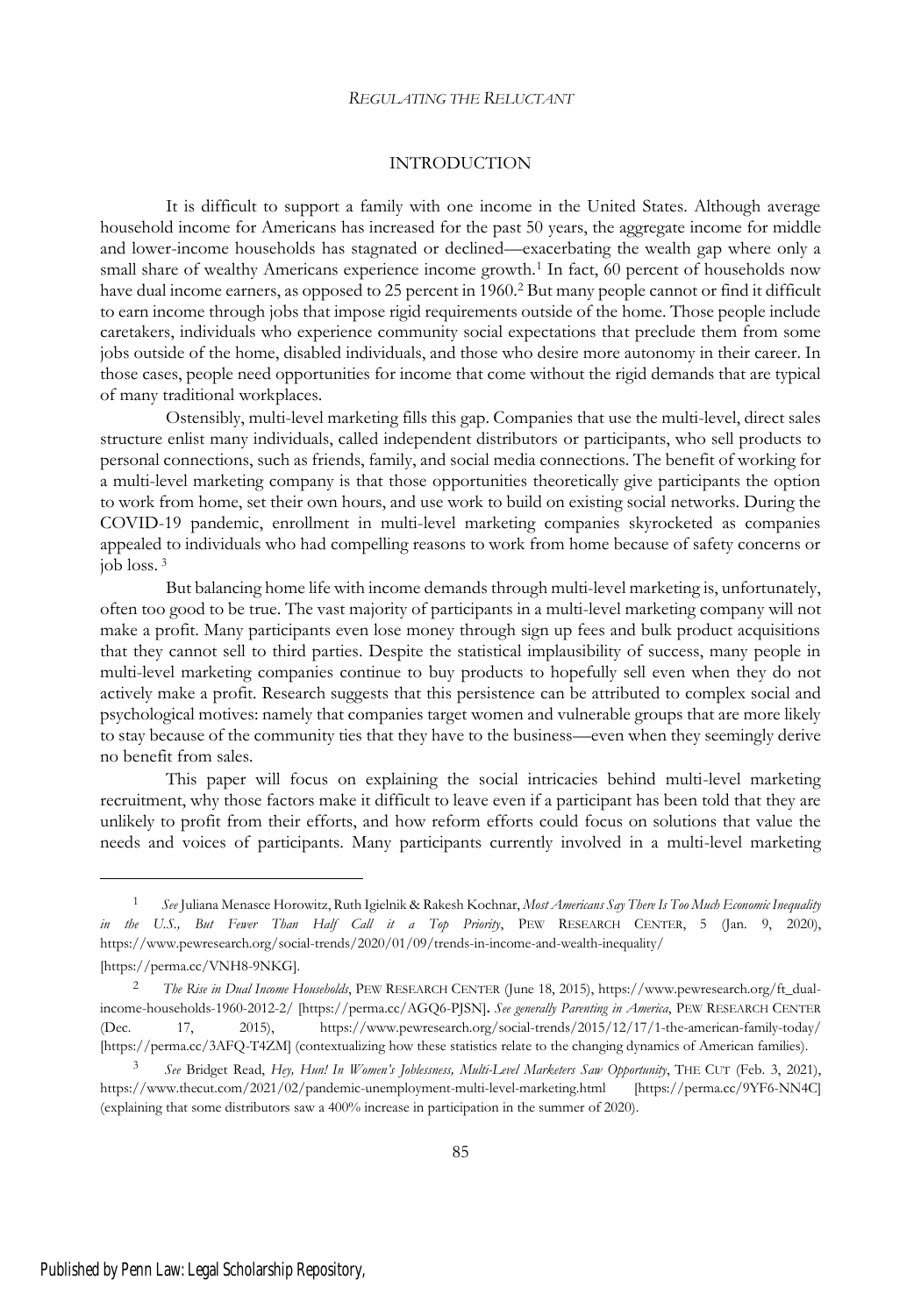company do not see themselves as victims and are unlikely to want regulatory intervention to address the harm that they experience. The biggest challenge for policymakers and advocates is how to address social and economic harms flowing from multi-level marketing companies to participants when those participants do not welcome regulation. Therefore, there are two questions: (1) how can the law address multilevel marketing and (2) how should regulators accomplish that goal in a way that addresses the underlying social issues that drive people, mostly women and other vulnerable groups, into multi-level marketing companies while listening to their stories and understanding the benefits they seek to derive from this business structure?

Current regulatory advancements and advocacy against multi-level marketing businesses focus on the first question. In doing so, they stress the importance of disclosure to participants. I argue that, while disclosure does have benefits and could deter some participants, disclosure would ultimately only result in further harm for the people it seeks to protect. Rather than deter people *from* multi-level marketing companies, disclosures would direct blame *to* those who join multi-level marketing companies—not to companies that take advantage of those distributors. Disclosures may serve some purpose, but regulators who advocate for disclosure requirements neglect to acknowledge the complex social reasons that drive people to multi-level marketing in the first place. Instead, proposals to decrease the harms caused by multi-level marketing companies need to pursue enforcement mechanisms that put the onus of responsibility on companies that facilitate this business structure. Given the need for work from home opportunities and considering the wide support that participants have for their companies, any initiative geared toward decreasing the prominence of multi-level marketing should also seek solutions that incorporate the needs and voices of participants who seek non-traditional work opportunities and community.

Part I of this comment will provide a brief overview of what multi-level marketing is, the distinction between how regulatory bodies view multi-level marketing versus illegal pyramid schemes, and how regardless of that distinction, legitimate multi-level marketing businesses cause significant harm to participants. Part II examines the populations most likely to work for a multi-level marketing company and how complex social interactions lead specific groups of people to these businesses. In Part III explains the current regulatory landscape, focusing on the Federal Trade Commission's relatively broad power to bring enforcement actions against companies for deceptive advertising. Part IV surveys proposals to strengthen disclosure, including calls to expand the Federal Trade Commission's existing disclosure rules to multi-level marketing companies, and concludes that forced disclosure of income potential is an inadequate solution to address the harm at hand—in part because disclosure does not disable what propels people to join multi-level marketing companies. Finally, Part V suggests solutions to provide protection for participants in multi-level marketing that address needs in a more holistic scheme of regulation that includes more benefit to participants than just regulating the economic nature of multi-level marketing.

## I. MULTI-LEVEL MARKETING

"Hey Hun!"<sup>4</sup> Many modern multi-level marketing companies, or MLMs, rely on social media to distribute their products and to recruit more people into their business.<sup>5</sup> The presence of MLM

<sup>4</sup> *Hey hun!*, THE MLM SCRIPT, https://www.themlmscript.com/ [https://perma.cc/3CTQ-7B5W] (last visited Nov. 13, 2021).

<sup>5</sup> Kaitlyn Tiffany, *The Internet Is Starting to Turn on MLMs*, THE ATLANTIC (Dec. 17, 2020), https://www.the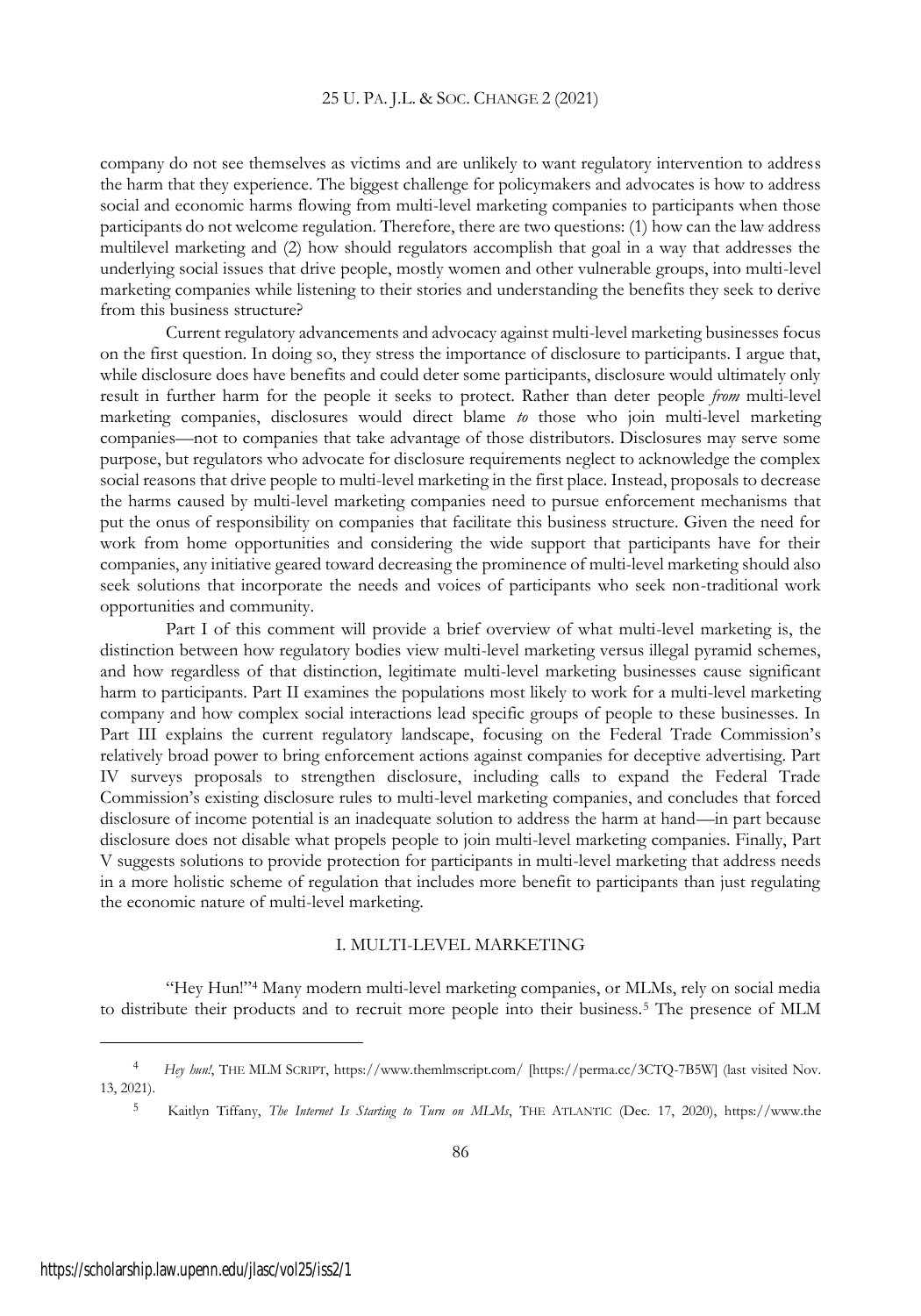activity on social media platforms has become so ubiquitous that online communities sprouted on platforms such as Facebook, Reddit, and TikTok to address the shared experience of receiving messages from old acquaintances, usually out of the blue, that ask about the recipient's interest in additional income and working from home—always for a multi-level marketing company.<sup>6</sup> The shared vocabulary common to many MLM cold messages, marketing scripts that have common themes, spawned community memes to mock participants in these businesses. People who have received these messages and are opposed to MLMs share sarcastic messages addressing each other as "boss babe," calling out "hey girl," and ribbing on effusive emoji use by participants who talk about being "#blessed" to be making money from home.<sup>7</sup>

This ridicule comes from people who see MLMs as inherently fraudulent.<sup>8</sup> Much of the anger, however, is directed at participants themselves. Users involved in one anti-MLM Facebook group can buy merchandise that says "Your MLM Sucks and So Do You."<sup>9</sup> As the public face of a multi-level marketing company, it makes sense that participants draw ire for their aggressive or annoying marketing strategies. But participants in multi-level marketing companies occupy an uncomfortable position as both potential victims of an unfair, deceptive business structure and as people who perpetuate that same structure to further recruits. To understand how distributors find themselves in this apparently unsympathetic position, it is necessary to first understand how the structure of a multi-level marketing company operates, how it differs from pyramid scheme fraud, and how those companies still cause harm to participants even when they operate legally.

#### *A. What is Multi-level Marketing?*

Multi-level marketing is a form of direct selling in which individual people, referred to as independent distributors or participants, sell the products of an umbrella company directly to their personal connections.<sup>10</sup> Sometimes called network marketing<sup>11</sup> or direct selling, individuals involved in multi-level marketing use their network of friends, family, and acquaintances to distribute products in a manner that is decentralized from the company that makes those goods. Different MLMs offer a wide variety of products, ranging from home goods, to insurance, to supplements and weight loss products.<sup>12</sup>

atlantic.com/technology/archive/2020/12/tiktok-bans-multilevel-marketing-mlm/617422/ [https://perma.cc/96WE-Q97V].

<sup>&</sup>lt;sup>6</sup> Many of the people in these communities are young women, as well as former participants in multi-level marketing who go to platforms like Facebook, Reddit, YouTube, and TikTok, to share their experiences. This has come to be known as the "anti-MLM" movement online. *See* Kaitlyn Tiffany, *How the Pandemic Stoked a Backlash to Multilevel Marketing*, THE ATLANTIC (Jan. 27, 2021), https://www.theatlantic.com/technology/archive/2021/01/anti-mlm-reddit-youtube/617816/ [https:// perma.cc/A2WM-QGTK].

<sup>7</sup> Rachael Pavlik, *Your Complete Guide to Becoming A MLM #Bossbabe*, SCARY MOMMY (June 24, 2020), https://www.scarymommy.com/mlm-bossbabe-guide/ [https://perma.cc/U7R3-RK8U].

<sup>8</sup> *Id.* (mocking MLM participants for rebutting Federal Trade Commission condemnation of flawed industry practices).

<sup>9</sup> Tiffany, *supra* note 6.

<sup>10</sup> Stacie A. Bosley, Sarah Greenman & Samantha Snyder, *Voluntary Disclosure and Earnings Expectations in Multi-Level Marketing*, 58 ECON. INQUIRY 1643, 1644 (2020).

<sup>11</sup> Multi-Level Marketing Businesses and Pyramid Schemes, FED. TRADE COMM'<sup>N</sup> (May 2021), https://www.consumer.ftc.gov/articles/0065-multi-level-marketing-businesses-and-pyramid-schemes [https://perma.cc/ 6XZD-9M3W] (last visited Dec. 12, 2021).

<sup>12</sup> Adam Epstein, *Multi-Level Marketing and Its Brethren: The Legal and Regulatory Environment in the Down Economy*, ATL. L.J.,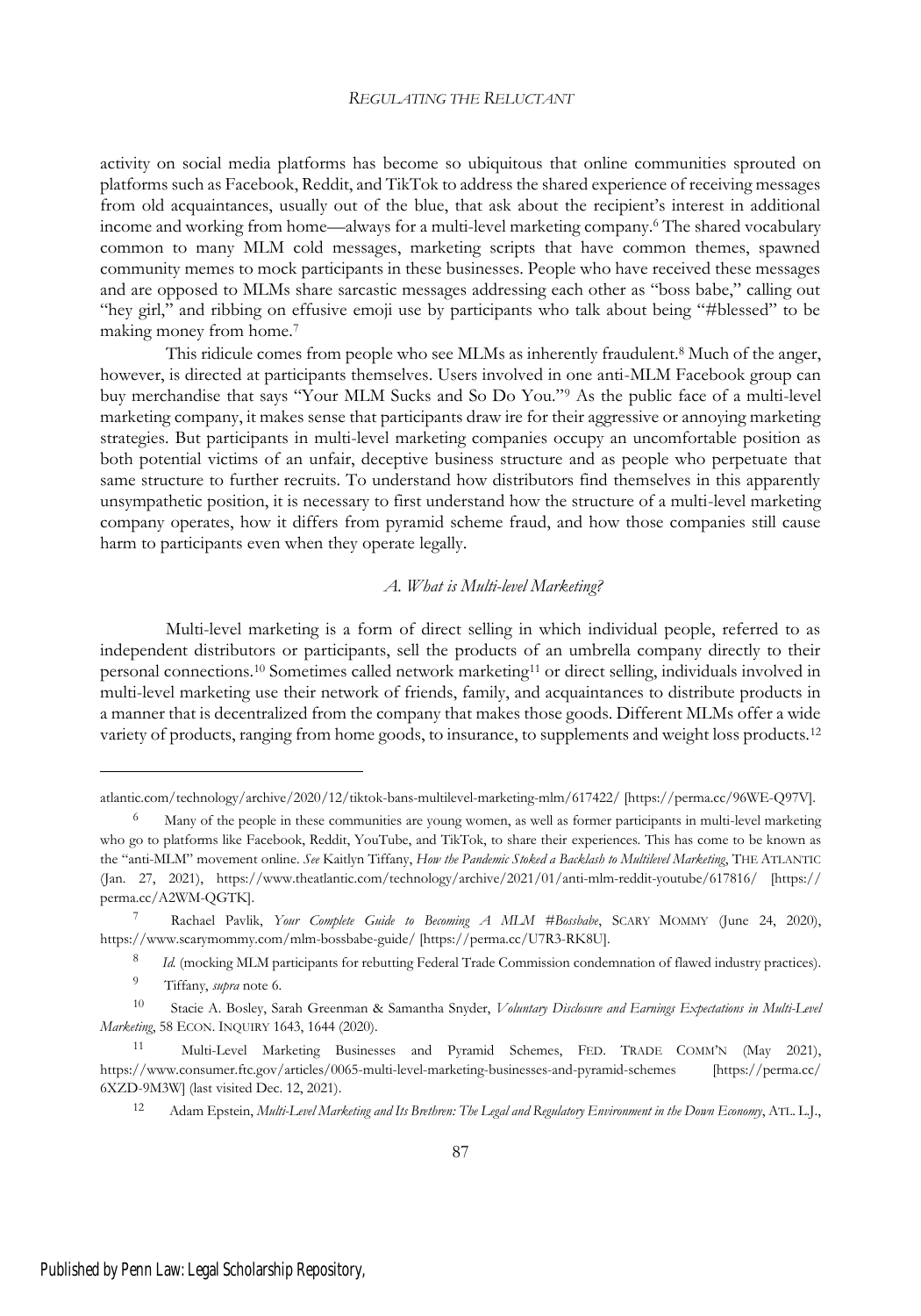But despite this variety, MLMs tend to focus on specific products that appeal to their primary consumers who tend to be women. Wellness organizations make up 33.8 percent of direct selling businesses, and home care products and beauty products together make up about the same share.<sup>13</sup> Together, those three categories describe more than two-thirds of the multi-level marketing industry.

According to one study, 1 in 13 people have been involved in direct selling at some point in their lives.<sup>14</sup> Half of those people engage with more than one direct selling business.<sup>15</sup> Almost all direct selling organizations are multi-level marketing companies.<sup>16</sup> In 2017, the Direct Selling Association (DSA), the trade association that represents direct selling companies,<sup>17</sup> reported that over 18 million people in the United States were involved in direct selling as independent distributors.<sup>18</sup> Most people who join an MLM do so at least in part for promise of additional income, although some are also enticed by the promise of discounts on company products.<sup>19</sup> The Direct Selling Association describes the business model as one that gives individual contractors the entrepreneurial opportunity to market goods outside of a typical sales environment.<sup>20</sup>

The benefit of this structure for the umbrella company is presumably to avoid the costs of marketing and advertising and the fixed costs of brick-and-mortar stores. In place of overhead costs that traditional businesses grapple with, thousands of participants who are not technically employees of the business work in their own communities to bring sales to the company without leaving the neighborhood. But these savings for the companies do not necessarily translate to more affordable products or more income for participants. For example, many multi-level marketing companies price wholesale products to independent distributors at a markup that is comparable to products that already exist for retail sale in the marketplace.<sup>21</sup> Consequently, companies make the profit they need during the first transaction with distributors who must then mark up the product further to make money.<sup>22</sup> With more than one option in the marketplace and because this pushes distributors to sell MLM products at

<sup>91, 95-96</sup> (2010).

<sup>13</sup> DIRECT SELLING ASS'N, DIRECT SELLING IN THE UNITED STATES: 2017 FACTS AND DATA (2018), https://www.dsa.org/docs/default-source/research/dsa\_2017\_factsanddata\_2018.pdf [https://perma.cc/MM6H-NQMX].

<sup>14</sup> Marguerite DeLiema, Doug Shadel, Amy Nofziger & Karla Pak, AARP STUDY OF MULTILEVEL MARKETING: PROFILING PARTICIPANTS AND THEIR EXPERIENCES IN DIRECT SALES, AARP, 13 (Aug. 2018), https:// www.aarp.org/content/dam/aarp/aarp\_foundation/2018/pdf/AARP%20Foundation%20MLM%20Research%20Study% 20Report%2010.8.18.pdf [https://perma.cc/5FLB-D7L7].

 $15$  *Id.* at 6.

<sup>16</sup> Claudia Groß & Dirk Vriens, The Role of the Distributor Network in the Persistence of Legal and Ethical Problems of Multi-level *Marketing Companies*, 156 J. BUS. ETHICS, 333, 333 (2019); Bosley, Greenman & Snyder*, supra* note 10, at 1644

<sup>(&</sup>quot;In 2014, 96% of firms, 97% of sales, and 99% of sellers in the U.S. direct selling industry were associated with a multilevel compensation structure.").

<sup>17</sup> DIRECT SELLING ASS'N, *What is Direct Selling?*, https://www.dsa.org/about [https://perma.cc/G3X6-SA6Y] (last visited Oct. 30, 2021).

<sup>18</sup> Bosley, Greenman & Snyder, *supra* note 10, at 1644 (2020); DIRECT SELLING ASS'N, *supra* note 14.

<sup>19</sup> Bosley, Greenman & Snyder, *supra* note 10, at 1644.

<sup>20</sup> *See* DIRECT SELLING ASS'N, *supra* note 17.

<sup>21</sup> The Dream, *Yes, I Would Like to Swim In Cash*, at 28:00 (Oct. 1, 2018) (streamed using Spotify).

<sup>22</sup> *Id*. at 26:15-29:00 (playing a recording of lawyer Doug Brooks, an expert in franchise law, who remarked that this kind of income structure is "the classic definition of a pyramid scheme.").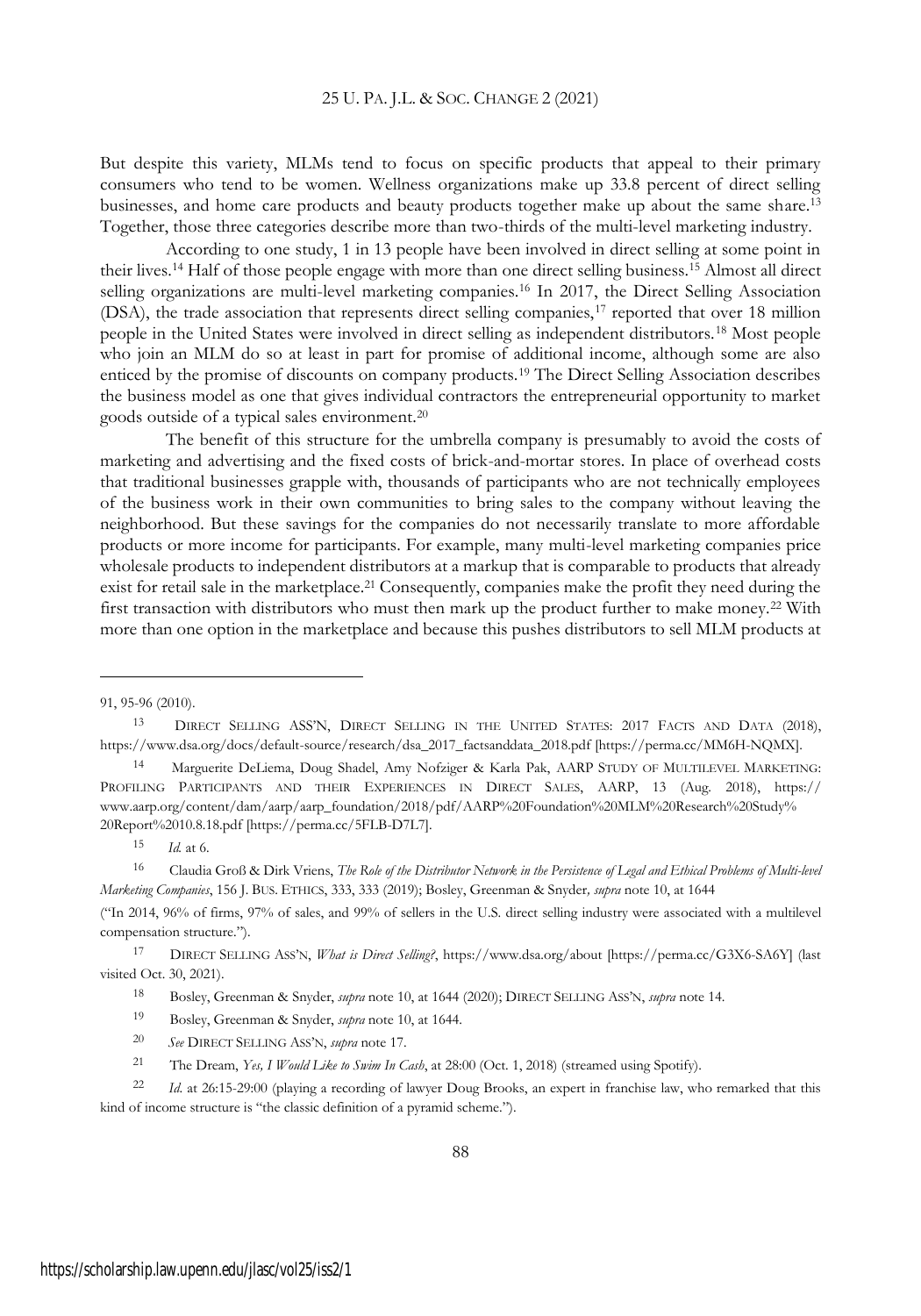high prices, consumers are often unwilling to buy products from distributors.<sup>23</sup> Because most multilevel marketing companies benefit from selling products to distributors regardless of whether ultimately sell those goods to the broader public, they are able to profit without actually offering utility to the marketplace or delivering goods to consumers who will use them. Experts refer to this as a "closed system."<sup>24</sup> In addition, multi-level marketing companies rely on their independent distributors to recruit more salespeople into the business to expand that workforce.<sup>25</sup> Thus, by design, incoming distributors are likely to have entered into their business opportunity through the efforts of friends, family, or acquaintances.<sup>26</sup> Further, compensation in a direct selling arrangement, according to the DSA, ultimately depends on a distributor's sales or "the sales of others in [a participant's] sales [organization]."<sup>27</sup>

What truly separates multi-level marketing from other types of direct selling organizations is the emphasis on a complex, multi-layered structure between a headquarters company, independent distributors, and the distributors who have recruited one another and derive part of their sales from what is known as a "downline."<sup>28</sup> The term downline refers to any person that one independent distributor has recruited into the business. Likewise, an "upline" consists of the people who recruited an individual into the business, the people who recruited their recruiters, and so on.<sup>29</sup> These lines create an arrangement in which people at the top, who have many downlines, will profit off sales made by the members of their downline. Those at the bottom, however, profit only on their own sales and must establish a downline for themselves to receive those commissions.

#### *B. The Difference Between Multi-Level Marketing and Illegal Pyramid Schemes*

Millions of people fall victim to pyramid scheme fraud every year.<sup>30</sup> Pyramid scheme fraud can encompass opportunities that operate like a multi-level marketing company that is deemed legitimate by regulators, but it also includes Ponzi schemes, chain letters, and other buy-in business opportunities.<sup>31</sup> An MLM is considered pyramid scheme fraud when a distributor earns profits

- <sup>27</sup> DIRECT SELLING ASS'N, https://www.dsa.org/ [https://perma.cc/44CJ-Z42L] (last visited Oct. 30, 2021)*.*
- <sup>28</sup> Groß & Vriens, *supra* note 16, at 333.
- <sup>29</sup> *Id.*

<sup>30</sup> Stacie A. Bosley, Marc F. Bellemare, Linda Umwali & Joshua York, *Decision-Making and Vulnerability in a Pyramid Scheme Fraud*, 80 J. OF BEHAV. AND EXPERIMENTAL ECON. 1 (2019) [hereinafter Bosley, Bellemare, Umwali, & York].

<sup>31</sup> For this analysis, to the extent that I focus on pyramid scheme fraud, I will refer to pyramid schemes that disguise themselves as multi-level marketing companies. However, some people would be surprised to learn that the definition of "pyramid scheme" includes social media trends like the a "book club" opportunity which promises that if a participant sends one book to a person on the "upline" of a list, they will receive dozens in return. *See* Dwight Adams, *Parents Beware: The Book Exchange Where You Send 1 to Get 36 Probably Won't Work*, INDYSTAR (Apr. 17, 2018), https://www.indystar.com/story/news/ 2018/04/17/36-book-exchange-letter-parents-beware-pyramid-scheme-facebook/524318002/ [https://perma.cc/RU58-

<sup>23</sup> *Id*. at 27:00.

<sup>24</sup> *Id*. at 27:30; JON M. TAYLOR, CONSUMER AWARENESS INST., THE 5 RED FLAGS: FIVE CAUSAL AND DEFINING CHARACTERISTICS OF PRODUCT-BASED PYRAMID SCHEMES, OR RECRUITING MLM'S 9 (2006), https://www.ftc.gov/ system/files/documents/public\_comments/2006/07/522418-12585.pdf [https://perma.cc/3CS8-NRQT].

<sup>25</sup> *Multi-Level Marketing vs Pyramid Schemes,* S.D. OFF. OF THE ATT'<sup>Y</sup> GEN., https://consumer.sd.gov/fastfacts/ marketing.aspx [https://perma.cc/U2LE-A6PQ] (last visited Oct. 30, 2021).

<sup>26</sup> Groß & Vriens, *supra* note 16, at 338.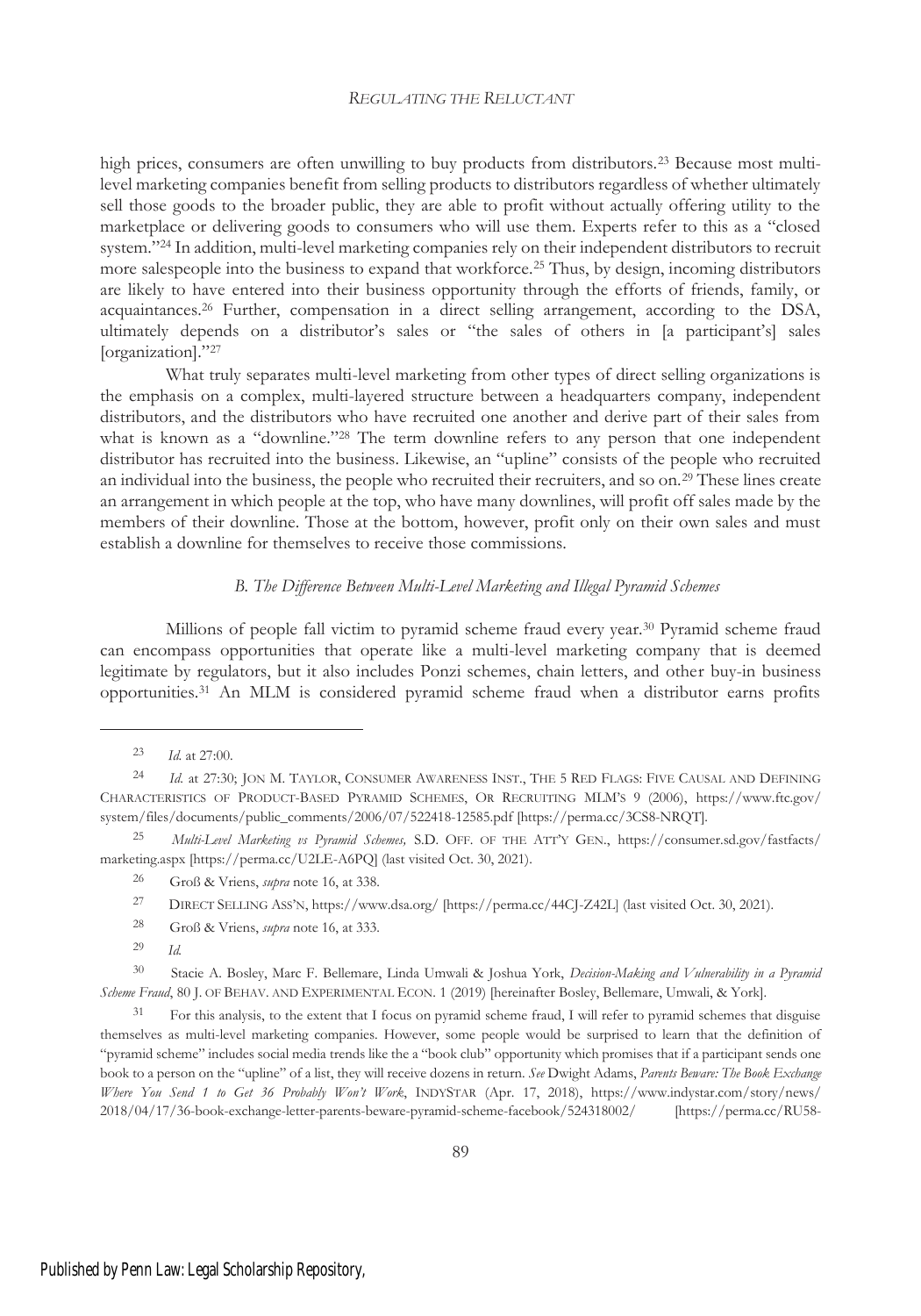*predominantly* because they recruit more distributors to join the MLM and profit when those distributors recruit more people.<sup>32</sup> In this model, the ability to make a profit does not hinge on whether any third party customer purchased an item. Profit could derive solely from recruitment bonuses and independent distributors purchasing products from the umbrella business. A legitimate multi-level marketing company, according to the Federal Trade Commission (FTC), is one where compensation is based on retail sales to actual customers—not based on wholesale purchases, which a distributor can buy whether or not they end up selling their stock to a customer, or recruitment commissions.<sup>33</sup> In a pyramid scheme, a participant will only buy in for the opportunity of a return on their initial investment and only *if* they are able to recruit into their downline.<sup>34</sup> While a legitimate multi-level marketing business might offer commissions or other benefits to distributors who recruit more people into the business, pyramid scheme fraud occurs when the profits derived from the business are predominated by those recruitment benefits instead of profits from real sales to third persons for actual goods.<sup>35</sup>

Despite this apparent distinction, the line between MLMs and illegal pyramid schemes is ambiguous and heavily debated.<sup>36</sup> For instance, Amway is one of the most nationally recognized, successful, and long-lasting multi-level marketing companies.<sup>37</sup> Its legitimacy has also been the subject of intense examination for half of a century. In the 1970s, pyramid schemes were a relatively new legal issue. <sup>38</sup> The federal enforcement approach was consequentially disjointed and underdeveloped. Against this backdrop, and with sparse case law regarding pyramid schemes, the Federal Trade Commission brought suit against Koscot Interplenary,<sup>39</sup> a cosmetics MLM, alleging that company's requirement of an endless stream of distributors for any individual to earn an income violated Section 5 of the FTC

Q2DD]. Social media "secret Santa" exchanges are also, sadly, examples of pyramid scheme fraud. *See BBB Scam Alert: Social Media Gift Exchange Is an Illegal Pyramid Scheme*, BETTER BUS. BUREAU, (Nov. 1, 2020), https://www.bbb.org/article/ scams/18854-bbb-warning-secret-sister-gift-exchange-is-illegal [https://perma.cc/Y9XZ-T83Z].

<sup>31</sup> FED. TRADE COMM'N, *supra* note 11.

<sup>32</sup> *Id.*

<sup>33</sup> *Business Guidance Concerning Multi-Level Marketing*, FED. TRADE COMM'<sup>N</sup> (Jan. 2018), https://www.ftc.gov/tipsadvice/business-center/guidance/business-guidance-concerning-multi-level-marketing [https://perma.cc/2XU6-F79Q] (last visited Nov. 1, 2021).

<sup>34</sup> Epstein, *supra* note 12, at 103.

<sup>35</sup> FED. TRADE COMM'N, *supra* note 11.

<sup>36</sup> *See, e.g.,* Sam Thielman, *Herbalife Dodges 'Pyramid Scheme' Label and Agrees to Pay \$200m Fine*, THE GUARDIAN (July 15, 2016), https://www.theguardian.com/business/2016/jul/15/herbalife-ftc-fine-200-million-pyramid-scheme-label [https:// perma.cc/YWC7-MA9J]. Following the Federal Trade Commission's settlement with MLM Herbalife, agency Chair Edith Ramirez remarked that the company was "not determined to have not been a pyramid," which, at the time, prompted derision from comedian John Oliver. Melissa Locker*, John Oliver Targets 'Pyramid Schemes' on Last Week Tonight*, TIME (Nov. 7, 2016), https://time.com/4560168/john-oliver-pyramid-scheme-last-week-tonight [https://perma.cc/27GK-35VM]. The comedian acknowledged that the Chair might have refused to call the company a pyramid scheme in the moment because of settlement negotiations the prioritized consumer redress over pyramid scheme label enforcement.

<sup>&</sup>lt;sup>37</sup> Epstein, supra note 12, at 91-92; see also Analysis: Amway Accused of Frand; Pays \$150 Million; Where's the FTC and DOJ?, PYRAMID SCHEME ALERT (Nov. 11, 2010), https://pyramidschemealert.org/analysis-amway-accused-of-fraud-pays-150 million-wheres-the-ftc-and-doj/ [https://perma.cc/L3XQ-6ANU].

<sup>38</sup> Note, *Pyramid Schemes: Dare to Be Regulated,* 61 GEO. L. J. 1257, 1257 (1973). The Commission had previously filed a complaint in *Holiday Magic* and *Ger-Ro-Mar, Inc.*, both within two years of the *Koscot* decision. *Id.* at 1266.

<sup>39</sup> *In re* Koscot Interplanetary, Inc., 86 F.T.C. 1106 (1975).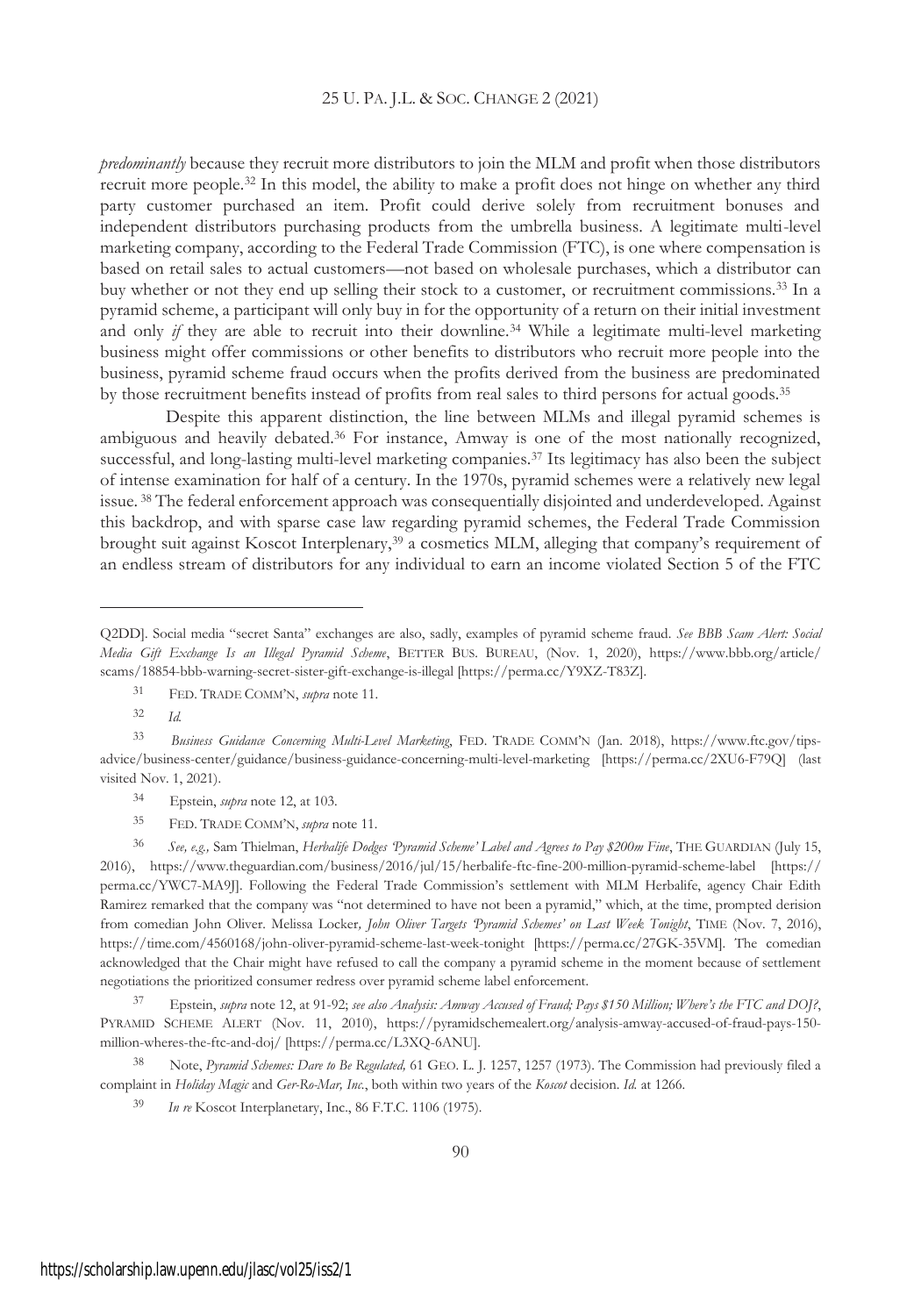Act.<sup>40</sup> In determining how such a company could permissibly operate, an administrative law judge remarked that the core of what was at issue as far as the Section 5 of the FTC Act was concerned was the company's representation that an individual could recover their own investment by recruiting others to join the venture.<sup>41</sup> To that end, the court articulated a two-prong test to qualify certain opportunities as entrepreneurial schemes, or illegal pyramid schemes, as they came to be known: "Such schemes are characterized by the payment by participants of money to the company in return for which they receive (1) the right to sell a product and (2) the right to receive in return for recruiting other participants into the program rewards which are unrelated to the sale of the product to ultimate users."<sup>42</sup> Participant compensation needed to depend on *sales* to third parties to be legitimate, not on recruitment.

Only a few years after *Koscot*, the FTC filed complaint against Amway.<sup>43</sup> This time, however, an administrative judge ruled that Amway had successfully taken precautions to avoid meeting the criteria of a pyramid scheme because of the company's practice of requiring independent distributors to sell products to at least ten people, a buyback policy, and the fact that 70 percent of its distributors were within three levels of a direct distributor, or someone who has no one below them in the downline.<sup>44</sup> The decision muddied the definition of a pyramid scheme and effectively shielded other MLMs from enforcement.<sup>45</sup> And yet, although Amway escaped the "pyramid scheme" definition decades ago, in 2010 it agreed to pay \$150 million in class action settlement to plaintiffs that accused the company of operating as an illegal pyramid scheme in violation of state and federal laws.<sup>46</sup> In the years following the decision, the company and its founder, Richard DeVos, continued to face public backlash for promoting fraudulent products and for promoting what many people saw as a get-richquick scheme.<sup>47</sup> If the distinction between what is legal and what is fraudulent appears unclear, that is because it is. Lest it be thought that that a visual examination of a company's structure could shed light

<sup>46</sup> Chris Knape, *Amway Agrees to Pay \$56 Million, Settle Case Alleging it Operates a 'Pyramid Scheme'*, M LIVE, (Apr. 3, 2019), https://www.mlive.com/business/west-michigan/2010/11/amway\_agrees\_to\_pay\_56\_million.html [https://perma.cc/4SFJ-D2SE]; *Analysis: Amway Accused of Fraud; Pays \$150 Million; Where's the FTC and DOJ?*, PYRAMID SCHEME ALERT (Nov. 11, 2010), [https://perma.cc/ME43-K4DG]. By 2019, Amway's cash payout was significantly lowered to \$34 million, though the total economic value of the settlement was \$100 million. The Grand Rapids Press Staff, *Lawyers Say Their \$20 Million Payment is Fair for \$100 Million Settlement in Amway Pyramid Scheme Lawsuit*, M LIVE (updated Apr. 3, 2019), https://www.mlive.com/business/westmichigan/2010/11/lawyers\_say\_their\_20\_million\_p.html [https://perma.cc/8M2A-DSSY].

<sup>47</sup> Zack Stanton, *Rich DeVos: The Salesman Who Helped Launch the Modern Right*, POLITICO (Dec. 30, 2018), https://www.politico.com/magazine/story/2018/12/30/rich-richard-devos-obituary-amway-politics-2018-223306/ [https://perma.cc/5GUP-CJMZ]. Richard DeVos was also criticized for using the money he made in Amway to promote a view of American conservatism that married church and state. Despite being an opponent of same-sex marriage and characterizing queer people as seeking "special treatment," President Ronald Reagan named him to the White House AIDS Commission in 1987. Matt Schudel, *Richard DeVos, billionaire co-founder of Amway and GOP financial supporter, dies at 92*, WASH. POST (Sept. 6, 2018), https://www.washingtonpost.com/local/obituaries/richard-devos-billionaire-co-founder-of-amway-and-gop-financial-

<sup>40</sup> *Id.* at 1111-12.

<sup>41</sup> *Id.* at 1181.

<sup>42</sup> *Id.* at 1180.

<sup>43</sup> *In re* Amway Corporation, Inc., et al., 93 F.T.C. 618 (1979).

<sup>44</sup> *Id.* at 700. These factors have come to be known at the Amway Safeguards.

<sup>45</sup> Matt Stroud, *Why the FTC Won't Take Bill Ackman's Advice to Prosecute Herbalife (Even Though It Should)*, FORBES (July 22, 2013), https://www.forbes.com/sites/mattstroud/2013/07/22/ftc-bill-ackman-prosecute-herbalife/?sh=4497f0ad7eb6. [https://perma.cc/DC23-VNEW]**.**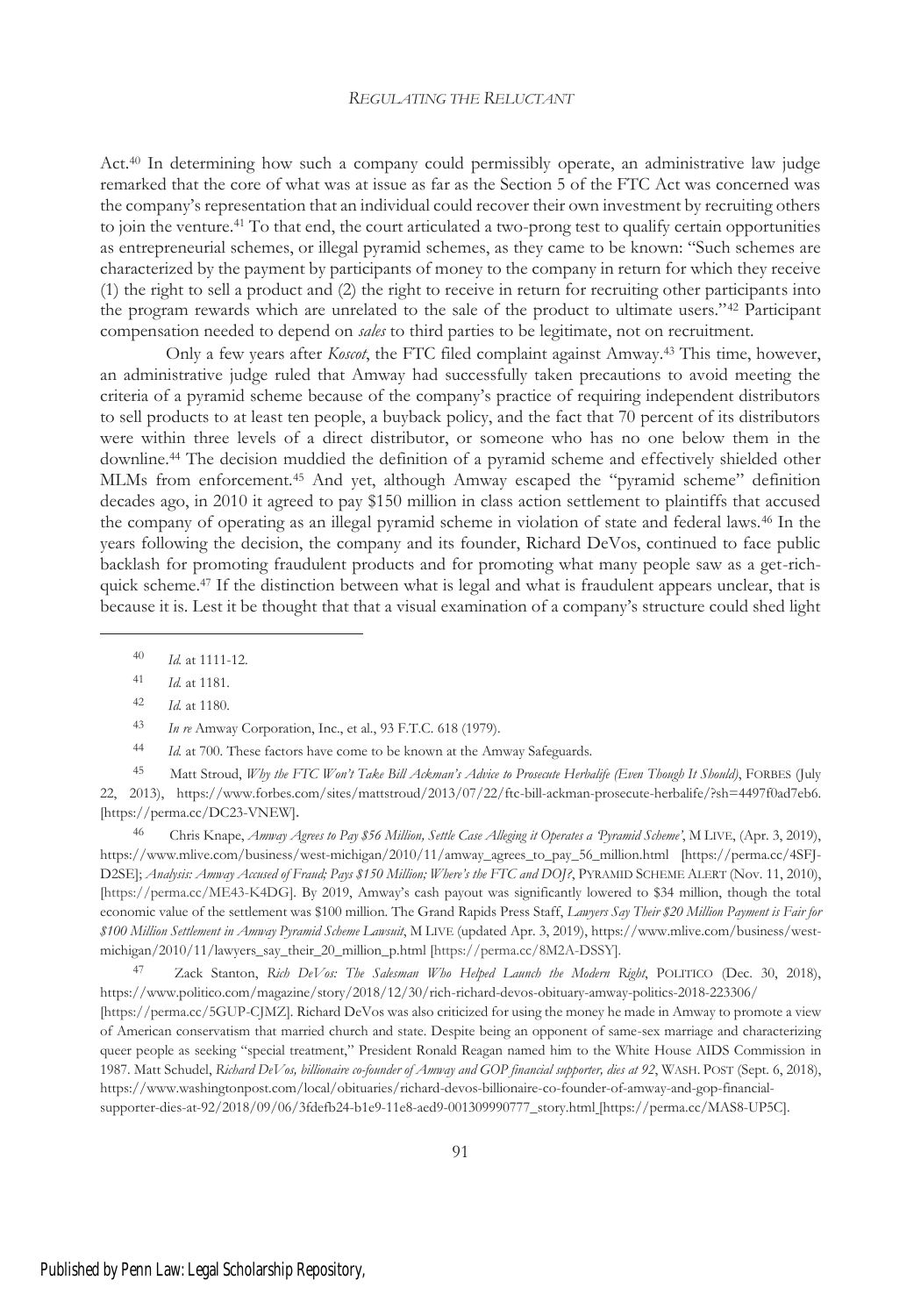onto the issue, one scholar remarked that a company's "pyramid shape . . . does not mean it is a pyramid scheme." 48

In one study, every MLM observed was recruitment-driven and seemed to satisfy the requirements of an illegal pyramid scheme,<sup>49</sup> but the Federal Trade Commission has declined requests to clarify what exactly separates a legitimate multi-level marketing company from a pyramid scheme.<sup>50</sup> This distinction is necessary to understand how current enforcement systems approach, and fail, to rectify the issue. Ultimately, however, I argue that social and financial harms that flow from multi-level marketing are not particular to pyramid scheme fraud. Whether or not an MLM is classified as pyramid scheme fraud, legitimate MLMs employ recruiting techniques that can be intense and misleading.<sup>51</sup>

## *C. The Harm of Multi-level Marketing*

The vast majority of people—99.9 percent—who join an MLM will not make a profit.<sup>52</sup> In fact, distributors involved in multi-level companies are statistically *less* likely to lose money in schemes that fit neatly into the definition of illegal pyramid fraud than they are through a legitimate MLM.<sup>53</sup> For example, in 2013, 87.5 percent of Herbalife distributors earned a median annual income of less than \$650.<sup>54</sup> One study found that 99 percent of Arbonne distributors earned an average annual income of less than \$100.<sup>55</sup> Those who enter an MLM early or have many people in their downline, however, stand to profit quite a lot. The average income for those within the top .04 percent of earners at Arbonne was over \$330,000.<sup>56</sup>

Joining an MLM can be incredibly expensive. Many MLMs require a fee to begin working, which often pays for a starter kit and a fee for the rights to sell products, although participants are often unable to pick which products they can actually sell.<sup>57</sup> Considering that many people join MLMs precisely because they do not have excess income, financing these upstart fees can be difficult. Approximately a third of participants admitted to financing their business on a credit card.<sup>58</sup> Companies

<sup>51</sup> Epstein, *supra* note 12, at 97.

<sup>52</sup> *See* Multi-Level Marketing Businesses and Pyramid Schemes, FED. TRADE COMM'<sup>N</sup> (Oct. 2019), https://www.consumer.ftc.gov/articles/0065-multi-level-marketing-businesses-and-pyramid-

schemes[https://perma.cc/NV93-WZQJ]; Sergio Pareja, *Sales Gone Wild: Will the FTC's Business Opportunity Rule Put an End to Pyramid Marketing Schemes?*, 39 MCGEORGE L. REV. 83, 96 (2008).

<sup>48</sup> Epstein, *supra* note 12, at 104.

<sup>49</sup> JON M. TAYLOR, THE CASE (FOR AND) AGAINST MULTI-LEVEL MARKETING, CONSUMER AWARENESS INST. 7-2 (2012).

<sup>50</sup> Joe Nocera, *The Pyramid Scheme Problem*, N. Y. TIMES (Sept. 15, 2015) https://www.nytimes.com/ 2015/09/15/opinion/joe-nocera-the-pyramid-scheme-problem.html [https://perma.cc/Q5VZ-26B7] ("'Lots of reporters have asked that question. Our final response is, We're not going to answer it.' . . . I had requested that the [Federal Trade Commission] explain what distinguished an illegal "pyramid scheme" from a legal multilevel marketing company.").

<sup>53</sup> TAYLOR, *supra* note 49 at 7-2.

<sup>54</sup> Heidi Liu, *The Behavioral Economics of Multilevel Marketing*, 14:1 HASTINGS BUS. L.J. 109, 112 (2018).

<sup>55</sup> *Id.* at 123-124.

<sup>56</sup> *Id.*

<sup>57</sup> Pareja, *supra* note 52, at 96.

<sup>58</sup> Michelle Singletary, *Why Multilevel Marketing Won't Make You Rich*, WASH. POST (Sept. 26, 2018), https://www.washingtonpost.com/business/2018/09/27/why-that-multilevel-marketing-business-is-probably-not-going-pay-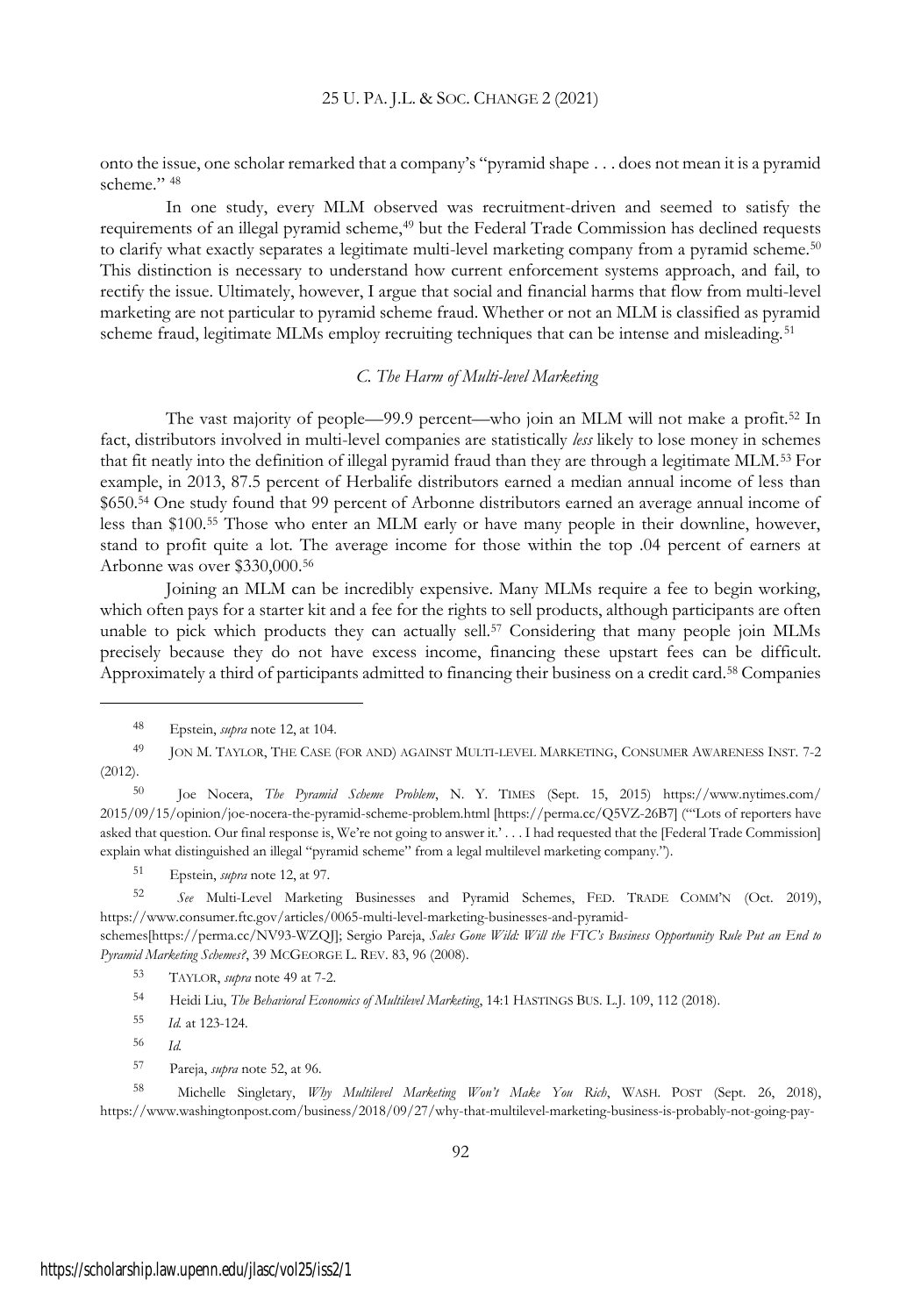appeal to low-income people who are looking for additional income and, sometimes, even hoping to pay off significant existing debt.<sup>59</sup> Some people, like those earning within the top 1 percent in Arbonne, make a significant amount of money in MLMs. That is not the case for most people who join an MLM and is particularly difficult for people who come from low-income communities. While companies advertise their independent distribution as a means to earn money, they ignore the reality that lowincome people are more likely to have networks who are also low-income.<sup>60</sup> Because their potential buyers, and potential downlines, do not have excess disposable income for products that are often expensive and non-essential or unpopular goods, those independent distributors are less likely to succeed.

The business model of an MLM is statistically impossible to sustain long-term, and some consumer activist groups have long advocated against MLMs because of what they see as an inherently exploitative structure.<sup>61</sup> Yet some MLMs have remained viable for years. One reason that a company like Amway could exist for so long, however, is because it specializes in many different products and is able to essentially create "new pyramids" from new ventures.<sup>62</sup> And in regard to the aspect of the business found to be "protective" in *Amway*—the Amway Safeguards—those company policies are often left unchecked by self-regulation. For example, unused product buy-back programs often take back products at a heavily discounted price.<sup>63</sup>

Some MLM defenders might counter that these concerns are all issues that are intrinsic in any small business—and many independent distributors refer to themselves as small business owners.<sup>64</sup> It is true that many small businesses have difficulties making a profit, particularly in the first few years of operation. However, this is not a good faith comparison. The headquarter operations of multi-level marketing companies are multi-million-dollar corporations—and although small businesses frequently fail, they fail at a fraction of the rate of MLM distributors. After 10 years, only a third of small businesses still survive; in the same time frame, only 5 percent of independent distributors will remain with their MLM.<sup>65</sup> In comparison to the 1 percent profitability rate of MLMs, the fact that a low 39 percent of

<sup>60</sup> Liu, *supra* note 54, at 130.

<sup>61</sup> Pareja, *supra* note 52, at 91. If everyone in a multi-level venture were able to recruit just 5 people, they would exceed the population of the Earth in 13 levels. Even then, the vast majority of people would be at the bottom with no one in their downline. Herb Greenberg, *Multi-Level Marketing Critic: Beware 'Main Street Bubble'*, CNBC (Jan. 9, 2013), https:// www.cnbc.com/2013/01/09/multilevel-marketing-critic-beware-main-street-bubble.html [https://perma.cc/G246-NURC]. *See, e.g.*, *Tina.org Pushes for New Enforcement Against MLM Industry,* TRUTH IN ADVERT. (June 30, 2021), https://www. truthinadvertising.org/tina-pushes-new-enforcement-tactic-against-mlm-industry/ [https://perma.cc/N8C3-V2CN].

<sup>62</sup> Taylor, *supra* note 24, at 6.

<sup>65</sup> Katherine Gustafson, *What Percentage of Businesses Fail and How to Improve Your Chances of Success*, LENDING TREE (Aug. 7, 2020), https://www.lendingtree.com/business/small/failure-rate/ [https://perma.cc/NL2V-EHSU]; TAYLOR, *supra* note 49,

off/ [https://perma.cc/7GNV-R69W].

<sup>59</sup> Liu, *supra* note 54, at 125; *Multilevel Marketing: How Selling Your Way Out of Debt Can Sink You Deeper*, NASDAQ (Dec. 6, 2017), https://www.nasdaq.com/articles/multilevel-marketing-how-selling-your-way-out-debt-can-sink-you-deeper-2017-12- 06.

<sup>63</sup> *See, e.g.*, Ginger D. Rough, *LuLaRoe Abruptly Changes Return Policy; Consultants Say They Are Out Thousands*, USA TODAY (Sept. 14, 2017), https://www.usatoday.com/story/life/allthemoms/news/2017/09/14/lularoe-return-policy-changesoutrage/34915297/ [https://perma.cc/6W2Q-AQMM].

<sup>64</sup> *See* Casey Bond, *Joining An MLM Does Not Make You A 'Small Business Owner'*, HUFFPOST (Jan. 8, 2021), https://www. huffpost.com/entry/mlm-consultant-not-small-business-owner\_l\_5ff749c2c5b6fc79f46382d8 [https://perma.cc/HXF2- JVLQ].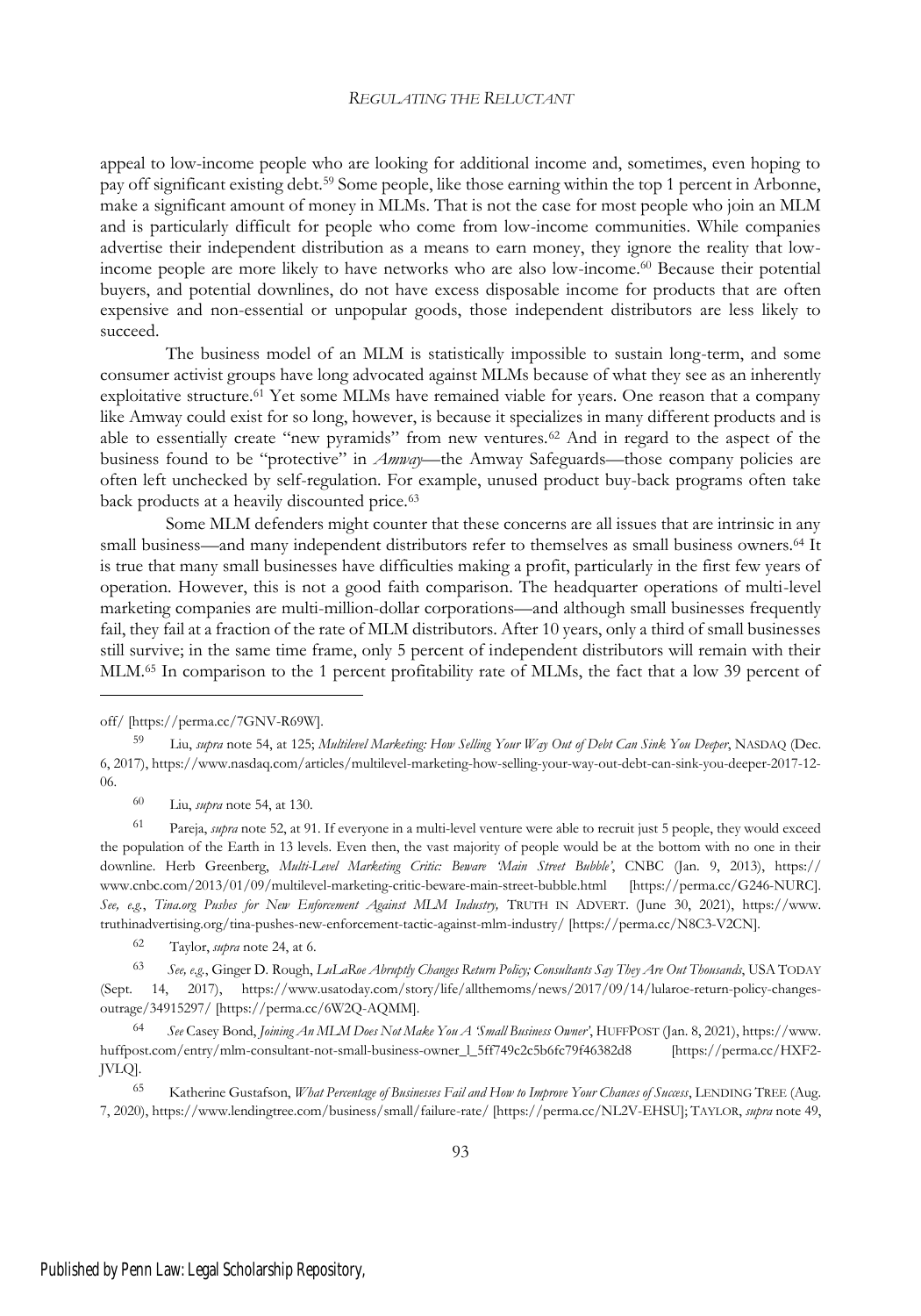small businesses make a profit seems extraordinary.<sup>66</sup>

Involvement in a multi-level marketing business is not just a risky business decision because there is virtual certainty of failure. The preceding section demonstrates the ways in which distributors are unlikely to make a profit. Why, then, do people join MLMs?

## II. MULTI-LEVEL MARKETING COMPANIES TARGET VULNERABLE POPULATIONS

Naked statistics regarding participants who lose money in multi-level marketing businesses are empty without an understanding about the people these companies target and those who participate. Many people could stand to benefit from the flexibility that direct selling offers. People with children and those who are unable to work outside of their homes, for example, might be attracted to promises from a company that they can make the same amount of money working a remote opportunity with no specific scheduling demands. The issue is that, recognizing this need, MLMs often target vulnerable populations to a model that is incompatible with actual financial success.

*A. Most Participants in MLMs are Women<sup>67</sup>*

Women form the majority of the participants in and the consumers of multi-level marketing products those companies market to them on the basis of their gender.<sup>68</sup> More than two-thirds of products made by companies that use multi-level marketing are associated with being traditionally feminine.<sup>69</sup> Multi-level marketing companies like Tupperware and Mary Kay were originally introduced as opportunities for housewives to make money from their own homes and to deliver home goods and cosmetics to women in rural areas who did not have easy access to big department stories.<sup>70</sup> Avon attracted women to conferences using slogans such as "Now is the time! Avon, *the* company for Women!"<sup>71</sup>

Multi-level marketing distributors are still predominantly women. Today, 75 percent of people involved in multi-level marketing companies in the United States are women.<sup>72</sup> Worldwide, 85 percent

at 6–3.

<sup>68</sup> *Id.* at 19.

<sup>69</sup> DIRECT SELLING ASS'N, *supra* note 13.

<sup>70</sup> Laura Richards, *How MLMs — Multilevel Marketing Schemes — Are Hurting Female Friendships*, CHI. TRIB. (Jan. 22, 2019), https://www.chicagotribune.com/business/ct-biz-mlm-female-friendship-costs-20190122-story.html [https://perma.cc /YK64-5MBB].

<sup>71</sup> Tiffany Lamoreaux, Home is Where the Work is: Women, Direct Sales, and Technologies of Gender 2 (May 2013) (Ph.D. dissertation, Arizona State University), https://hdl.handle.net/2286/R.I.17914 [https://perma.cc/6VA2-APFC].

<sup>72</sup> DIRECT SELLING ASS'N, DIRECT SELLING IN THE UNITED STATES: 2020 FACTS AND DATA (2021), https://www.dsa.org/docs/default-source/research/dsa-industry-overview-fact-sheetd601b69c41746fcd88eaff000002c0f4.pdf [https://perma.cc/F7XE-B4V9].

<sup>66</sup> TAYLOR, *supra* note 49, at 7–2.

<sup>67</sup> I acknowledge that people who participate in multi-level marketing may not fall within the gender binary. Throughout this article I will use "women" or "men" to discuss the implication of gendered experiences. This should be understood to discuss traditional notions of gender roles and how companies use them to attract a "female" workforce, but it not an endorsement of non-inclusive language. When talking about pregnancy and child rearing, I use gender-neutral language because many people who become pregnant and/or give birth are not women.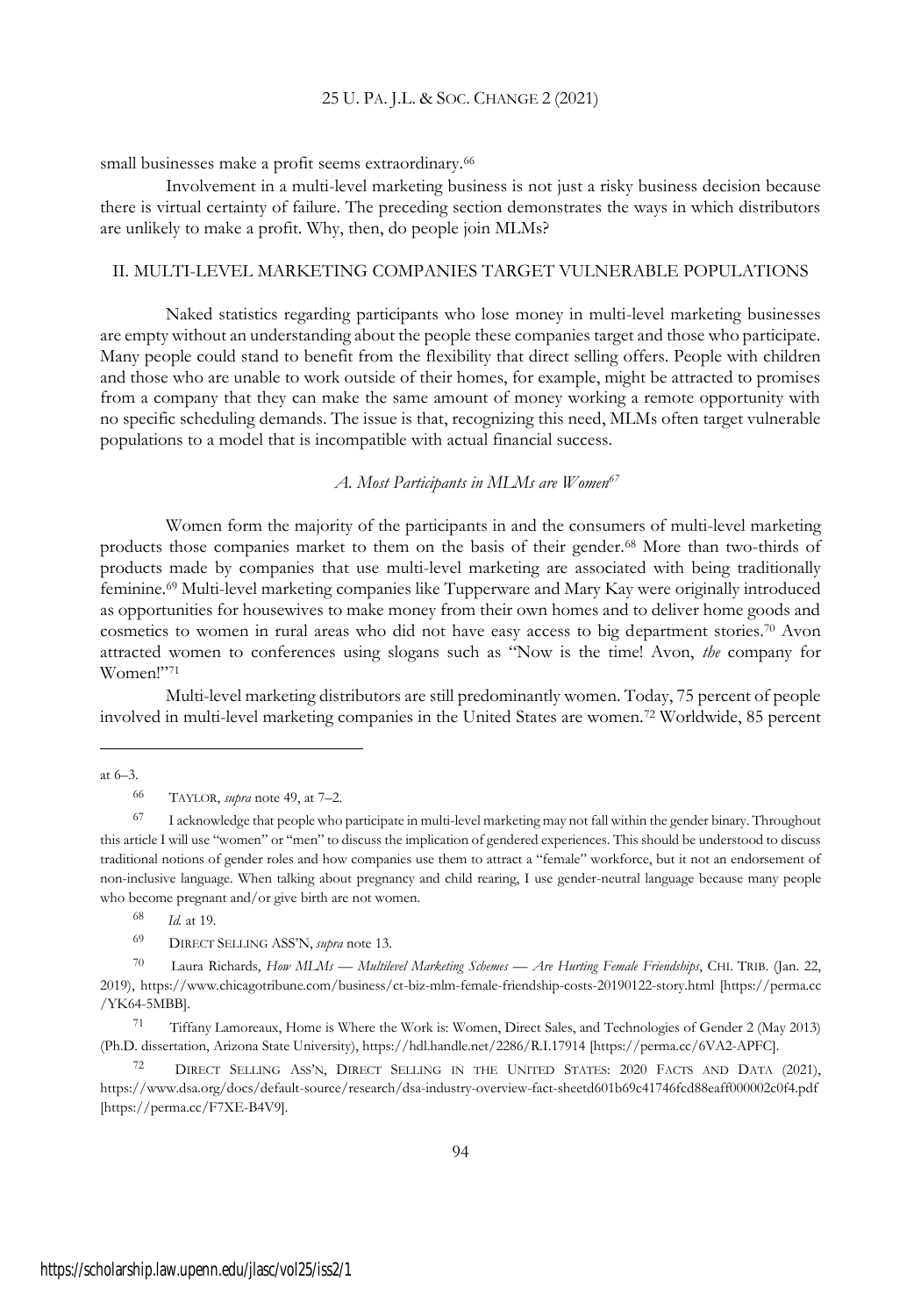of distributors are women.<sup>73</sup> The majority of these women in the United States are married, and about half of them have children at home.<sup>74</sup> Understanding their workforce, MLMs appeal to women in two ways: (1) Many MLM products are understood to be "feminine," such as LulaRoe clothing or Lipsense makeup and (2) direct selling companies understand the anxiety many women have about balancing work with their roles as homemakers and mothers.<sup>75</sup> Whether women have historically had access to participate in the formal economy in, women have always contributed in some way.<sup>76</sup> But women who work outside of the home historically have faced condemnation from people who believe that those working contributions only distract women from their child-rearing duties.<sup>77</sup> Seizing on that backlash, the early stages of multi-level marketing began in the late 1880s when the traditionally male field of door-to-door sales began to decline because of the rise of mass advertising. Facing that challenge, one businessman turned to white women to instead peddle traditionally traveled goods within their own communities.<sup>78</sup> By abandoning the traveling model, his business could morph into a venture that instead took advantage of pre-existing relationships to make sales. In order to appeal to the white women he needed for his salesforce, he described his sales model to potential workers as a social act and stressed the importance of communication over sales.<sup>79</sup> Sales agents focused on the benefits of the program to simultaneously work and take care of a family at home to appeal to their demographic.<sup>80</sup> From the beginning, however, some companies refused to allow Black women to become sales representatives and explained the decision as one of "respectability."<sup>81</sup>

Through the Great Depression in the 1930s, and for the continued decline of family income in the century since, $82$  the need for women to work only grew. Notwithstanding the fact that women are still underpaid in the workforce,<sup>83</sup> more women are able to comfortably work outside of the home now than they were in the late 1800s. Yet, bias against women working outside of the home and the pressure to put family life above all else persists in some places<sup>84</sup> and the burden of caretaking falls

<sup>76</sup> *Id.* at 46-47. Broad assertions about how women have been included in the workforce beg further explanation. While white women have been historically denied the opportunity to work outside of the home, Black women, Indigenous women, and women of color have been forced to work outside of the home. "Even after Emancipation, political and economic conditions forced many Black mothers to earn a living outside the home. At the turn of the century nearly all Black women worked . . . in white people's homes." While white women's domestic role is tied to their motherhood, Black women were denied experiences of their own motherhood as they worked in the homes of white people. DOROTHY ROBERTS, KILLING THE BLACK BODY 15 (1997).

- <sup>80</sup> *Id.* at 54.
- <sup>81</sup> *Id.* at 57.
- <sup>82</sup> Horowitz et al., *supra* note 1.

<sup>83</sup> Robin Bleiweis, *Quick Facts About the Gender Wage Gap*, CENTER FOR AMERICAN PROGRESS (Mar. 24, 2020), https://www.americanprogress.org/issues/women/reports/2020/03/24/482141/quick-facts-gender-wage-gap/

[https://perma.cc/3X2W-U7T5]. White women make 79 cents for every dollar that a white man makes; Black, Hispanic and Latino, and Indigenous women make comparatively less. *Id.*

<sup>84</sup> Lesley Evans Ogden, *Working Mothers Face A 'Wall' of Bias—But There Are Ways to Push Back*, SCIENCE MAG. (Apr.

<sup>73</sup> Lamoreaux, *supra* note 71, at 44.

<sup>74</sup> *Id.* at 102.

<sup>75</sup> *Id.* at 44.

<sup>77</sup> Lamoreaux, *supra* note 71, at 48.

<sup>78</sup> *Id.* at 49.

<sup>79</sup> *Id.* at 52.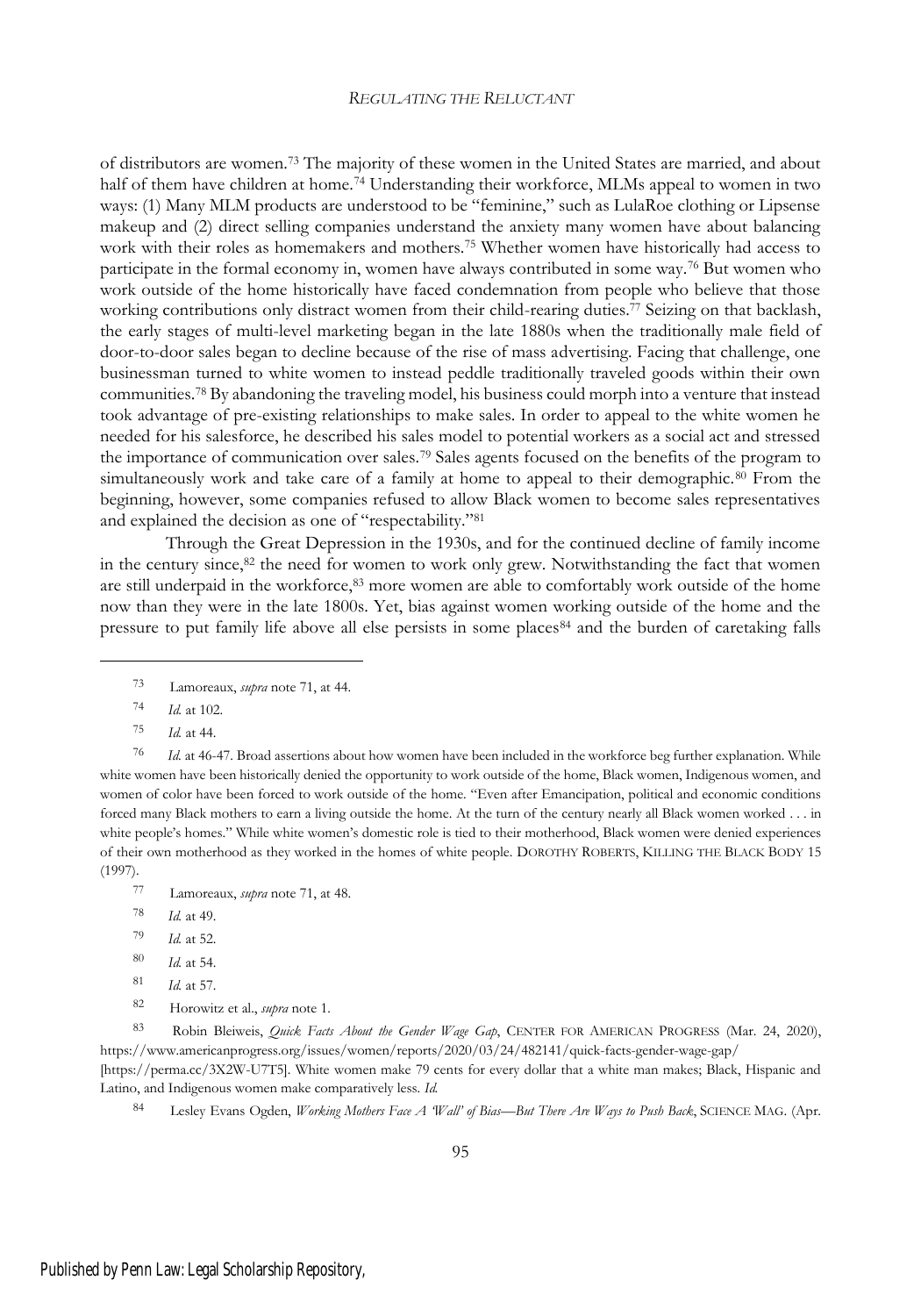disproportionately on women.<sup>85</sup> In one study, women in direct sales indicated that the most important catalyst for them entering into the business was to have the freedom to be stay-at-home mothers in an industry that seems to have it all—friendship, fun, and much needed additional income in a place where they can still be accessible to their families.<sup>86</sup>

One of the biggest draws of MLMs to participants is that they come with an aspect of community, both online through social media and in person during conferences,<sup>87</sup> meetups, and independent distributor hosted parties. Part of the reason that MLMs seize on women is because of the gendered expectation that they are more social beings—and women who participate in MLMs are often already active members of their community. The MLM experience only adds to this emphasis on social cohesion. Companies facilitate friendships between distributors in a line, including sometimes daily phone calls between a distributor and their upline.<sup>88</sup> Through marketing, MLMs seem like completely social endeavors with incidental sales aspects rather than business ventures to earn profit, and companies are able to disguise the real labor women are doing for them as an extension of their gender stereotyped roles as relationship-oriented caretakers.<sup>89</sup> Framing business as a way to "help others" through "parties" and an insidious focus on positive thinking is a gender coded marketing strategy to get more women on board.

## *B. MLMs Target Relationships Built on Trust*

Independent distributors with It Works!<sup>90</sup> were explicitly told to "add as many moms" as they could and to "go into mom groups and look for anyone at trying to look for friends or who had financial struggles and go after them, like a friend offering them this thing they needed."<sup>91</sup> It Works! is a company that sells weight loss wraps and supplements, presumably targeting anxieties about pregnancy weight gain. It also advertises products that "diminish cellulite and stretch marks," directed at post-pregnancy

<sup>86</sup> Lamoreaux, *supra* note 71, at 102.

<sup>87</sup> Darlena Cunha, *Beware of Selling Yoga Pants on Facebook,* THE ATLANTIC (Apr. 18, 2018), https://www.theatlantic.com/business/archive/2018/04/multilevel-marketing-yoga-pants-facebook/558296/

[https://perma.cc/US5Z-QV2A]; *see also* Singletary, *supra* note 58. Although conferences may seem like a business expense covered by the umbrella company, participants often pay for them out of pocket.

- <sup>88</sup> Groß & Vriens, *supra* note 16, at 339.
- <sup>89</sup> Lamoreaux, *supra* note 71, at 129.

<sup>10, 2019),</sup> https://www.sciencemag.org/careers/2019/04/working-mothers-face-wall-bias-there-are-ways-push-back [https:// perma.cc/C6BU-H6KN].

<sup>85</sup> Zoya Wazir, *Gender Gap in Child Care Increases Curing Pandemic*, U.S. NEWS (June 28, 2021), https://www.usnews.com/news/best-countries/articles/2021-06-28/women-men-provided-unequal-child-care-duringpandemic ("Pre-pandemic, women globally provided an average of 4.5 trillion hours of unpaid child care per year, while men provided 1.4 trillion. After the pandemic hit, the study reports that the total number of hours in unpaid child care went up by  $12\%$ .").

<sup>90</sup> The FTC recently sent a warning letter to ItWorks! for misleading earnings claims. Federal Trade Commission, Warning Regarding Earnings Claims Related to Coronavirus Disease 2019 (COVID-19) (Apr. 24, 2020), https://www.ftc.gov/system/files/warning-letters/covid-19-letter\_to\_it\_works\_marketing\_inc.pdf [https://perma.cc/S9D6- YEQA].

<sup>91</sup> Sara Silverstein, Jennifer Lee & Amelia Kosciulek, *People Who Sell for Multilevel Marketing Companies Look Wildly Successful on Facebook, but the Reality Is Much More Complicated*, BUS. INSIDER (Aug. 6, 2019), https://www.businessinsider.com/mlms-usesocial-media-facebook-portray-financial-success-2019-7 [https://perma.cc/S9D6-YEQA].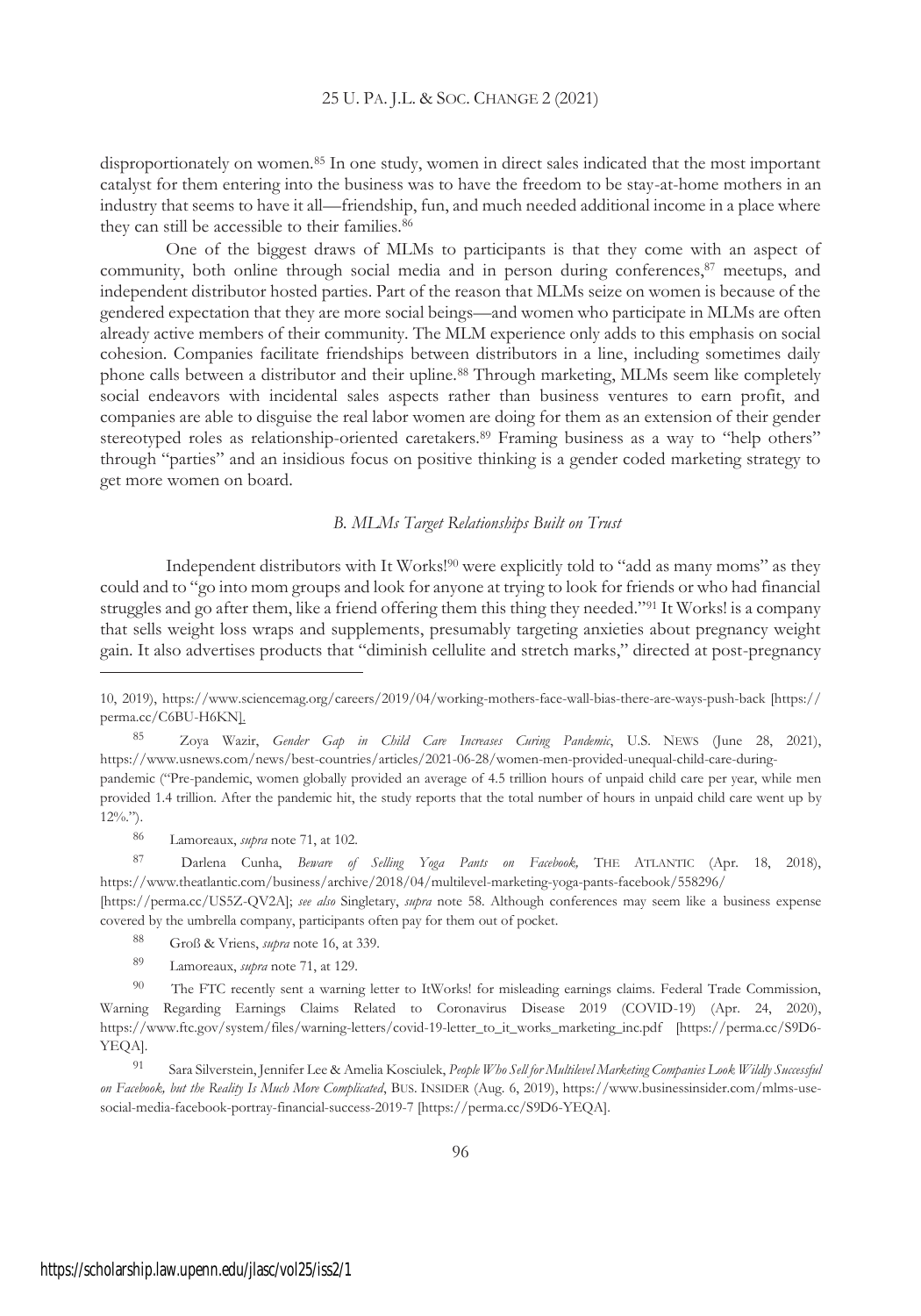sales.<sup>92</sup>

The targeting of pregnant people by It Works! is just one example of how independent distributors in MLMs use their private relationships to drum up business and exploit vulnerable people.<sup>93</sup> Private relationships usually involve a significant amount trust and when a multi-level business has an incentive structure that relies on using these relationships to recruit new participants, it causes harm to valuable social networks.<sup>94</sup> Potential consumers in an MLM are most likely to receive information about the business from a family member or friend that they trust, and recruitment includes elements of obligation, loyalty, and complex social dynamics that are not necessarily present in other forms of sales conduct.<sup>95</sup> It is true that the potential for abuse and misusing relationships for a salesperson's own gain is inherent in any type of selling.<sup>96</sup> Trusted family and friends are usually the first people to feel obligated to support a loved one's new business. Few other businesses, however, are *based* on using these private relationships in the way that MLMs are, and multi-level marketing is more likely to take place in situations of trust than other types of business.<sup>97</sup>

The potential for damage is especially high in certain communities where there is a heightened reliance on trust. This includes religious groups and immigrant groups. An independent distributor might rely on community in their place of worship to sell products, and places of worship occupy a sensitive place in terms of fostering community trust.<sup>98</sup> In many religious communities, there is a sense of reliance on one another and belonging that could lead religious people to be more suggestable to abuses of trust and more likely to join ventures based on the urging of people within their community of faith. In fact, research shows that religiosity might correspond to fraud sensitivity and to involvement in multi-level marketing.<sup>99</sup> Many MLMs adopt religious symbolism and create a narrative that is linked to boundless faith, using words like "blessing" to describe success.<sup>100</sup>

There is typically a higher reliance on trust in certain marginalized communities that are affected by multi-level marketing and pyramid scheme fraud.<sup>101</sup> In the United States, Hispanic and Latino people are overrepresented in the multi-level marketing industry.<sup>102</sup> People of Hispanic origin make up 20 percent of all independent distributors.<sup>103</sup> Some multi-level marketing companies, like

- <sup>96</sup> Groß & Vriens, *supra* note 16, at 339.
- <sup>97</sup> *Id.*

- <sup>99</sup> *Id*. at 3.
- <sup>100</sup> Liu, *supra* note 54, at 128.

<sup>92</sup> *Product Info: Stretch Mark Moisturizing Body Cream*, I<sup>T</sup> WORKS!, https://static.myitworks.com/productsheets/212/212 productinfo-en.pdf [https://perma.cc/2596-VZ89].

<sup>93</sup> Groß & Vriens, *supra* note 16, at 339.

<sup>94</sup> Bosley, Bellemare, Umwali, & York, *supra* note 30, at 2 (explaining that trust plays a role in pyramid scheme fraud and that affinity-based fraud is able proliferate because it capitalizes on high amounts of in-group trust that exist between communities).

<sup>95</sup> Bosley, Greenman, & Snyder, *supra* note 10, at 1659.

<sup>98</sup> Bosley, Bellemare, Umwali, & York, *supra* note 30, at 2-4.

<sup>101</sup> Bosley, Bellemare, Umwali, & York, *supra* note 30, at 2.

<sup>102</sup> Bosley, Greenman, & Snyder, *supra* note 10, at 1648.

<sup>103</sup> Abby Vesoulis & Eliana Docketerman, *Pandemic Schemes: How Multilevel Marketing Distributors Are Using the Internet and the Coronavirus—to Grow Their Businesses*, TIME (July 9, 2020), https://time.com/5864712/multilevel-marketing-schemescoronavirus/ [https://perma.cc/N3JM-4PUP].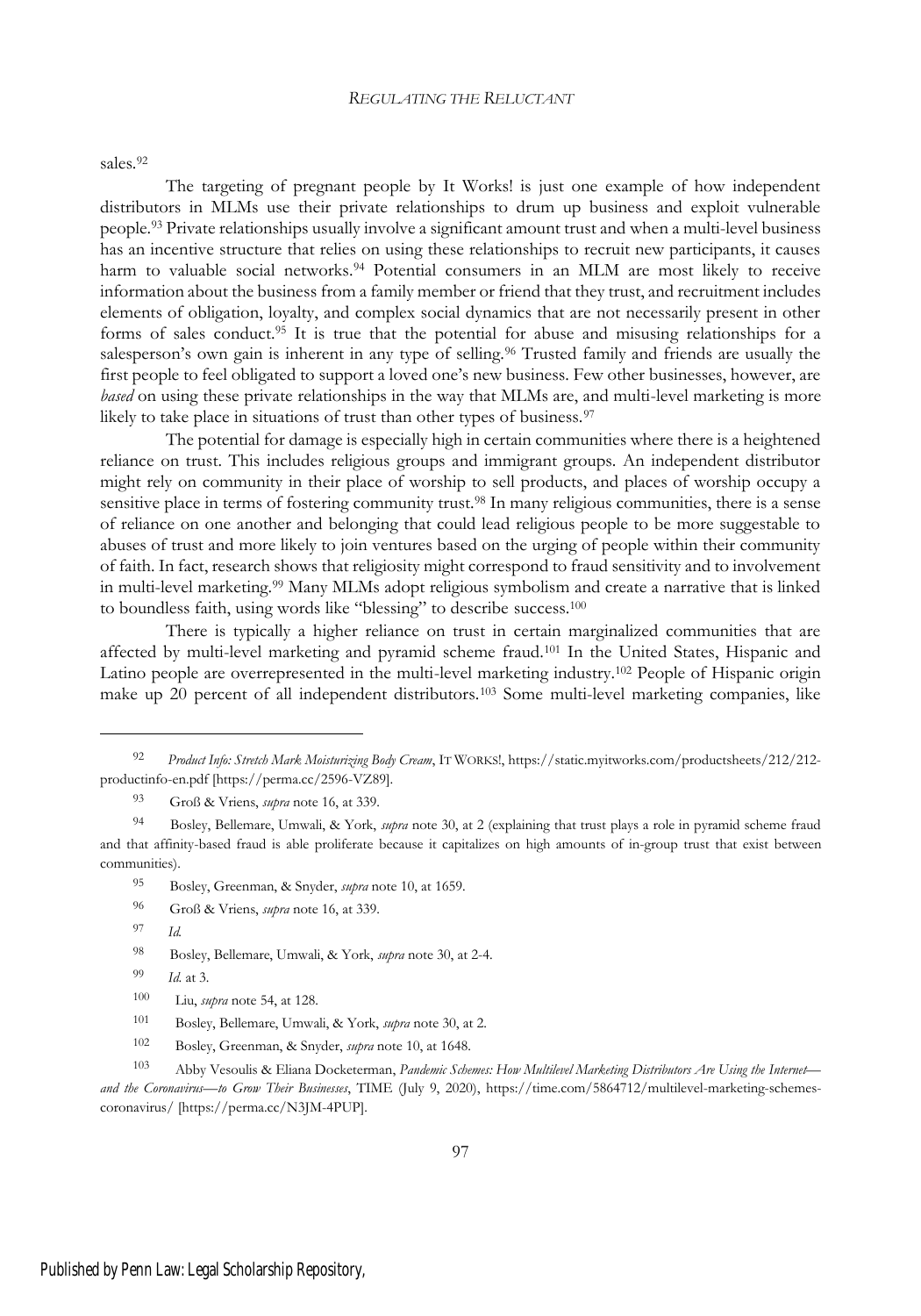Herbalife, have faced criticism for targeting economically vulnerable communities, and Hispanic or Latino people in general.<sup>104</sup> The Federal Trade Commission recognized that pyramid scheme fraud infiltrates close-knit communities like African American churches and Latino immigrant communities.<sup>105</sup> In 2019, despite reaching an all-time low, poverty rates still stood at 18.8 and 15.7 percent for Black and Hispanic communities respectively.<sup>106</sup> Comparatively, the poverty rate for white people was 7.3 percent and 10.5 for the entire United States on average.<sup>107</sup> Given rates of poverty and increasing unemployment, advocates worry that illegal pyramid schemes will prey on marginalized communities where individuals seek alternative ways to make money.<sup>108</sup> The harm that women experience because of multi-level marketing is only compounded when those women are from lowincome communities, and when they are targeted because of their religious affiliation, their identity as parents, their immigration status, and/or their race. Participants of MLMs should be understood in regard to their intersecting identities because they show how multi-level marketing companies target disadvantaged groups.<sup>109</sup>

The fact that people are recruited by their trusted connections means it might be more difficult for participants to leave. Participants might fear letting the person who recruited them down. They might also come to feel that failure would mean breaking the trust of the family-like structure<sup>110</sup> they have built in their own uplines. Those issues only become more embedded as time goes on. When someone joins an MLM, the company can "colonize every aspect of their lives" by becoming deeply engrained into everything the participant does.<sup>111</sup> Because the factors of decision-making in joining an MLM are so multifaceted, they cannot be easily measured by more abstract cost-benefit analyses that consider only the economic reward of joining the business opportunity. When someone signs up for an MLM, engage in a social exchange with their pre-existing community, they create new community, and they recruit more people into that new community. For the last reason, the victims of this duplicitous business relationship become, themselves, perpetrators of harm. That dual nature makes it difficult to tell where enforcement is needed and how it can benefit participants. How can regulations avoid depriving participants of the positive community they develop while considering how that community can wreak economic and social havoc?

<sup>104</sup> *Id*.

<sup>105</sup> FED. TRADE COMM'N, COMBATING FRAUD IN AFRICAN AMERICAN & LATINO COMMUNITIES: THE FTC'<sup>S</sup> COMPREHENSIVE STRATEGIC PLAN (2016).

<sup>106</sup> John Creamer, *Inequalities Persist Despite Decline in Poverty for All Major Race and Hispanic Origin Groups*, U.S CENSUS BUREAU (Sept. 15, 2020), https://www.census.gov/library/stories/2020/09/poverty-rates-for-blacks-and-hispanics-reachedhistoric-lows-in-2019.html [https://perma.cc/67SG-AUKS].

<sup>107</sup> *Id*.

<sup>108</sup> *See* Steph Amaya Mora, *The Pandemic Leaves More Latinos Vulnerable To Illegal Pyramid Schemes*, PULSO (Oct. 28, 2020), https://projectpulso.org/2020/10/28/the-pandemic-leaves-more-latinos-vulnerable-to-illegal-pyramid-schemes/

<sup>[</sup>https://perma.cc/UM6F-TGL2]; Michelle Singletary, *Structural Racism Helps Schemers Attract Blacks to Fake 'Sou-Sou' Scam*, WASH. POST (Aug. 14, 2020), https://www.washingtonpost.com/business/2020/08/14/fake-sou-sou-lure-blacks/ [https://perma.cc/J6RD-FWJH] (explaining that structural racism and wealth inequality creates the potential for an illegal pyramid scheme to victimize some Black people); *see also* Vesoulis & Dockterman, *supra* note 103.

<sup>109</sup> *See* Lamoreaux, *supra* note 71, at 21 for a further analysis of intersectionality as it relates to multi-level marketing (citing texts by Kimberlé Crenshaw, Patricia Hill Collins, Glenn, Venus Green).

<sup>110</sup> *See id*. at 6.

<sup>111</sup> Groß & Vriens, *supra* note 16, at 339.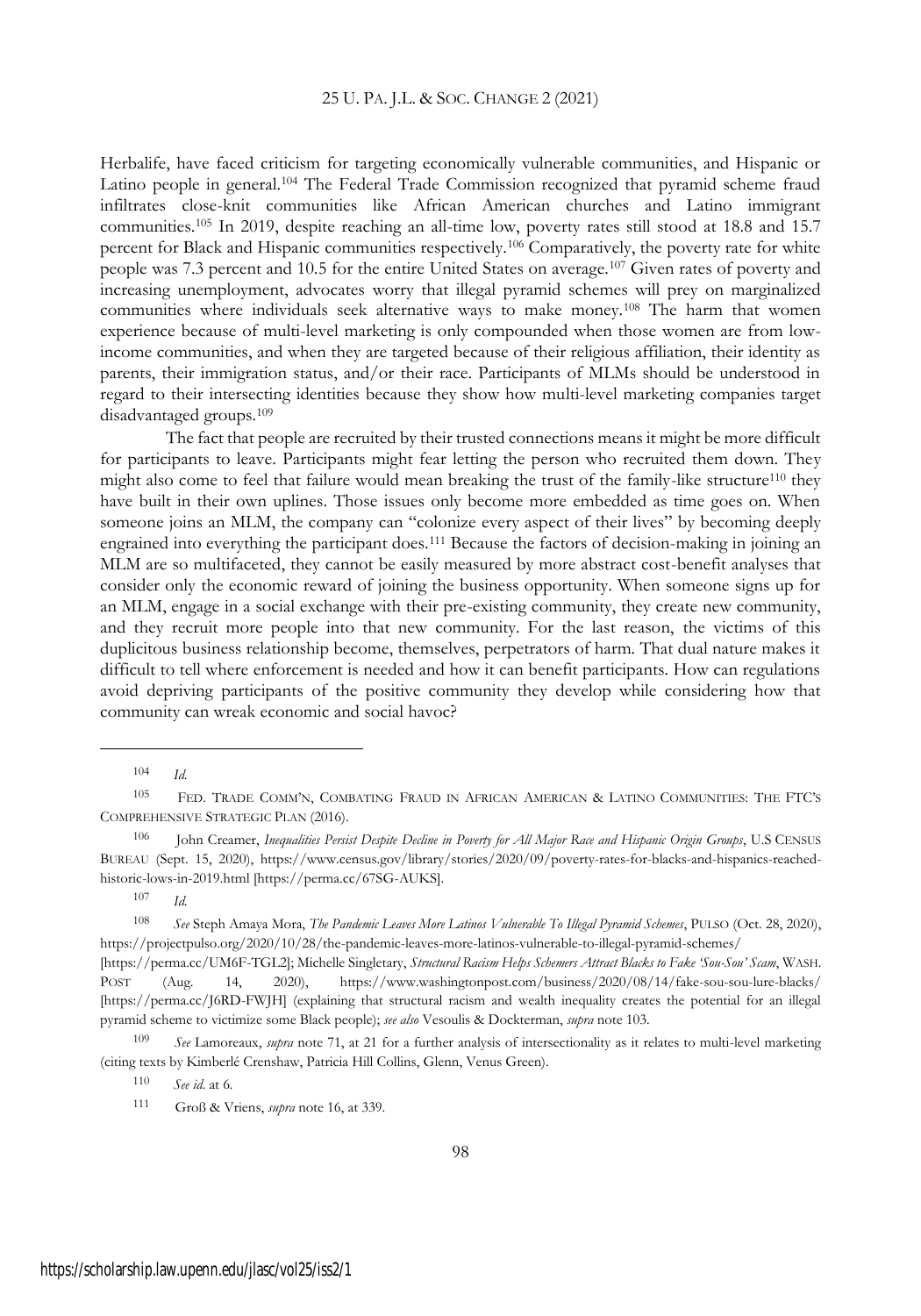#### *C. The Puzzle of Developing Regulation that Helps Participants*

Independent distributors are charged with the task of recruiting more distributors into their downline—even if they themselves are not making a profit. This creates a potentially unsympathetic victim. Those participants are almost certain to lose money, but they still buy into and recruit their connections into a business where that is statistically unlikely to succeed. This perpetuates harm to other members of their community. In addition to the nearly inevitable financial fallout, there is significant emotional harm that occurs when, for example, one mother connects with another mother by feigning an emotional connection only for the contact to realize that the basis for their communication was a sale.<sup>112</sup> For MLMs that sell products geared toward weight loss, distributors sometimes message potential consumers with hurtful insinuations about their bodies.<sup>113</sup> Some distributors make false health claims about products that can be attractive to consumers in difficult health situations. This can raise hope for those consumers who will ultimately be let down by the false promise of a cure.<sup>114</sup> Distributors sometimes drive their families deep into debt through one or multiple MLMs,<sup>115</sup> use extreme measures to shame their downlines into producing more sales for their own commission,<sup>116</sup> and promote their business in socially inappropriate situations where it is difficult for the potential buyer to refuse.<sup>117</sup> Given this nature of distributors, it can be hard to sympathize with them—and perhaps that is why anti-MLM communities exist to mock participants. It also, however, fits into a broader societal tendency to blame people—and women in particular—for being taken advantage of. Despite the harm that distributors facilitate, those harms still ultimately originate with the company itself. People who join MLMs might hold beliefs about their prospects that seem absurd to someone who knows their actual likelihood of success. But they may hold those beliefs because the multi-level marketing model encourages a high degree of positivity and optimism. Companies do not tend to give distributors specific barometers of success, but instead repeatedly tell them that anything is possible and that if they are not able to achieve their wildest dreams it is only due to their own laziness.<sup>118</sup> When distributors perpetuate this model to their trusted connections, it is probably because they believe in it themselves.

Society can be unfavorable to people who fall for fraud or are in some way "duped."<sup>119</sup> Surely,

<sup>112</sup> Richards, *supra* note 70.

<sup>113</sup> *See, e.g.*, u/SweetHoneyApples, REDDIT (May 31, 2018, 11:02 AM), https://www.reddit.com/r/antiMLM/ comments/8njll3/i\_need\_to\_lose\_weight\_it\_seems/ [https://perma.cc/43VC-CACP] (showing a message exchange where an MLM distributor suggested that a contact needed to lose 5-10 pounds).

<sup>114</sup> *See*, Kayleen Schaefer, *Inside the Creepy World of Women Selling You Supplements on Facebook*, WOMEN'<sup>S</sup> HEALTH (Sept. 20, 2018), https://www.womenshealthmag.com/life/a22749385/direct-sales-social-media-friendship/ [https://perma.cc/ JEX8-PT5V].

<sup>115</sup> *See, e.g.*, Lamoreaux, *supra* note 71, at 126.

<sup>116</sup> *See* Read, *supra* note 3 (giving the example of one former distributor whose upline would send her messages like "you need to press harder," "Look at me, I'm a stay-at home mom," and "I'm about to give birth," to shame her for not meeting sales goals.).

<sup>117</sup> Groß & Vriens, *supra* note 16, at 338.

<sup>118</sup> Liu, *supra* note 54, at 125.

<sup>119</sup> Being duped refers to a situation where one "believes that injustice was the result of deliberate, intentional acts" by a third party. *See* Kathleen D. Vohs et. al, *Feeling Duped: Emotional, Motivational, and Cognitive Aspects of Being Exploited by Others*, REV. OF GEN. PSYCH. 127, 128 (2007) (In the MLM context, participants can be said to be duped either by companies or upline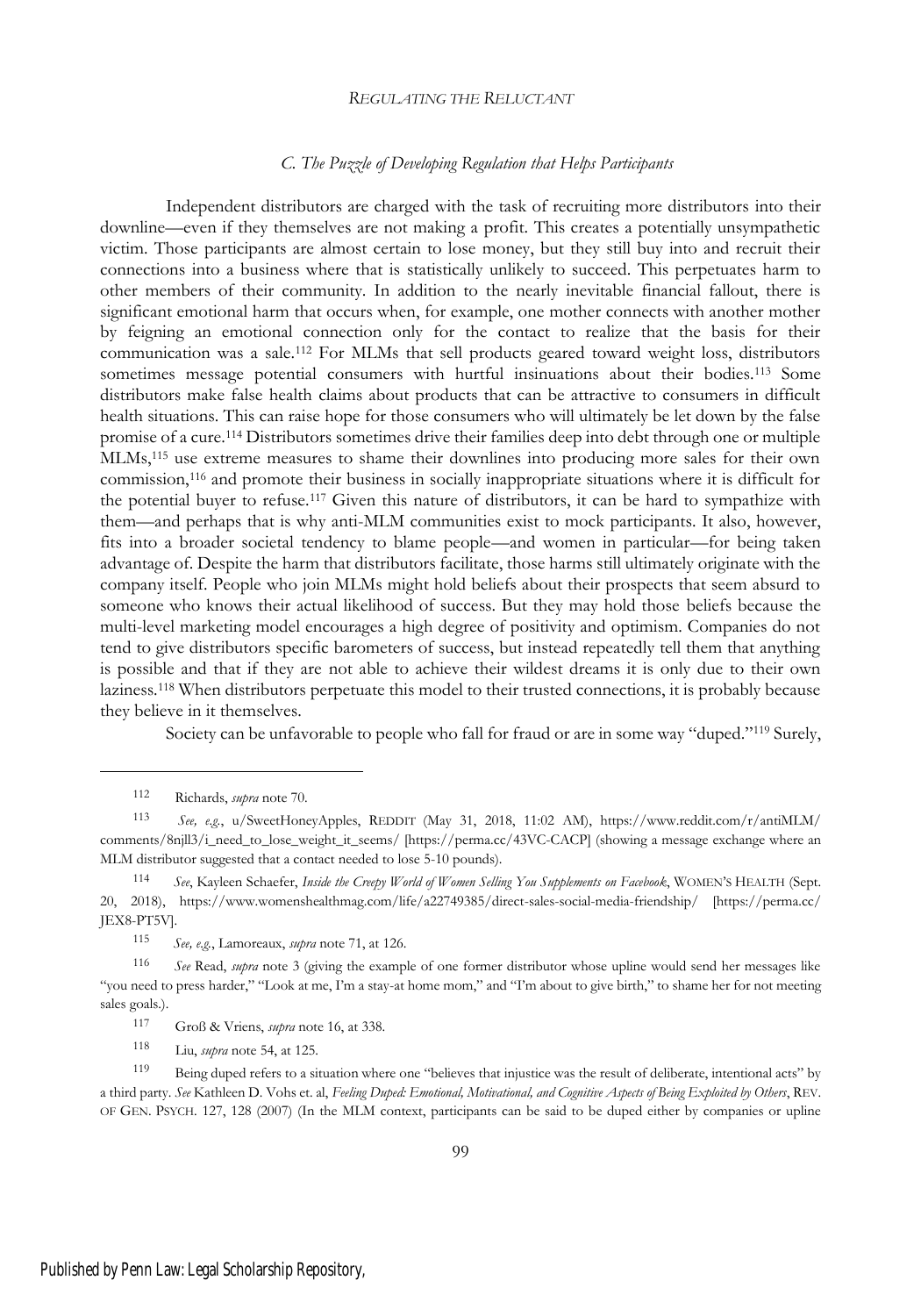that effect is only worsened for women who have not only been duped, but who have continued to buy into the deceit and further induced others to join them as well. But refusing to understand how gender, race, and social hierarchy can influence decision-making in multi-level marketing arrangements ignores a reality that is vital for regulation and harm reduction.<sup>120</sup> This dual nature of participants does not make them less worthy of protection. Understanding it could provide for a more informed, empathetic approach to enforcement that includes consideration for the benefit that participants. When regulatory intervention occurs, it should work not just for the most vulnerable victims at the bottom of a pyramid scheme, but also for those whose position is more morally ambiguous and for whom regulators might want to assign blame. That intervention must also incorporate the perspective of women who joined MLMs so that it can develop solutions that address those needs instead of solutions that solely work by removing multi-level marketing as an option. This might mean solutions that examine and address the underlying social issues that bring vulnerable populations to multi-level marketing in the first place.

## III. ENFORCEMENT MECHANISMS

Before I address the puzzles of a future regulatory scheme that addresses participant harm while accounting for their experiences, I will overview the current enforcement structure against MLMs. Federal and state governments have different mechanisms to regulate and police the activities of multilevel marketing companies. These include regulations that provide *ex ante* standards for companies to abide by as direct selling organizations as well as *ex post* enforcement actions brought by federal and state agencies against MLMs that have conducted activity as illegal pyramid schemes. There are common problems in the industry that frequently lead to regulatory action: (1) when an MLM operates as a pyramid scheme, (2) when income opportunities are exaggerated or not disclosed, (3) customers are harmed by those claims, (4) distributors misuse their private connections to sell products and recruit into the business, and (5) the structure of MLMs restricts their members' ability to think clearly about the quality of their business.<sup>121</sup>

State actions may take many forms and will necessarily vary depending on the policy goals and needs of each individual state.<sup>122</sup> Though states can employ various mechanisms like anti-pyramid scheme laws, broad securities laws that encompass pyramid schemes, and business opportunity laws that apply to MLMs, state enforcement is not universally useful against MLMs because those companies are able to disseminate their business practices across state lines and become unreachable to states that have the strictest laws.<sup>123</sup> Although some states are active against multi-level marketing, some states have codified protections for the industry.<sup>124</sup> But given the broad application of the commerce clause, most multi-level marketing businesses should be able to be subject to federal laws because they almost

participants that induce them into the business).

<sup>120</sup> *Cf.* Debora L. Threedy, *Dancing Around Gender: Lessons from Arthur Murray on Gender and Contracts*, WAKE FOREST L. REV. 749 (2010).

<sup>121</sup> Groß & Vriens, *supra* note 16, at 334.

<sup>122</sup> Pareja, *supra* note 52, at 104-105.

<sup>123</sup> *Id.*

<sup>124</sup> Haley Fuchs, *Sinema's Raking in Cash From MLMs. They Want to Kill Her Party's Labor Bill*, POLITICO (Nov. 5, 2021), https://www.politico.com/news/2021/11/05/kyrsten-sinema-multi-level-marketing-labor-519661 [https://perma.cc/U74J-JDLQ].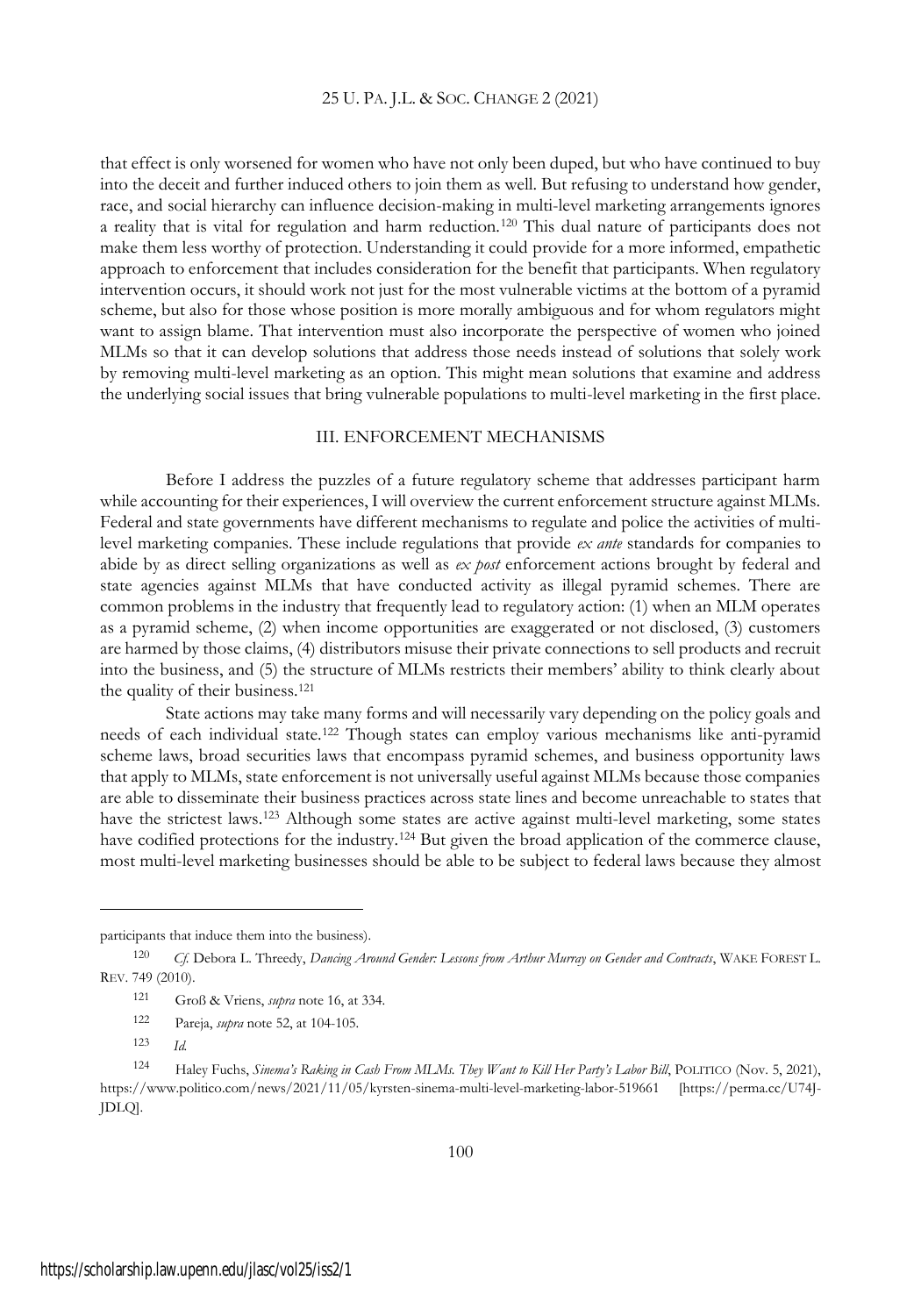always affect interstate commerce.<sup>125</sup> The nature of multi-level marketing spurs interstate commercial interactions. Because compensation plans in MLMs require recruitment, distributors are almost inevitably pushed to look to connections in other states for recruitment when their own communities become saturated with participants.<sup>126</sup> Participants also rely on social media, where their messages are likely to reach consumers in other states.<sup>127</sup> For that reason, I focus on federal enforcement.

## *A. Federal Agency Enforcement*

Multiple federal agencies take some kind of action against multi-level marketing and pyramid scheme companies. The U.S. Department of Justice and Food and Drug Administration (FDA) occasionally bring actions against MLMs. The Justice Department focuses enforcement on mail-fraud businesses and uses a lottery approach that weighs how much a company receives from a participant in proportion to how much that participant may benefit.<sup>128</sup> FDA can take enforcement actions against multi-level marketing companies that advertise impermissible health claims under the FDA Act—for example, claiming that essential oils could cure cancer or the Ebola virus.<sup>129</sup> However, MLMs are sometimes able to structure their advertisement claims and instruct independent distributors in ways that do not technically violate the Act, but still make health claims that should be regulated under the spirit of the law.<sup>130</sup>

The Securities Enforcement Commission (SEC) has the authority to bring enforcement actions against a company when security is involved—meaning that the MLM needs to have violated the Securities Act, Securities Exchange Act, or associated regulations<sup>131</sup> when a participant invests money into the company expecting for profit to derive solely from the effects of a third party (their downline).<sup>132</sup> The SEC is only able to reach pyramid scheme fraud and not legal but harmful effects of legitimate multi-level marketing businesses.<sup>133</sup> Even under more stringent standards that classify securities fraud in a way that would reach legitimate MLMs, companies often find ways to work around requirements.<sup>134</sup>

<sup>129</sup> Abby Ohlheiser, *FDA Warns Three Companies Against Marketing Their Products as Ebola Treatments or Cures*, WASH. POST (Sept. 24, 2014), https://www.washingtonpost.com/news/to-your-health/wp/2014/09/24/fda-warns-three-companiesagainst-marketing-their-products-as-ebola-treatments-or-cures/ [https://perma.cc/P5RT-6Y4R].

<sup>130</sup> *See*, Schaefer, *supra* note 114 (reporting that a Plexus participant was told to frame her pitch in a way that focused on symptoms, not conditions, so as to not attract the attention of FDA).

<sup>132</sup> *Id.* (citing *SEC v. W.J. Howey*, 328 U.S. 293, 298-299 (1946)).

<sup>134</sup> The Ninth Circuit's test in *Webster v. Omninutrition International, Inc.* classifies a pyramid scheme for the purpose of

<sup>125</sup> TAYLOR, *supra* note 49, at 11-6 (explaining that independent distributors often must recruit people they know in other states because their own cities and states are heavily saturated with distributors).

<sup>126</sup> *Id*. at 10-19.

<sup>127</sup> *See* Silverstein et. al, supra note 91.

<sup>128</sup> Liu, *supra* note 54, at 115-16.

<sup>131</sup> Liu, *supra* note 54, at 116.

<sup>133</sup> After the standard set forth in *Howey*, several lower courts and, ultimately, the Fifth and Ninth Circuits reached decisions that made this prong of the test less restrictive in some pyramid scheme fraud cases by finding that the term "solely" should not be taken literally. For a review of various approaches courts have taken to determine whether pyramid scheme fraud constitutes a security, see Corey Matthews, *Using a Hybrid Securities Test to Tackle to Problem of Pyramid Fraud*, 88 FORDHAM L. REV. 2045, 2067–76 (2020).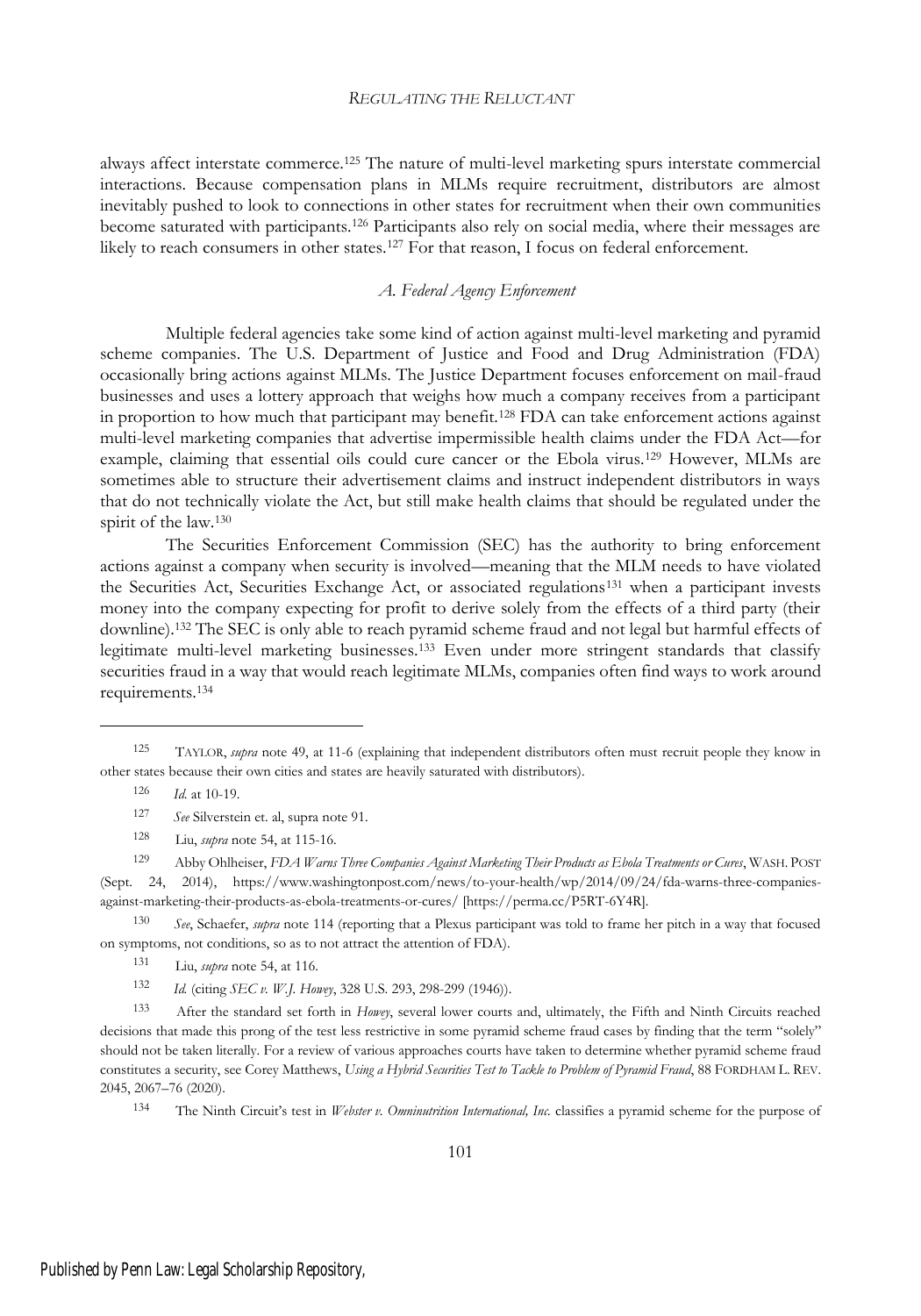## 1. The Federal Trade Commission Consumer-Directed Approaches

The goal of the Federal Trade Commission is to protect consumer welfare and promote competition in interstate commerce.<sup>135</sup> Of the federal agencies that are empowered to regulate the multi-level marketing industry in some way, the FTC's mission most aligns with a solution that benefits the participants of an MLM. The purpose of consumer protection in the FTC from its inception was to protect consumers from deceptive forces in the marketplace.<sup>136</sup> Its ability to craft rules and bring enforcement actions against multi-level marketing companies is more broad than other agencies. Unlike FDA, it does not need to focus only on products that make health claims, and unlike the SEC, available remedies do not depend upon the finding of a security. The FTC brings action against companies because of their unfair trade practices and deception, stemming from their authority under Section 5 of the FTC Act and related regulations.<sup>137</sup> FTC remedies can presumably address the core of what makes MLMs harmful: that they can deceive consumers into entering a business structure which is unlikely to meet their needs and benefit them.

Yet, the agency's relationship with and regulation of the direct selling industry is one fraught with tension. After the *Amway* decision in 1979, discussed *supra* in Part I, the Federal Trade Commission was limited in the type of enforcement action it could take against multi-level marketing companies. Since then, FTC enforcement mechanisms have been relatively ineffective in addressing multi-level marketing schemes.<sup>138</sup> For one, claims by independent distributors are impossible for the agency to completely monitor. An attorney for the Federal Trade Commission explained that social media makes it difficult for the FTC to determine when distributors are making deceptive claims because they often communicate with others through private messaging, or over private accounts.<sup>139</sup> Further, she explains that the Commission relies on case-by-case complaints which may not be representative of all consumer harm.<sup>140</sup>

In addition, federal agencies face the challenge of regulating an industry that has significant financial resources. This can be daunting for agencies with limited budgets, and the FTC is charged with investigating and regulating many different industries.<sup>141</sup> The DSA reports that direct selling

securities fraud in such a way that could potentially apply to many MLMs. But MLMs are often able to carefully construe their incentive structure to meet those requirements by, for example, saying that commissions for new recruits derive from the acquisition of new customers by those recruits but *not* for the recruits themselves—despite the fact that that money comes from new recruit sign up fees and not sales commissions. Pareja, *supra* note 52, at 101-102.

<sup>135</sup> *About the FTC*, FED. TRADE COMM'N, www.ftc.gov/about-ftc [https://perma.cc/T82F-HCJY].

<sup>136</sup> Pareja, *supra* note 52, at 89.

<sup>137</sup> *Id.* at 94-95.

<sup>138</sup> Pareja, *supra* note 52, at 89.

<sup>139</sup> Vesoulis & Dockterman, *supra* note 103.

<sup>140</sup> Dylan Miettinen, *"LuLaRich" Docuseries Highlights Struggles of MLM Regulation, Oversight*, MARKETPLACE (Oct. 7, 2021), https://www.marketplace.org/2021/10/07/lularich-docuseries-highlights-struggles-of-mlm-regulation-oversight/ [https:// perma.cc/4HUM-USAB].

<sup>141</sup> Jessica L. Rich, former Director of the FTC's Bureau of Consumer Protection, recently suggested a series of reforms the FTC could institute to strengthen the agency's response to deceptive trade practices. Former Director Rich explains that the agency is relatively small and "strapped for resources," particularly in light of a Supreme Court challenge to the FTC's ability to sue companies for money to redress victims of deceptive business practices. For example, she points to needed reform in the Bureau of Economics, which she says tries to opine on every matter. The analysis conducted by the Bureau of Economics could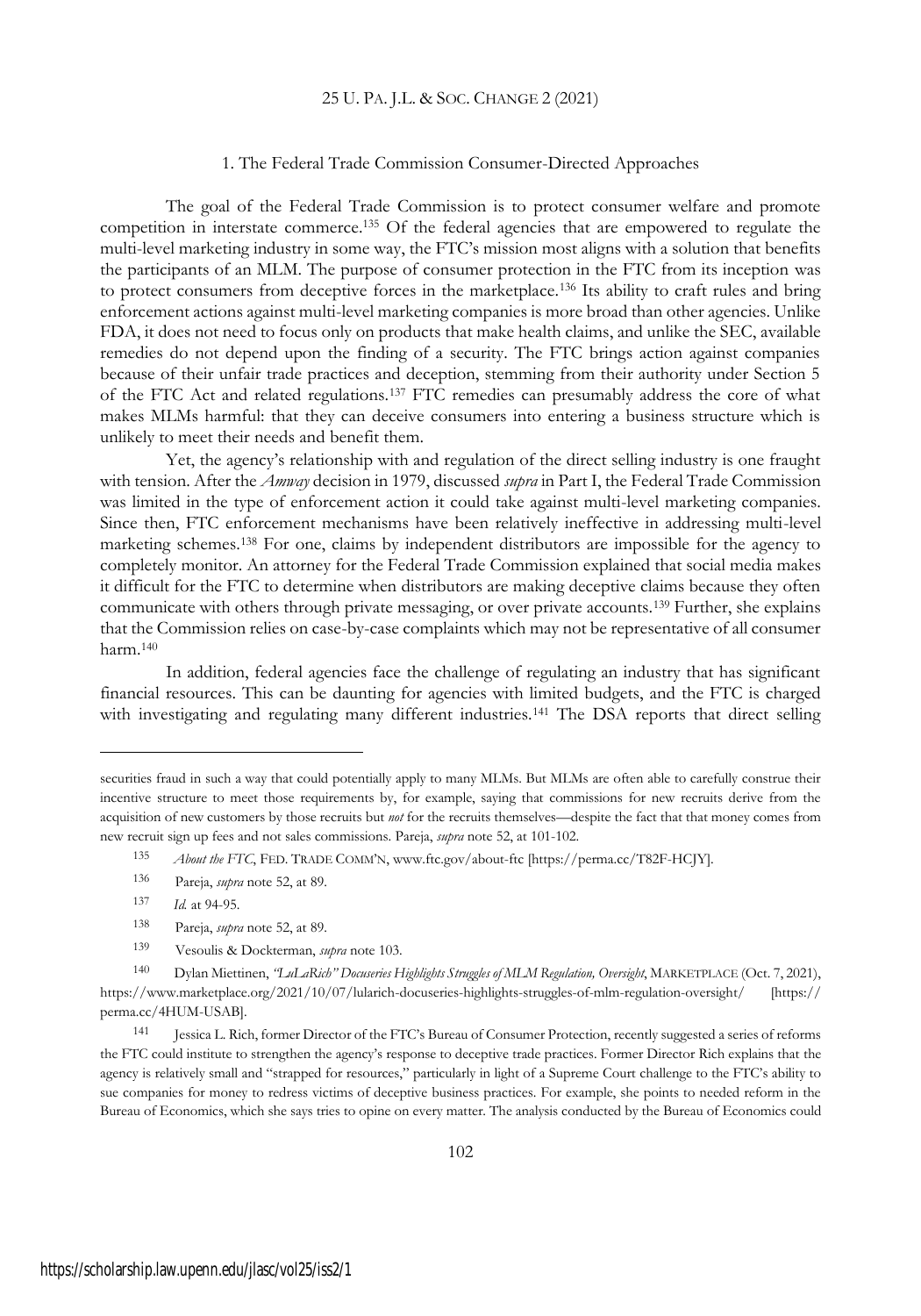accounted for \$40.1 billion dollars of sales in the United States in 2020 alone, with 7.7 million independent distributors—up 13.2 percent from 2019.<sup>142</sup> The year the FTC began an investigation into multi-level marketing company Herbalife, the company spent 800% more in lobbying than he it had the previous year.<sup>143</sup> Political action committees for MLMs like Amway, Mary Kay, Herbalife, and Nu Skin Enterprises donate thousands of dollars to legislators such as Krysten Sinema when faced with federal policy that could negatively impact them.<sup>144</sup>

Some critics doubt that the *Amway* Safeguards and *Koscot* test actually do enough to deter pyramid scheme fraud.<sup>145</sup> The *Amway* Safeguards depend on MLMs to police themselves in many circumstances, relying on them to hold independent distributors to standards such as the 70 percent and "ten retail sales" rules.<sup>146</sup> Yet, with the *Amway* Safeguards in place, whether or not they are enforced in practice, the FTC is limited to pursuing multi-level marketing companies under the theory that they operate as pyramid schemes when they make misleading representations about earnings potential.<sup>147</sup> Those standards and logistical hurdles have made it difficult to address MLM companies that cause complaints but have supposed safeguards in place. Although there were almost 18,000 complaints about MLMs to the FTC from 1997-2005, the agency brought only twenty cases.<sup>148</sup> Since 2005, the Commission has only brought an additional nine cases.<sup>149</sup>

*Ex post* enforcement actions do not address the inherent structural problems of multi-level marketing, but instead focus on those few companies that operate as pyramid schemes under the *Amway* and *Koscot* standards or make false claims about specific products. But lawyers for multi-level marketing companies can always craft language around FTC rules and implement the *Amway* safeguards to reform sales practices without changing the structure of their companies.<sup>150</sup> Even in the cases where the FTC does have the ability to bring enforcement action against a company, that company can successfully defend themselves on the basis that they disclosed their actions through hidden or generic

<sup>143</sup> Matt Stroud, *How lobbying dollars prop up pyramid schemes*, THEVERGE (Apr. 8, 2014), [https://perma.cc/JH7R-DXJH].

be burdensome to FTC case load. Jessica Rich, *Five Reforms the FTC Can Undertake Now to Strengthen the Agency*, BROOKINGS (Mar. 1, 2021). https://www.brookings.edu/blog/techtank/2021/03/01/five-reforms-the-ftc-can-undertake-now-to-strengthen-theagency/ [https://perma.cc/24SG-C5YW]. Issues like those described by Former Direct Rich in the Bureau of Economics could contribute to the FTC's case burden and make it difficult to pursue action against every violating multi-level marketing company.

<sup>142</sup> Direct Selling in the United States: 2020 Industry Overview, Direct Selling Association (2021), https://www.dsa.org/statistics-insights/overview [https://perma.cc/F7GE-8VYE]; Miettinen, *supra* note 140.

<sup>144</sup> Fuchs, *supra* note 124.

<sup>145</sup> Groß & Vriens, supra note 16, at 335-336. Bruce Craig, *Herbalife, MLMs And The FTC: Some Questions And A Challenge For Market Analysts And The Financial Press,* SEEKING ALPHA (July 28, 2015) https://seekingalpha.com/article/3362825-herbalifemlms-and-the-ftc-some-questions-and-a-challenge-for-market-analysts-and-the-financial-press [https://perma.cc/2DGG-84U6].

<sup>146</sup> Pareja, *supra* note 52, at 95.

<sup>147</sup> *Id.*

<sup>148</sup> *Id.* at 94.

<sup>149</sup> *FTC Pyramid Cases Post-Amway*, TRUTH IN ADVERT. (updated Oct. 14, 2021) https://www.truthinadvertising.org/ftcpyramid-cases-by-the-numbers/ [https://perma.cc/F8JX-L9RB]. Even given this volume of complaints, FTC assistant director of the Division of Marketing Practices Kati Daffan "notes that the FTC receives fewer pyramids scheme complaints than people may assume, perhaps because of the stigma of financial hardship." Miettinen, *supra* note 140.

<sup>150</sup> Pareja, *supra* note 52, at 95.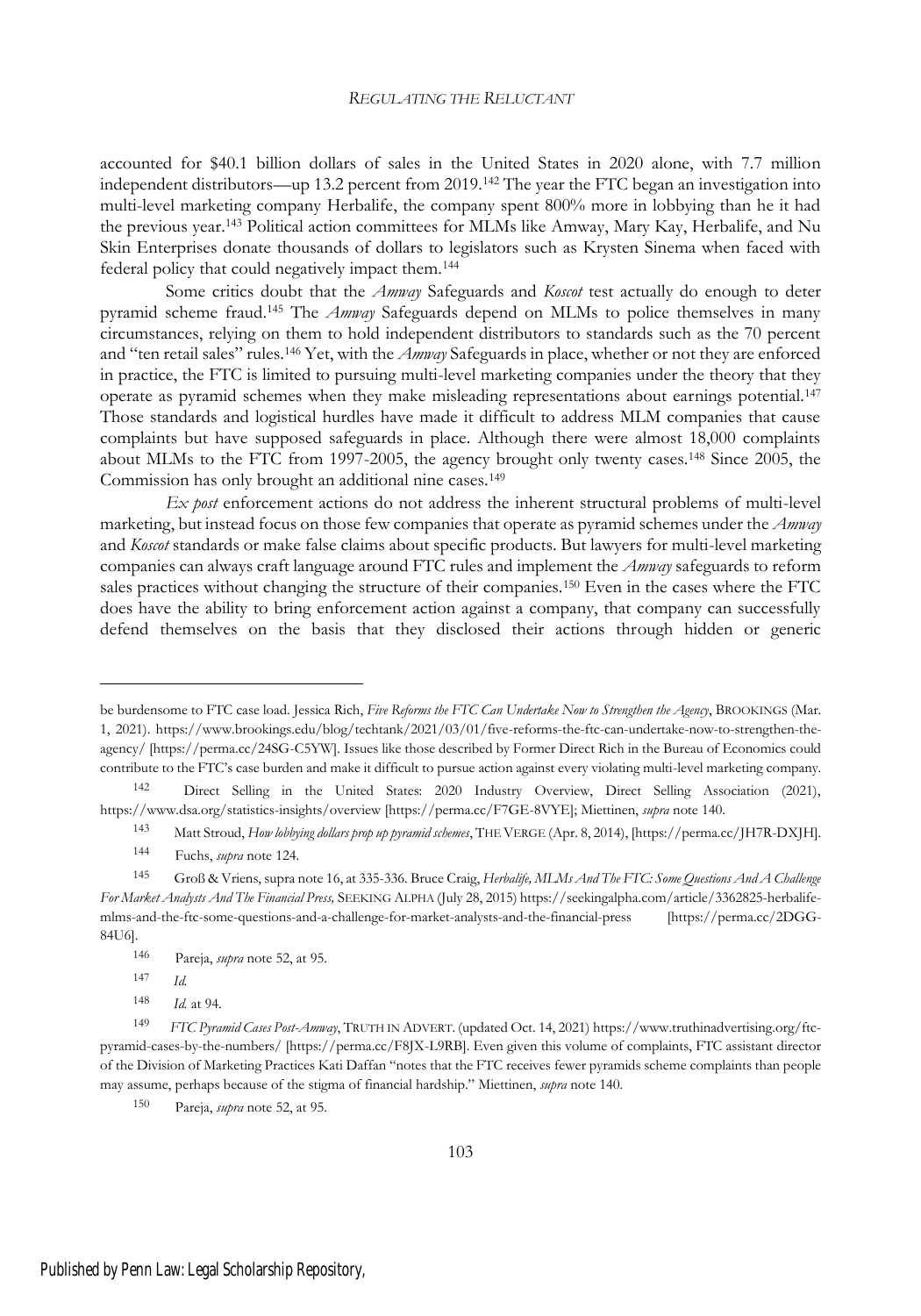disclaimers.<sup>151</sup> In effect, only the most egregious offenders are likely to interact with federal regulators.

More recently, the FTC has signaled a more committed mission to focus on multi-level marketing companies. After the Commission brought only four pyramid scheme cases in over a decade, in the last few years the agency has brought three cases in quick succession.<sup>152</sup> In a 2020 speech to the Direct Selling Association, Commissioner Noah Joshua Phillips acknowledged the Commissions new aggressive stance, granting that he understood that some members of the audience would disagree with the FTC's more rigorous strategy against multi-level marketing.<sup>153</sup> At least part of the uptick in enforcement action appears to stem from the COVID-19 pandemic and misleading advertising claims made in the six months preceding his speech. In April of 2020, the FTC sent warning letters to ten MLMs instructing them to address agency concerns of misleading statements about the efficacy of their products against the virus and the ability to make money from home through multi-level marketing.<sup>154</sup> A few months later in June, the FTC sent a second round of letters to more MLMs that made similar claims.<sup>155</sup> In Commissioner Phillip's speech, he also made one other thing clear—companies that make false or misleading statements about their businesses contravene the law unless they disclose the fact that most participants make very little or lose money in MLMs.<sup>156</sup>

These enforcement mechanisms do not completely address the harm that MLMs cause their participants. They generally only address complaints through enforcement on a case-by-case basis, and on the grounds of requirements that are insufficient to properly police companies and do not get to the root of what hurts participants in multi-level marketing. The current mechanisms only address cases in which companies have misrepresented or not disclosed financial earnings potential. But as federal action currently stands, it does not address the acknowledged<sup>157</sup> fact that the structure of an MLM makes it almost impossible to make a profit and that, knowing this, multi-level marketing companies disproportionately target vulnerable communities. As it is, only the worst actors are pursued and, generally, when they have done something egregious like claim that their products are able to cure cancer or COVID-19.<sup>158</sup> By the time these companies become notable enough to attract the attention

<sup>153</sup> Noah Joshua Phillips, Commissioner, Fed. Trade Comm'n, *Keynote of Commissioner Noah Joshua Phillips at the DSA Legal & Regulatory Summit: Seller Beware* 1 (Oct 15, 2020), https://www.ftc.gov/system/files/documents/public\_statements/ 1581726/phillips\_-\_dsa\_remarks\_10-15-20.pdf [https://perma.cc/8G8Q-69TM] [hereinafter Phillips Keynote].

<sup>154</sup> FTC Sends Warning Letters to Multi-Level Marketers Regarding Health and Earnings Claims They or Their Participants are *Making Related to Coronavirus*, FED. TRADE COMM'N (Apr. 24, 2020), https://www.ftc.gov/news-events/pressreleases/2020/04/ftc-sends-warning-letters-multi-level-marketers-regarding-health [https://perma.cc/5RWK-RKDF].

155 Sends Second Round of Warning Letters to Multi-Level Marketers Regarding Coronavirus Related Health and Earnings Claims, FED. TRADE COMM'N (June 5, 2020), https://www.ftc.gov/news-events/press-releases/2020/06/second-round-warningletters-to-mlms-regarding-coronavirus [https://perma.cc/U89X-99LG].

<sup>156</sup> Phillips Keynote, *supra* note 153, at 4.

<sup>157</sup> Both the Federal Trade Commission and the Direct Selling Association acknowledge that participants are not likely to make more than a modest income. *Id.*

<sup>158</sup> *See, e.g., FTC Sends Second Round of Warning Letters to Multi-Level Marketers Regarding Coronavirus Related Health and Earnings Claims*, FED. TRADE COMM'N (June 5, 2020), https://www.ftc.gov/news-events/press-releases/2020/06/secondround-warning-letters-to-mlms-regarding-coronavirus [https://perma.cc/2DTK-D3TX]; *FTC and FDA Send Warning Letters to* Companies Selling Dietary Supplements Claiming to Treat Alzheimer's Disease and Remediate or Cure Other Serious Illnesses Such as Parkinson's, *Heart Disease, and Cancer*, FED. TRADE COMM'N (Feb. 11, 2019), https://www.ftc.gov/news-events/press-releases/2019/02/ftc-

<sup>151</sup> *Id.* at 95-96.

<sup>152</sup> Bonnie Patten, *A Multilevel Marketing Company's Battle to Survive an FTC Pyramid Scheme Action*, ADMIN. L. REV. ACCORD 237, 240 (2020).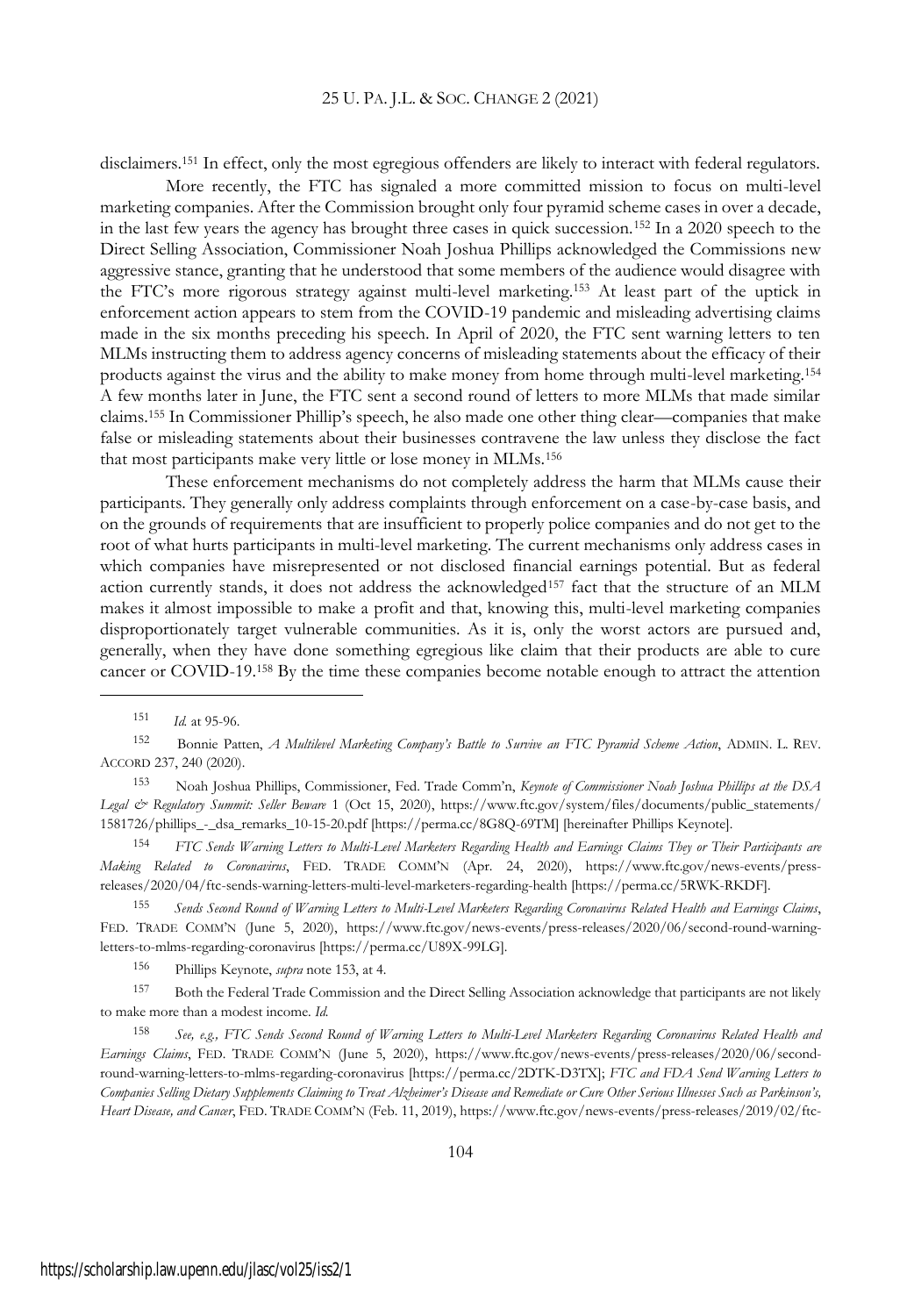of the FTC, they may have already targeted many people who have lost a significant amount of money.<sup>159</sup>

Given the income structure in a legitimate MLM and the inadequacy of the *Amway* and *Koscot* tests, it does not necessarily help consumers that the Federal Trade Commission and other actors are generally only able to pursue companies under the theory that they are illegal pyramid schemes especially considering that participants in MLMs generally lose more money than those in "noproduct," traditional pyramid schemes.<sup>160</sup> Of the current and proposed strategies to alleviate harm by MLMs, few consider the unique social factors tying participants to their companies.

## IV. EFFORTS TO STRENGTHEN DISCLOSURE REQUIREMENTS ARE NOT SUFFICIENT TO ADDRESS MLM HARM

Some people anticipated that the advent of the Internet would be beneficial to participants who sought to join MLMs. With income reports and negative testimonials readily available online, it seemed as though participants would be well equipped to research information that would lead them to make well-informed decisions about joining an MLM.<sup>161</sup> Despite the unprecedented availability of information, that has not totally come to fruition.<sup>162</sup> Participants are able to search for income information themselves, but they are also repeatedly exposed to emotional ploy advertisements by companies, pressure from their private connections, and increased online networks of other distributors through social media. The question, then, became whether participants are better off when they are not left to search for the information themselves, but when companies are required to disclose important information about their average income earnings and products.

Companies already use disclosure requirements to some extent to avoid restructuring their business. Disclosure requirements, like the *Amway* safeguards, are countermeasures that would ideally prevent companies from taking advantage of participants. The Federal Trade Commission is concerned with deceptive earnings claims, though a company can escape enforcement if it takes some effort to inform its participants of their real earnings potential. But companies are sometimes able to skew income disclosures to lessen their impact on participants or couch them in positive language that obscures their true implications. There is evidence that fraud uptake is lessened when people have information about the probability of success, but only in certain populations.<sup>163</sup> Much like aspects of

fda-send-warning-letters-companies-selling-dietary [https://perma.cc/W4HC-RT5K].

<sup>159</sup> Corey Matthews, *Using a Hybrid Securities Test to Tackle the Problem of Pyramid Fraud*, 88 FORDHAM L. REV. 2045, 2062- 63 (2020).

<sup>160</sup> TAYLOR, *supra* note 49, at 10-35 (explaining that participants in a pyramid scheme where there is no product, which would be impermissible under the existing federal legal standards, are actually 10 to 100 times more likely to profit than participants in an MLM).

<sup>161</sup> Epstein, *supra* note 12, at 109.

<sup>162</sup> *See* Silverstein et. al., *supra* note 91, at 15 (discussing the role that social media plays in deepening deception instead of alleviating it). However, one study suggests that the prevalence of MLMs in the United States might be slowly declining, not accounting for some evidence of an increase during the pandemic. William Keep, *The Decline Of Multi-Level Marketing in the United States by the Numbers*, SEEKING ALPHA (Dec. 13, 2020), https://seekingalpha.com/article/4394496-decline-of-multi-levelmarketing-in-united-states-numbers [https://perma.cc/9DB8-HUV5].

<sup>163</sup> Bosley, Bellemare, Umwali, & York, *supra* note 30, at 8-9 (finding that disclosure might lead to less fraud uptake in some populations with high education attainment).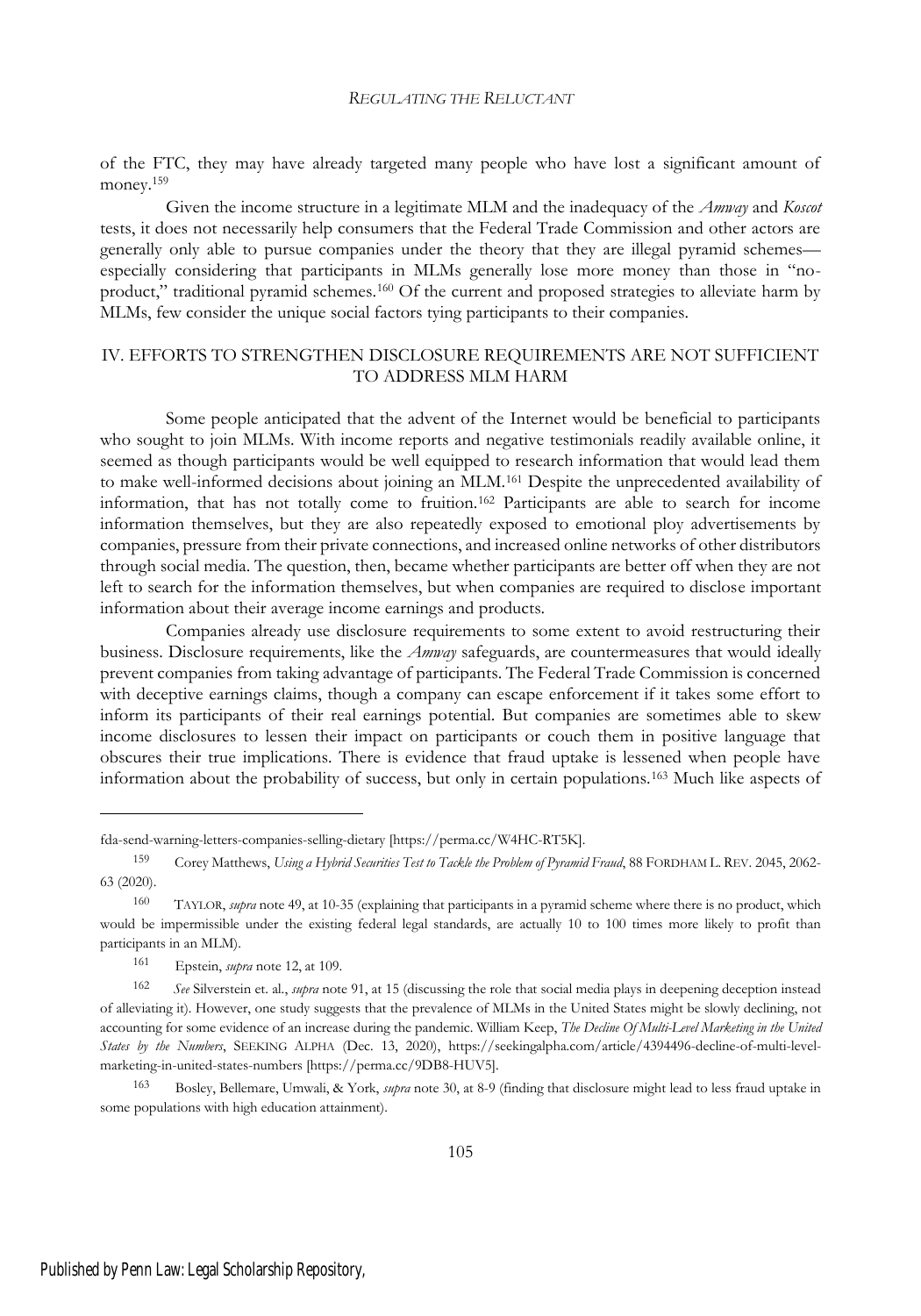the *Amway* safeguards, companies often find ways to skirt disclosure rules.

#### *A. The FTC's Franchise and Business Opportunity Rules*

After a slew of franchise fraud in the 1970s, the Federal Trade Commission enacted a "Franchise Rule" to inhibit the ability of deceptive companies to induce investors to join their company without providing information about the company's profitability.<sup>164</sup> Accordingly, the FTC adopted the rule to prevent franchise fraud by requiring pre-sale disclosures that include a history of litigation against the parent company and audited financial disclosures.<sup>165</sup> Fearful that the rule would put a heavy burden on smaller scale opportunities (as opposed to growing companies like McDonald's), the FTC carved out exemptions to the rule when an opportunity does not require an initial investment of \$500 within six months.<sup>166</sup> Things like wholesale purchases for inventory and training do not apply toward the \$500 investment.<sup>167</sup> Therefore, many MLMs, even large companies like Mary Kay, Avon, and Herbalife that make profits in the millions, escape classification under the Franchise rule because they take care to keep initial fees under that amount.

In response to the deceptive practices in business opportunities left unregulated by the Franchise Rule, in 2006 the FTC began rulemaking on a new Business Opportunity Rule that would fold MLMs into a similar framework and provide *ex ante* regulation against the industry.<sup>168</sup> There was initially hope on the part of consumer advocates that revisions to get rid of income limits, which also required less information from companies so that the disclosures would not burden small businesses, would be implemented as a fair compromise.<sup>169</sup> In response, the Direct Selling Association spent \$4 million on a lobbying campaign to have MLMs exempted from the rule.<sup>170</sup> MLM companies and their participants flooded the FTC with form letters to oppose the rule.<sup>171</sup> In its 2006 10-K tax form, Herbalife proclaimed that the rule in its original form would harm their U.S. operations.<sup>172</sup> When the final rule was published, it included another carveout for the multi-level marketing industry: "the Commission determined that the [rule] was unworkable with respect to MLMs . . . This decision was based on the overwhelming majority of the approximately 17,000 comments that argued that the [rule] failed to differentiate between unlawful pyramid schemes . . . and legitimate companies using an MLM model."<sup>173</sup> The response to these industry comments highlighted the "low economic risk" of

<sup>165</sup> *Id.* at 90-92.

<sup>168</sup> JON M. TAYLOR, CONSUMER AWARENESS INST., REGULATORY CAPTURE – THE FTC'<sup>S</sup> FLAWED BUSINESS OPPORTUNITY RULE (rev. Aug. 2014), https://centerforinquiry.org/wp-content/uploads/sites/33/quackwatch/regulatory\_ capture.pdf [https://perma.cc/DS8K-S2F6] (last visited Dec. 20, 2021).

<sup>169</sup> Pareja, *supra* note 52, at 106. The proposed rule required only a 1-page disclosure document that gave information about the seller, background principles, and litigation and bankruptcy. It also simplified the process so that companies could simply check yes or no. Proposed FTC Business Opportunity Rule, 71 Fed. Reg. 19068.

<sup>170</sup> *See* Pareja, *supra* note 52, at 106; Herb Greenberg, *How Multi-Level Marketers Dodged a Bullet*, CNBC (Jan. 9, 2013), https://www.cnbc.con/id/100360456 [https://perma.cc/J88T-W3Z7].

- <sup>171</sup> Liu, *supra* note 54, at 121.
- <sup>172</sup> *See* Greenberg, *supra* note 170.

<sup>173</sup> FTC Business Opportunity Rule, 70 Fed. Reg. 76,816, 76,819 (Dec. 8, 2011).

<sup>164</sup> Pareja, *supra* note 52 at 90.

<sup>166</sup> *Id.* at 92.

<sup>167</sup> *Id.*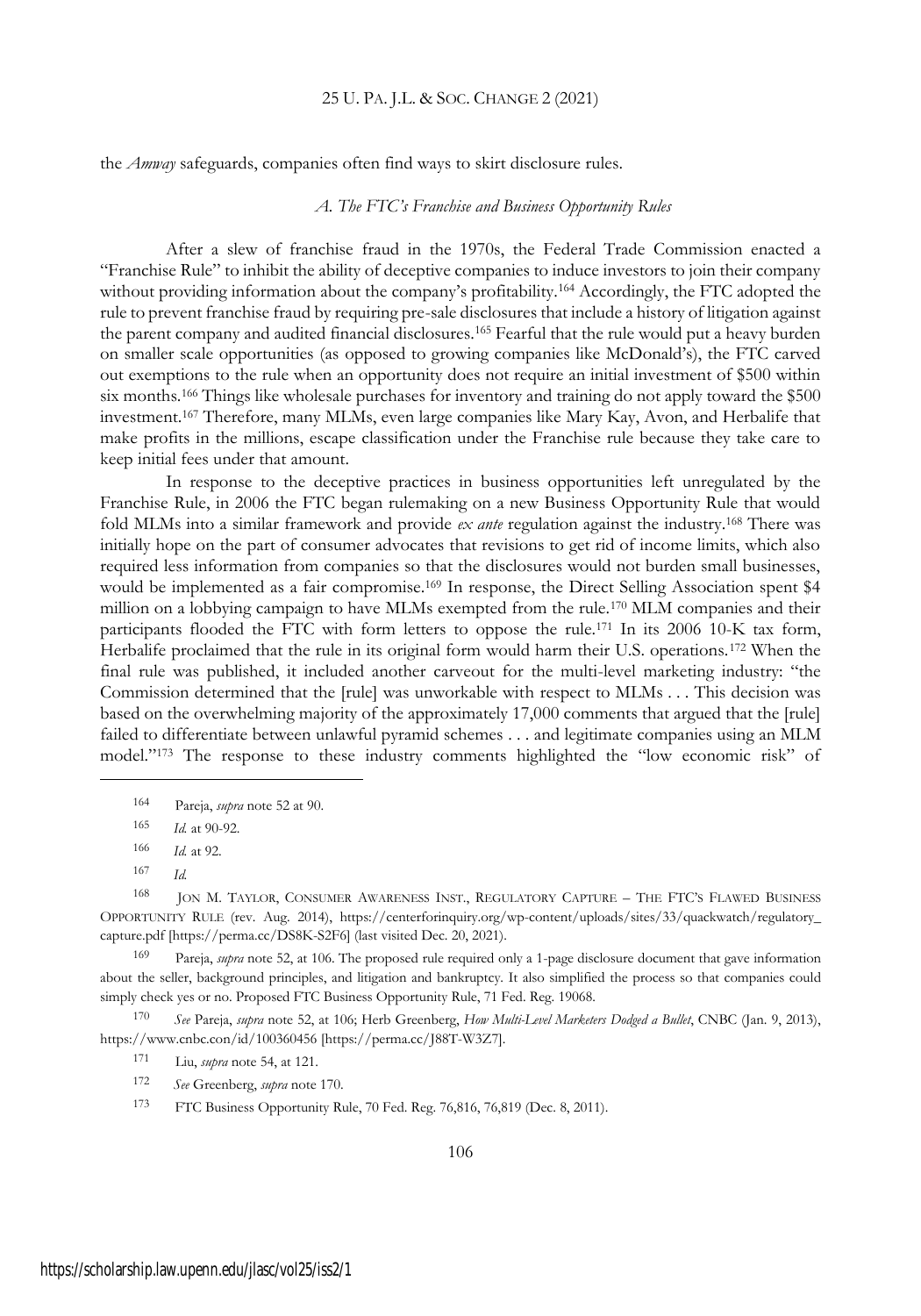participating in an MLM, which often only requires a startup fee of less than \$100.<sup>174</sup> Instead, the response said that the FTC will need to conduct an *ex post* review of MLMs to determine if they are actually pyramid schemes masquerading as MLMs.<sup>175</sup> In short, the rule left multi-level marketing regulation where it was at the beginning of the rulemaking process—able to skirt rules by technically coming in below startup requirements and without *ex ante* expectations, despite the fact that MLM participants are in as poor a financial position as participants of an illegal pyramid scheme.

## *B. Industry Self-Regulation*

The DSA, the direct selling association that lobbied against an expansion of the Business Opportunity rule,<sup>176</sup> is also in charge of policing self-imposed disclosure requirements by companies in its industry.<sup>177</sup> As a private regulatory body, the DSA has established a code of ethics and complaint reporting system to reign in fraudulent income reporting by MLMs.<sup>178</sup> But only 26.5 percent of DSA member businesses actually make publicly available income disclosures.<sup>179</sup> And of those companies that do make some kind of income disclosure, they may choose to withhold certain data or release disclosures that are not well studied that could lead consumers to consider incomplete information by not disclosing things that a distributor would have to spend money on like training and selling aids. <sup>180</sup> Former FTC Chairman Maureen Olhausen explained that self-regulators in this industry have "mixed motives" and that poorly constructed disclosures are unlikely to provide a benefit to participants.<sup>181</sup> But even though the FTC embraces the self-regulatory function of the DSA,<sup>182</sup> companies are sometimes able to weaponize their self-disclosures to make them seem more trustworthy to prospective participants—even if those disclosures are, in practice, misleading.<sup>183</sup> Even when companies adhere to requirements of voluntary disclosure, they might follow the "spirit" of the regulation by providing consumers with comprehensive, easy to digest information.<sup>184</sup>

The current disclosure scheme in the federal government is not as strong as it could have been if MLMs had been included in the Business Opportunity rule, or if they had been considered franchises in the first place. But it is not clear that even that would have been enough to offset the harm that MLMs cause. Studies have discovered some benefit to disclosure—namely, that it could lower earnings expectations for someone who joins an MLM to earn income, as most participants do.<sup>185</sup> Yet, efforts to focus on either mandated or voluntary disclosure as a solution are misguided because they do not

<sup>175</sup> *Id.*

- <sup>177</sup> Bosley, Greenman, & Snyder, *supra* note 10, at 1644.
- <sup>178</sup> *Id.*

<sup>174</sup> *Id.* at 76822.

<sup>176</sup> *See* Greenberg, *supra* note 170.

<sup>179</sup> *Id.* at 1645.

<sup>180</sup> *Id.* at 1644.

<sup>181</sup> *Id.*

<sup>182</sup> Phillips Keynote, *supra* note 153, at 5-6 (showing how one FTC Commissioner applauded the DSA for their tertiary effort to warn MLMs not to make false health claims about their products efficacy fighting the COVID-19 virus in April 2020).

<sup>183</sup> Bosley, Greenman, & Snyder, *supra* note 10, at 1644.

<sup>184</sup> *Id.* at 1660.

<sup>185</sup> *Id.* at 1644, 1646.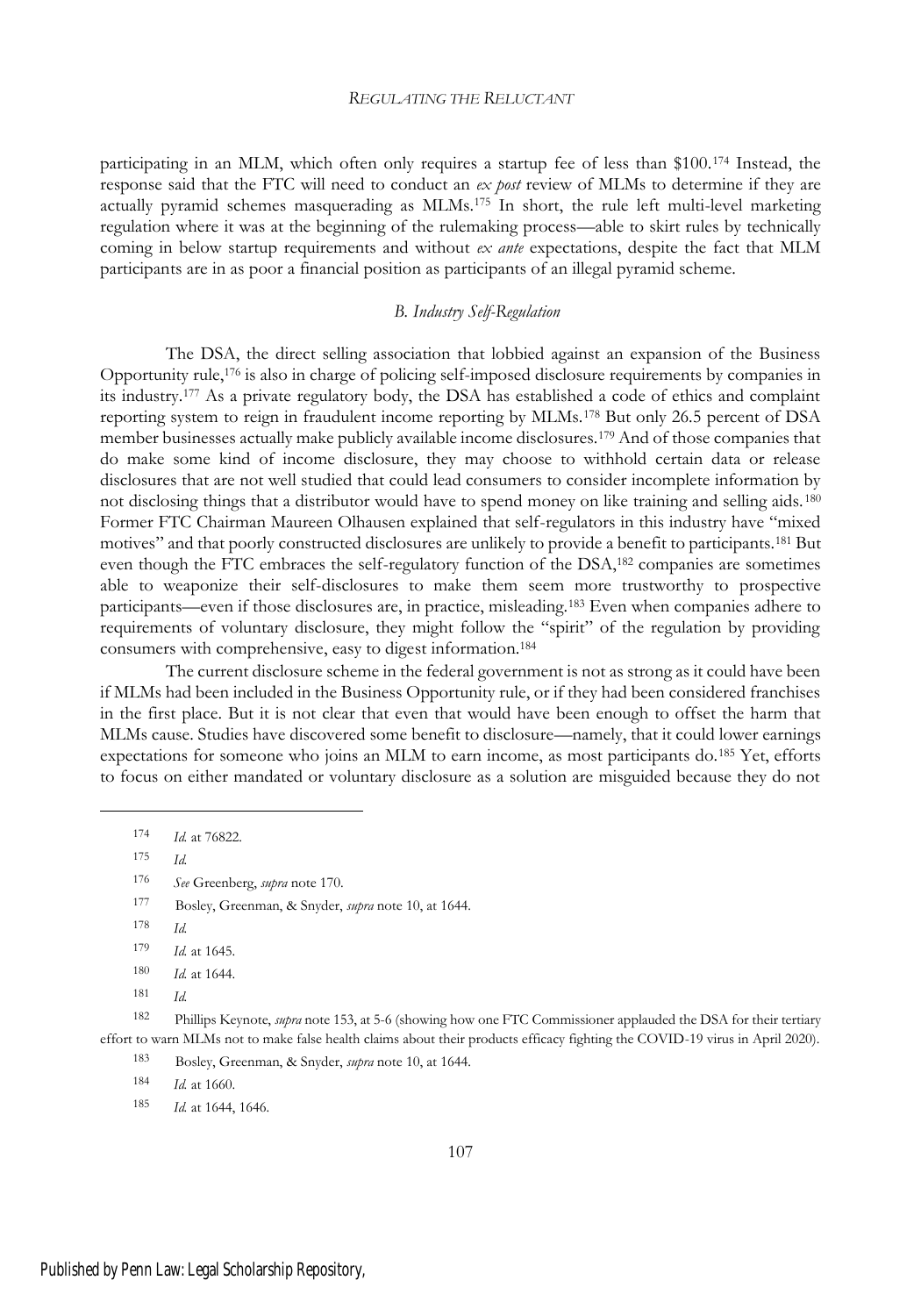address social hierarchy and the role that trusted relationships play.

#### *C. Why Disclosure is Not Enough*

It often takes more to discourage a person from engaging in a behavior than just disclosure. For example, studies reveal that calorie disclosures at eating establishments do not actually deter people from choosing high caloric foods and drinks.<sup>186</sup> This would seem counter-intuitive if every person's motive in eating a meal was only to eat as few calories as possible and to maximize a particular ideal of health. In reality, people choose food options for many reasons that rarely have to do with rational choice, but are more often due to an "indescribable" combination of flavor, texture, and emotion.<sup>187</sup> Because disclosure requirements do not take those aspects into account and only seek to control calorie intake, they tend not to accomplish deterrence goals. Likewise, participants join MLMs for reasons that go beyond the rational choice theories underlying income disclosures. The social factors that bring participants to MLMs, namely that they are recruited by trusted connections in community settings, also keep them in the organization. Although income is typically one of the most important aspects of multi-level marketing to potential participants, the desire for additional income is only one factor in their decision-making. The choice to join an MLM entails a combination of desire for income, friendship, self-image, and autonomy. Because of this, it is "extremely rare" for MLM participants to recognize the unfair nature of the business structure without intensive intervention.<sup>188</sup>

It is not easy for participants to leave MLMs. Distributors might not have another job opportunity to turn to next, and a sunken cost fallacy might compel them to try and make the business work.<sup>189</sup> MLMs also invest in socialization and marketing that could make participants less aware that their company is ethically problematic—or that their own behavior is similarly problematic.<sup>190</sup> People also have an aversion to feeling duped and are motivated to avoid that feeling, which can cause shame and guilt.<sup>191</sup> Being duped in the first place relies on placing trust in another party.<sup>192</sup> However, while the ability of one party to dupe another usually increases when there is information asymmetry,<sup>193</sup> disclosures may still not be enough to balance the situation because participants place such a significant level of trust in companies and their upline connections.

These factors might lead participants to reject earnings disclosures that could otherwise balance information asymmetry. For disclosures to effect decision making participants must acknowledge that they were duped, a feeling that they want to avoid, and also that they were duped by their close connections. People are already likely to avoid admitting that they have been duped.<sup>194</sup> This

<sup>194</sup> *Id*. at 132.

<sup>186</sup> Michael S. Rosenwald, *Calorie Counts Don't Change Most People's Dining-Out Habits, Experts Say*, WASH. POST (July 6, 2011), https://www.washingtonpost.com/local/calorie-counts-dont-change-most-peoples-dining-out-habits-experts-say/ 2011/06/30/gIQAhAqO1H\_story.html [https://perma.cc/8ZHR-VHPW].

<sup>187</sup> Egon Peter Koster, *The Psychology of Food Choice: Some Often Encountered Fallacies*, 14 FOOD AND QUALITY PREFERENCE 359, 365 (2003).

<sup>188</sup> Taylor, *supra* note 24, at 11.

<sup>189</sup> Liu, *supra* note 54, at 129.

<sup>190</sup> Groß & Vriens, *supra* note 16, at 340.

<sup>191</sup> *See* Vohs et. al., *supra* note 119, at 128 (2007).

<sup>192</sup> *Id*. at 130.

<sup>193</sup> *Id*. at 131.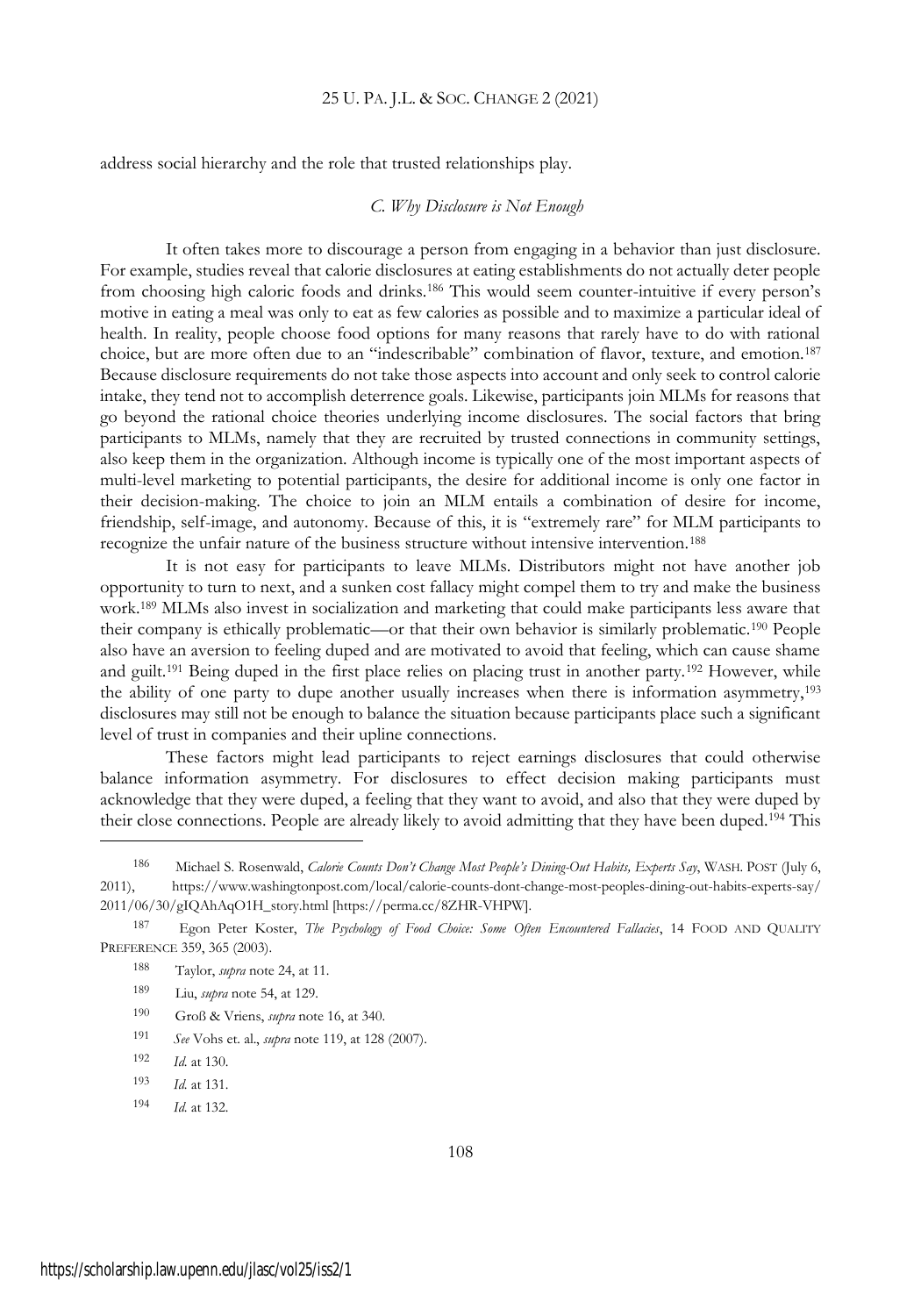cognitive dissonance could prime them to accept explanations for worrying income disclosures by MLM headquarters and uplines, leading participants to disregard disclosures. People are reluctant to signal a negative attitude toward people giving them advice.<sup>195</sup> This effect is amplified in developed social relationships because people care about maintaining harmony in their relationships.<sup>196</sup> Multi-level marketing companies sometimes conduct their business in a "quasi-religious" manner and rely on indoctrinating participants to enforce a "strong sense of community."<sup>197</sup> The source of socialization in MLMs is often the distributor network, or a participant's upline, instead of the company themselves.<sup>198</sup> Most of the socialization that serves as a catalyst for membership in an MLM comes from other participants who form community in the structure, not necessarily from those at the top. Research shows that disclosures often do not undo the effects of biased advice—in the case of MLMs the recruitment pitch by a connection—but might actually increase trust in the entity that made the disclosure.<sup>199</sup> Particularly in the case of MLMs, where recruiters are connections that the potential distributor would have a compelling social reason to avoid hurting, insinuation anxiety, or the concern that rejection of advice may be interpreted as distrust,<sup>200</sup> would work against deterrent effects of disclosure. Therefore, even if a recruiting participant must provide a disclosure from the headquarter company, there is a chance that this disclosure would lead the recruit to trust them *more*.

Critics of FTC disclosure elements in the Franchise and Business Opportunity Rules have said that neither was enough to end opportunity abuse even if broadly applied. Scholars at the time of drafting pointed out that the Business Opportunity Rule would not be enough to deter MLMs.<sup>201</sup> In regard to the Franchise Rule, franchisors and franchisees are not on equal playing ground—the parent company is a more sophisticated actor. But even though franchisees have less information than the franchisor, the franchisee is often overly optimistic about their prospects for success and avoids reading disclosure documents because of this bias.<sup>202</sup> People who are optimistically biased about their risks are unlikely to seek out and digest information about those risks.<sup>203</sup> In this context, the less sophisticated actor, the franchisee, is not equipped to rationally assess the risks imposed on them by the franchisor's opportunism.<sup>204</sup> There is already optimism bias in other business dealings—this is heightened when it comes to multi-level marketing.

Critics of MLM participants fail to recognize how this optimism bias plays into decision making, and those blind spots are compounded by apathy for "duped" women. Seen in another context, in *Vokes v. Arthur Murray*, a widowed woman spent thousands of dollars to receive dance instruction

<sup>201</sup> Pareja, *supra* note 52, at 107.

<sup>202</sup> Uri Benoliel & Jenny Buchan*, Franchisees' Optimism Bias and the Inefficiency of the FTC Franchise Rule*, 13 DEPAUL BUS. AND COM L.J. 411, 426 (2015).

<sup>203</sup> *Id.* at 427-28.

<sup>204</sup> *Id.* at 420.

<sup>195</sup> *Id.* at 1100.

<sup>196</sup> *Id.*

<sup>197</sup> Groß & Vriens, *supra* note 16*,* at 340-341.

<sup>198</sup> *Id.* at 342.

<sup>199</sup> Sunita Sah, George Loewenstein & Daylian Cain, *Insinuation Anxiety: Concern that Advice Rejection Will Signal Distrust After Conflict of Interest Disclosures*, 45 PERSONALITY AND SOCIAL PSYCHOLOGY BULLETIN 1099, 1109 (2019).

<sup>200</sup> *See id.*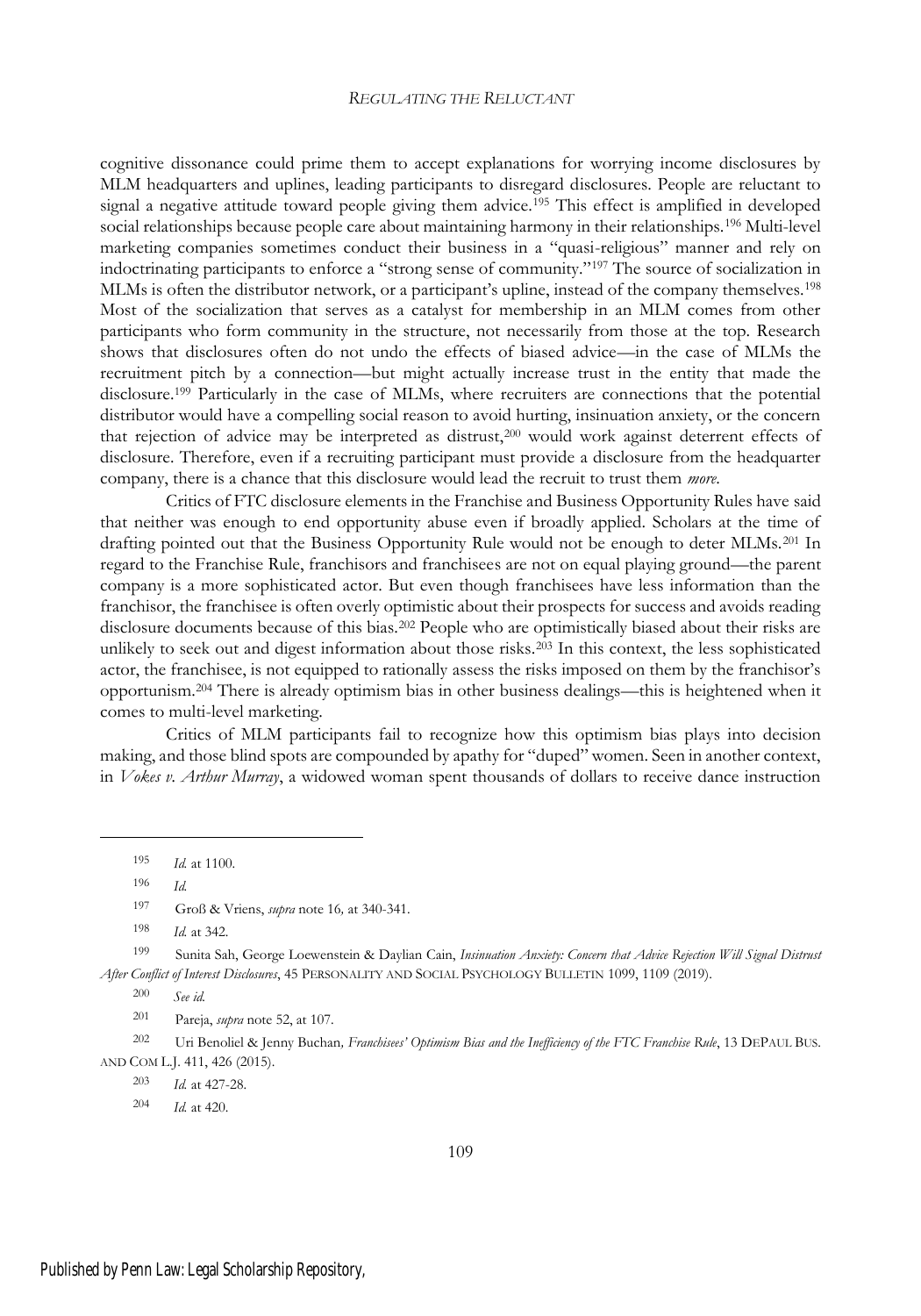from a professional studio.<sup>205</sup> Despite the fact that Ms. Vokes was not progressing and, at her age, was unlikely to become a superb dancer, she continued to give the studio her money for increasingly expensive lessons and trips.<sup>206</sup> But people do not behave rationally in many contexts. In this case, Ms. Vokes was frequently encouraged by the studio, told that she was a great talent, and thoroughly taken advantage of despite her willing participation. Yet, the district court was not sympathetic when she sued the studio.<sup>207</sup> In dismissing her complaint, the court apparently ignored extenuating factors that led Ms. Vokes to act in an irrational way: that she was potentially lonely because of her social conditions, that the studio leveraged their power over her to create optimism bias, and that she was less likely to acknowledge the signs that her probability of success because of this bias.

MLMs appeal to emotion through events that encourage emotional intensity and over-rely on successful outcomes, however rare they are.<sup>208</sup> Participants often, because of their social ties and because MLMs sometimes foster quasi-religious organizations, feel strongly connected to the business. This positive thinking is deeply embedded into the culture of and historic structure of multi-level marketing.<sup>209</sup> Optimism-bias and the emphasis on positive thinking facilitates group cohesion. In MLMs, an emphasis on grit and hard work, despite the realities of success or failure, keeps some participants involved in the company.<sup>210</sup> Self-doubt is a sign of weakness.<sup>211</sup> In the case of one MLM, participants were told specifically to "never post anything negative on [their] Facebook . . . no drama. Like [they] were supposed to filter [their] Facebook as though once [they] joined ItWorks all [their] problems went away."<sup>212</sup> If they are approached by someone who argues with them about multi-level marketing or doubt claims participants make in their outreach efforts, distributors are instructed on how to counter that criticism.<sup>213</sup> Within their own social groups, distributors rely on one another to affirm their belief in the success of their MLMs.<sup>214</sup>

Disclosures can be welfare-improving because they can help temper expectations around earnings.<sup>215</sup> But they are unlikely to deter participants from joining MLMs. Instead, they might lead

<sup>208</sup> Liu, *supra* note 54, at 125.

<sup>209</sup> William Penn Patrick, founder of Holiday Magic, was influenced by Norman Vincent Peale's book "The Power of Positive Thinking," which instructed adherents to only think positive thoughts and to exude self-confidence, "[elevating] capitalism and [honoring] wealth," which Penn Patrick drew from to develop training programs for Holiday Magic. The Dream, *The Mind is a Fertile Field*, at 4:15-10:00, 21:00-22:00 (Oct. 8, 2018) (explaining also that the language embedded in MLMs like girl boss is rooted in a the positive thinking movement and playing audio clips of an early MLM founder and MLM advisors who tell participants that if they do not succeed it is their own fault and not a structural failure of the business) (streamed using Spotify); *see also* The Dream, *Wanna Swim in Cash?,* at 4:31 (Sep. 24, 2018) (explaining the influence of the human-potential movement on the nascent multi-level marketing industry, which stresses the importance of positive thinking and self-manifestation to create abundance) (streamed using Spotify).

- <sup>210</sup> Liu, *supra* note 54, at 128.
- <sup>211</sup> *Id*. at 130.
- <sup>212</sup> *See* Silverstein et. al., *supra* note 91.
- <sup>213</sup> Groß & Vriens, *supra* note 16, at 339.
- <sup>214</sup> *Id.*
- <sup>215</sup> Bosley, Greenman, & Snyder, *supra* note 10, at 1657.

<sup>205</sup> *See* Vokes v. Arthur Murray, Inc., 212 So. 2d 906 (Fla. Dist. Ct. App. 1968)

<sup>206</sup> *See id.* at 906-08.

<sup>207</sup> *Id.* at 906 (explaining that the district court dismissed Ms. Voke's complaint with prejudice for failure to state a cause of action).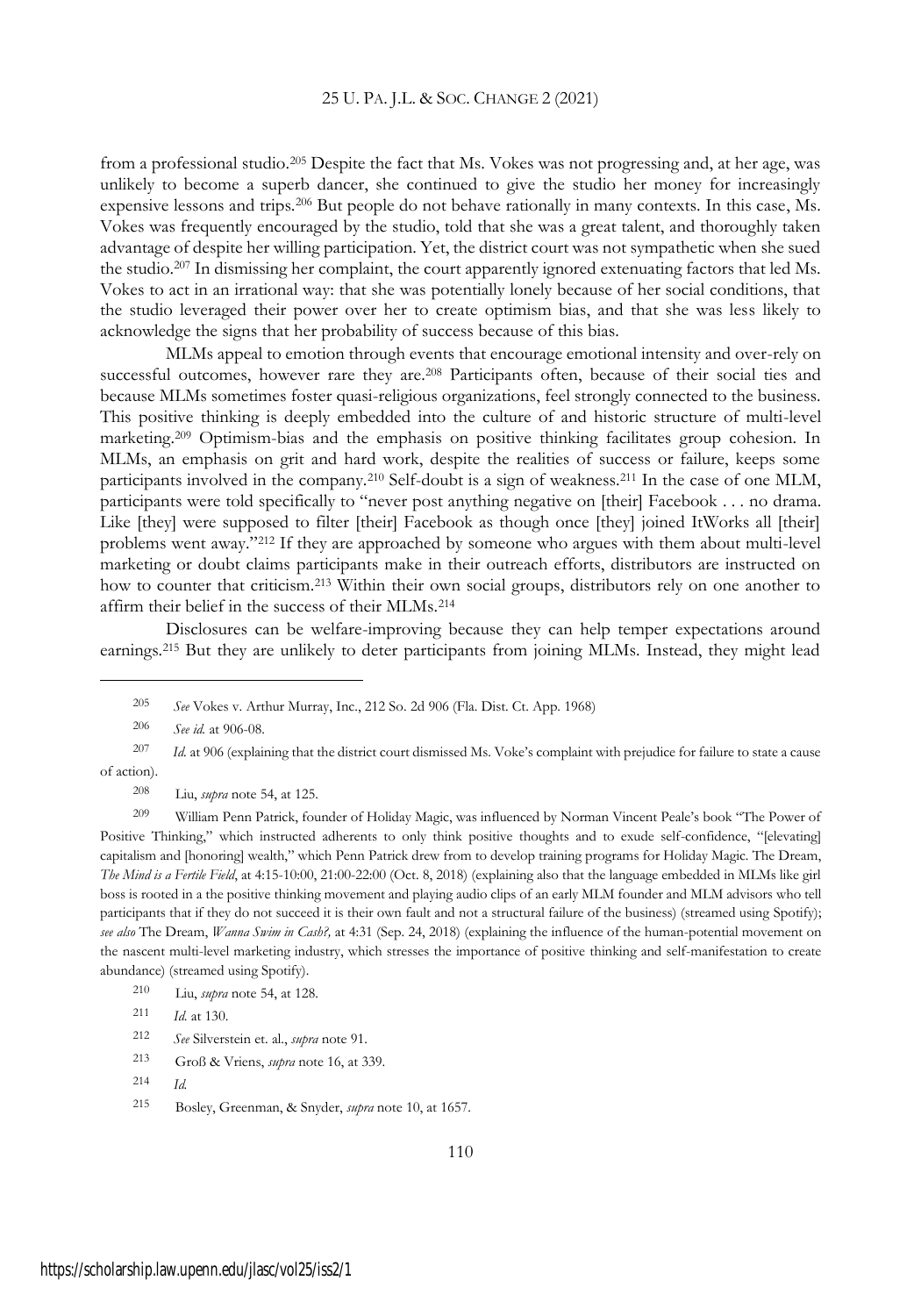outsiders to blame participants for not heeding warnings, which obfuscates the complex social reasons that bring participants to MLMs and the psychology of optimism bias.

## *D. The Complex Problem Of Developing Solutions That Benefit Participants*

Policymakers have to address a series of questions to regulate MLMs: how to improve the outcomes for a business when the people being harmed do not want help, how to incorporate the voices of the vulnerable groups who are being most harmed in the solution, and how to ensure that any new regulation does not cause more harm to participants. Each is a complex puzzle with no easy answers.

In seeking solutions to the harm caused by multi-level marketing companies going forward, regulation should take seriously the benefit that people derive from MLMs. Because participants join MLMs for both economic and social reasons, regulatory efforts cannot ignore one for the other. They cannot regulate multi-level marketing as a purely economic activity because that ignores any social benefit that people believe they receive—and by the same token, those efforts cannot ignore the real economic harm vulnerable people experience just because those people derive some benefit from an organization. This is what makes regulating MLMs so difficult.

The benefits of mandatory disclosure can be helpful to the extent that they are able to confer any amount of gain to a participant. Perhaps the least controversial of proposals, federal agencies could increase advocacy and education efforts toward vulnerable populations to spread awareness about the dangers of multi-level marketing.<sup>216</sup> In reaching out to current participants, there are documented cognitive benefits to helping people understand how they have been duped.<sup>217</sup> The Federal Trade Commission has previously conducted outreach to vulnerable, marginalized communities who are most susceptible to fraud.<sup>218</sup> Under the Biden Administration, it could continue to facilitate that outreach to communities most likely to join MLMs.

But outreach and advocacy alone does not address structural issues that draw people to multimarketing or allow those businesses to exploit participants in the first place. In terms of structural modification, however, one significant obstacle is that multi-level marketing participants and the DSA are likely to oppose any suggested change to the industry. Even though 99 percent of participants will make no profit, MLM participants often oppose punitive actions against their companies. When the FTC attempted to implement the Business Opportunity Rule, participants wrote opposition letters *en masse*.<sup>219</sup> Perhaps the simplest way to eliminate harms from MLMs would be to ban them entirely, but proposals that seek to completely rid the marketplace of multi-level marketing will meet significant pushback. Some commentators have proposed rules that would ban MLMs from allowing recruitment or rules that would restructure the commission process and distribution of income between the upline and downlines.<sup>220</sup> Given how steep the financial loss in an MLM is, this is an attractive solution. It is, however, worth acknowledging the legitimate purposes that MLMs serve. People, particularly women who face pressure to balance work, family, and cultural expectations, need a way to earn income on the

<sup>216</sup> Groß & Vriens, *supra* note 16, at 347.

<sup>217</sup> *See* Vohs et. al., *supra* note 119, at 132-33.

<sup>218</sup> Bosley, Bellemare, Umwali, & York, *supra* note 30, at 2.

<sup>219</sup> Liu, *supra* note 54, at 121.

<sup>220</sup> Groß & Vriens, *supra* note 16, at 347.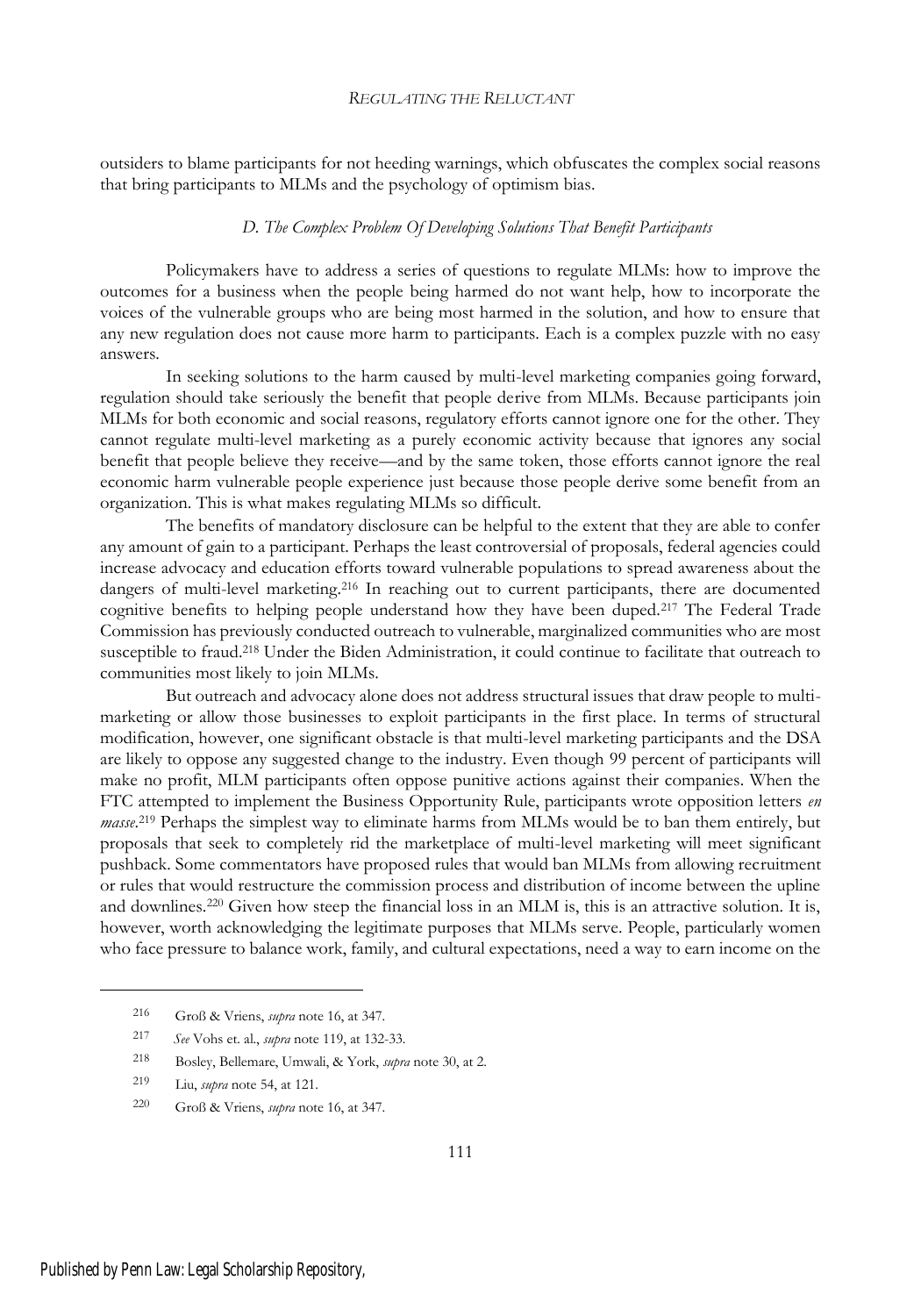flexible schedule that MLMs provide.<sup>221</sup> Holistic strategies to support participants limit the power of MLMs as well as provide for those participants' needs.

Most people who enter an MLM are looking for additional income to their family and even see themselves as small business owners. But because participants in an MLM are technically consultants, or contractors, they do not qualify for benefits normally given to employees and parent companies are not subject to federal and state minimum wage requirements.<sup>222</sup> In this way, distributors in an MLM resemble gig economy workers.<sup>223</sup>

A growing movement in the United States has pushed the federal and state governments to classify gig economy workers as employees.<sup>224</sup> In 2018, the California Supreme Court ruled that employers who claimed their workers were independent contractors must pass a three-prong test in order to avoid classifying their workers as "employees" who are entitled to full employment benefits.<sup>225</sup> The state legislature strengthened this ruling by passing Assembly Bill 5, a bill that strengthens requirements on employers to reclassify their contractors as employees.<sup>226</sup> Pursuant to the bill, a former Amway distributor filed a complaint against the company in California as part of a class action alleging that Amway improperly classifies workers as independent distributors when they should be full employees under the law.<sup>227</sup> If efforts such as that care were successful, this approach would force multi-level marketing companies to give their distributors minimum wage and, when applicable, benefits like healthcare, sick leave, and retirement options.

After AB-5 was passed in California, gig economy startups like Uber and Lyft spent \$200 million fighting for a ballot measure, Proposition 22, that exempts gig economy workers from the independent contractor classification—and in just one state.<sup>228</sup> After months of battle about the measure, gig workers were ultimately successful.<sup>229</sup> The Biden Administration rescinded a Department

<sup>221</sup> Perhaps as more workplaces see that virtual work is possible, traditional workplaces will expand these opportunities. That hope may be wishful thinking, especially considering that MLMs saw growth during the pandemic and the wider availability of virtual work. *See* Michael Waters*, 'They Saw an Opportunity With the Pandemic': How Social Media Platforms Gave Multi-Level Marketing a Coronavirus Surge*, MODERN RETAIL (Nov. 10, 2020) https://www.modernretail.co/retailers/they-saw-an-opportunity-with-thepandemic-how-social-media-platforms-gave-multi-level-marketing-a-coronavirus-surge/ [https://perma.cc/4W2G-4489]. It is possible, however, that MLM growth resulted instead due to growing unemployment and this growth has no implications for the future of virtual work if there is rebound in the job market post-pandemic.

<sup>222</sup> Liu, *supra* note 54, at 133.

<sup>223</sup> R. Todd Eliason & Sarah Paulk, *Direct Selling vs. The Gig Economy*, DIRECT SELLING NEWS (Nov. 27, 2018) https://www2.directsellingnews.com/direct-selling-vs-the-gig-economy/ [https://perma.cc/XL3C-Z2T4] (explaining that direct selling industry insiders acknowledge that the relationship between direct selling and gig workers is uncomfortably close).

<sup>224</sup> Veena Dubal & Juliet B. Schor*, Gig Workers Are Employees. Start Treating Them That Way*, N. Y. TIMES (Jan. 18, 2021), https://www.nytimes.com/2021/01/18/opinion/proposition-22-california-biden.html.

<sup>225</sup> Dynamex Operations W., Inc. v. Superior Court, 416 P.3d 1, 7 (2018).

<sup>226</sup> Assemb. B. 5, CH 296, Reg. Sess. (Ca. 2019)

<sup>227</sup> *See* John C.C. Sanders, Katrina G. Eash & William G. Fox, *New Class Action Calls Into Question MLM's Independent-Contractor Classifications*, WINSTON & STRAWN LLP (May 26, 2020), https://www.winston.com/en/direct-sellers-updateregulation-law-and-policy/new-class-action-calls-into-question-mlms-independent-contractor-classifications.html [https://perma.cc/UMY5-PEQE].

<sup>228</sup> Kate Conger, *Uber and Lyft Drivers in California Will Remain Contractors*, N. Y. TIMES (Nov. 7, 2020). https://www.nytimes.com/2020/11/04/technology/california-uber-lyft-prop-22.html [https://perma.cc/CT56-FRUR]. <sup>229</sup> *Id.*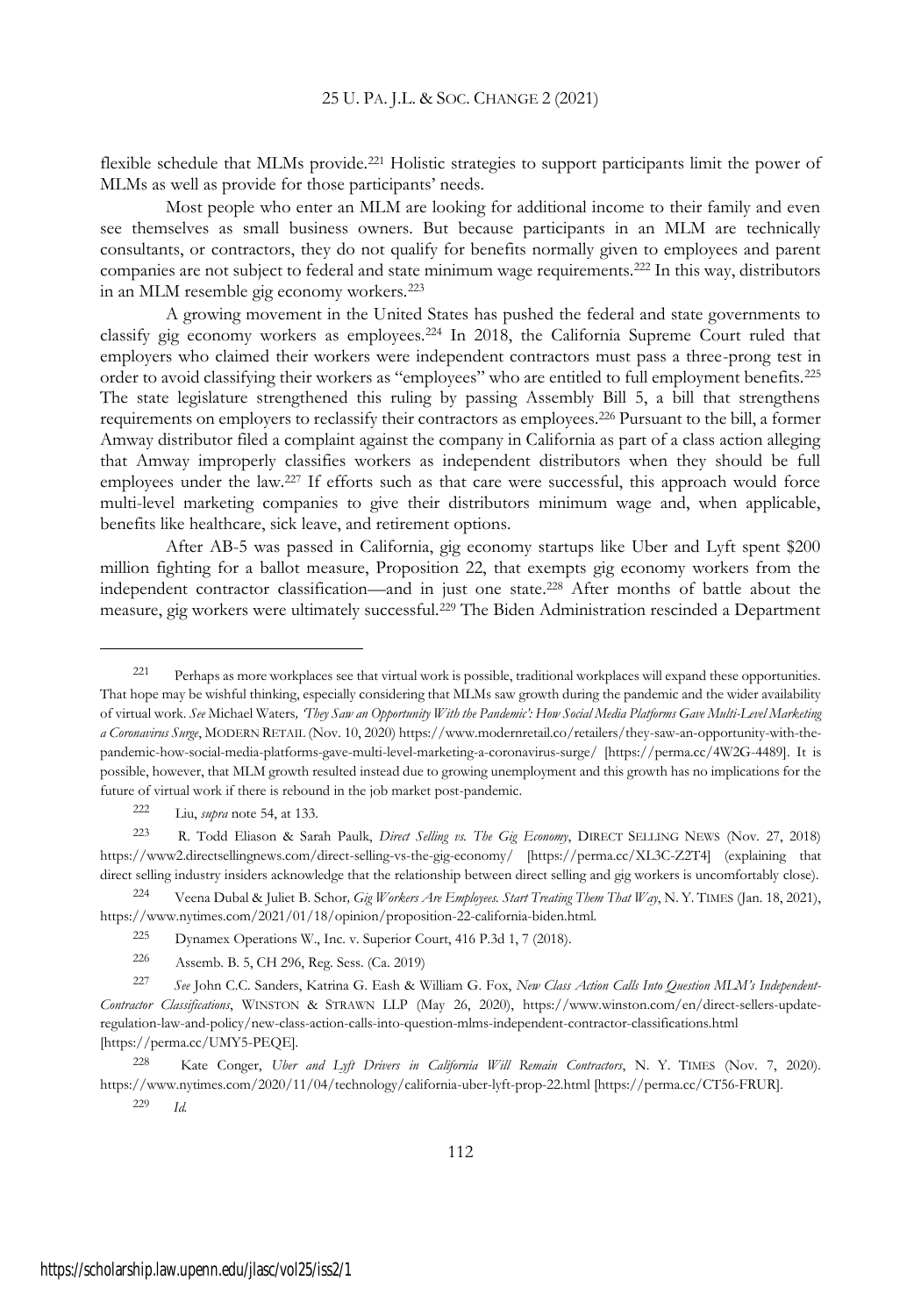of Labor rule that mimicked the outcome of Proposition 22 in California.<sup>230</sup> After, the agency was poised to submit guidance that standardizes the California Supreme Court's three-prong test, something that President Biden called a priority during his campaign.<sup>231</sup> Given the willingness of participants to defend MLMs, it is likely that if measures were extended to reclassify independent distributors as employees, they would create a counterattack. Forcing companies to classify distributors as employees would cause a larger burden on them than the Business Opportunity rule would have and would likely provoke a proportionate response.

But if the goal is to preserve the aspects of MLMs that distributors need, like flexibility and community, and to eliminate the aspects that cause harm, like the downline structure that makes it virtually impossible to turn a profit, does it need to go as far as imposing full employment responsibilities? Distributors could be classified as part-time hourly employees. This would allow them to retain their flexibility and to receive a minimum wage. Alternatively, independent distributors could be considered commission-based workers, like sales representatives who derive the majority of their income from portions of sales or from rewards for making certain deals. Commissions based employees receive minimum wage when they fall short of federal and state wage requirements—though participants do not currently qualify for this category because of exemptions.<sup>232</sup> The move to reclassify distributors as employees, however, would radically change the industry in a way that is politically infeasible.

A more effective regulatory scheme to address harm by MLMs would listen to the people in them about what attracted them to those businesses in the first place and address those needs. This means that regulation cannot come only from the FTC or the Department of Labor. More holistic reforms should seek to cure the underlying issues that are so compelling they keep participants in a business structure that provides them with no net economic benefit and often hurts their social relationships. For MLM participants, and especially for women within them, the main draw is a job that allows flexible work from home and the opportunity to grow community. Regulatory efforts need to address those issues for there to be any real chance to dismantle the harmful aspects of multi-level marketing.

Creating solutions that could dismantle MLMs means embracing policies that allow vulnerable communities real choice in deciding how to support themselves and their families. For example, people who oppose MLMs should call for employers to provide more work-from-home opportunities and flexible schedules that accommodate caregivers.<sup>233</sup> Creating more flexible workplaces also includes abundant leave opportunities and fair pay for all. Closing wealth gaps gives predatory companies less opportunity to prey on disempowered people. Because childcare is so important for people who join

<sup>230</sup> Eric Mulvaney, *Uber Will Push to Shape Direction of Biden Gig Worker Regulation*, BLOOMBERG L. (Mar. 12, 2021), https://news.bloomberglaw.com/daily-labor-report/uber-will-push-to-shape-direction-of-biden-dols-gig-worker-rule [https://perma.cc/98K9-UKV5].

<sup>231</sup> *Id.*

<sup>232</sup> *Do You Need to Pay Minimum Wage or Overtime to Your Commission-Paid Employees?,* FOLEY & LARDNER LLP (Sept. 21, 2015) https://www.foley.com/en/insights/publications/2015/09/do-you-need-to-pay-minimum-wage-or-overtime-to-you [https://perma.cc/5MG9-FFXV] (explaining that the Fair Labor Stands Act and state wage laws usually grant over-time and minimum wage to employees unless they "outside" salespeople who regularly work away from the business in the sale of goods).

<sup>233</sup> In addition to traditionally being the primary caregivers to children, women also make up the majority of caregivers for the elderly. *Women, Caregiving, and COVID-19*, CENTERS FOR DISEASE CONTROL AND PREVENTION, https://www.cdc.gov/women/caregivers-covid-19/index.html [https://perma.cc/4EAX-CKA2] (last visited July 26, 2021).